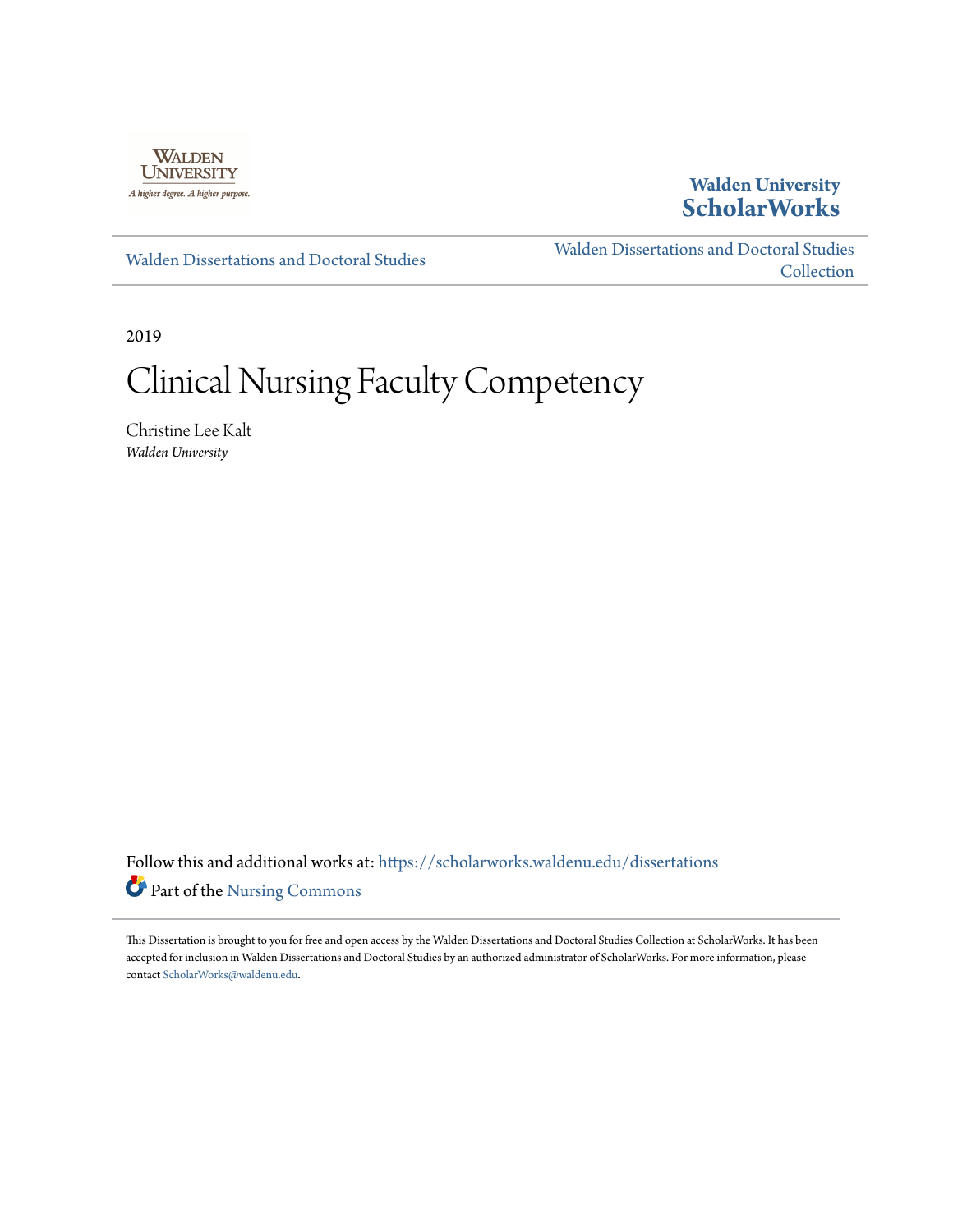## Walden University

College of Health Sciences

This is to certify that the doctoral study by

### Christine Kalt

has been found to be complete and satisfactory in all respects, and that any and all revisions required by the review committee have been made.

Review Committee Dr. Rosaline Olade, Committee Chairperson, Nursing Faculty Dr. Mirella Brooks, Committee Member, Nursing Faculty Dr. Linda Matheson, University Reviewer, Nursing Faculty

> Chief Academic Officer Eric Riedel, Ph.D.

> > Walden University 2018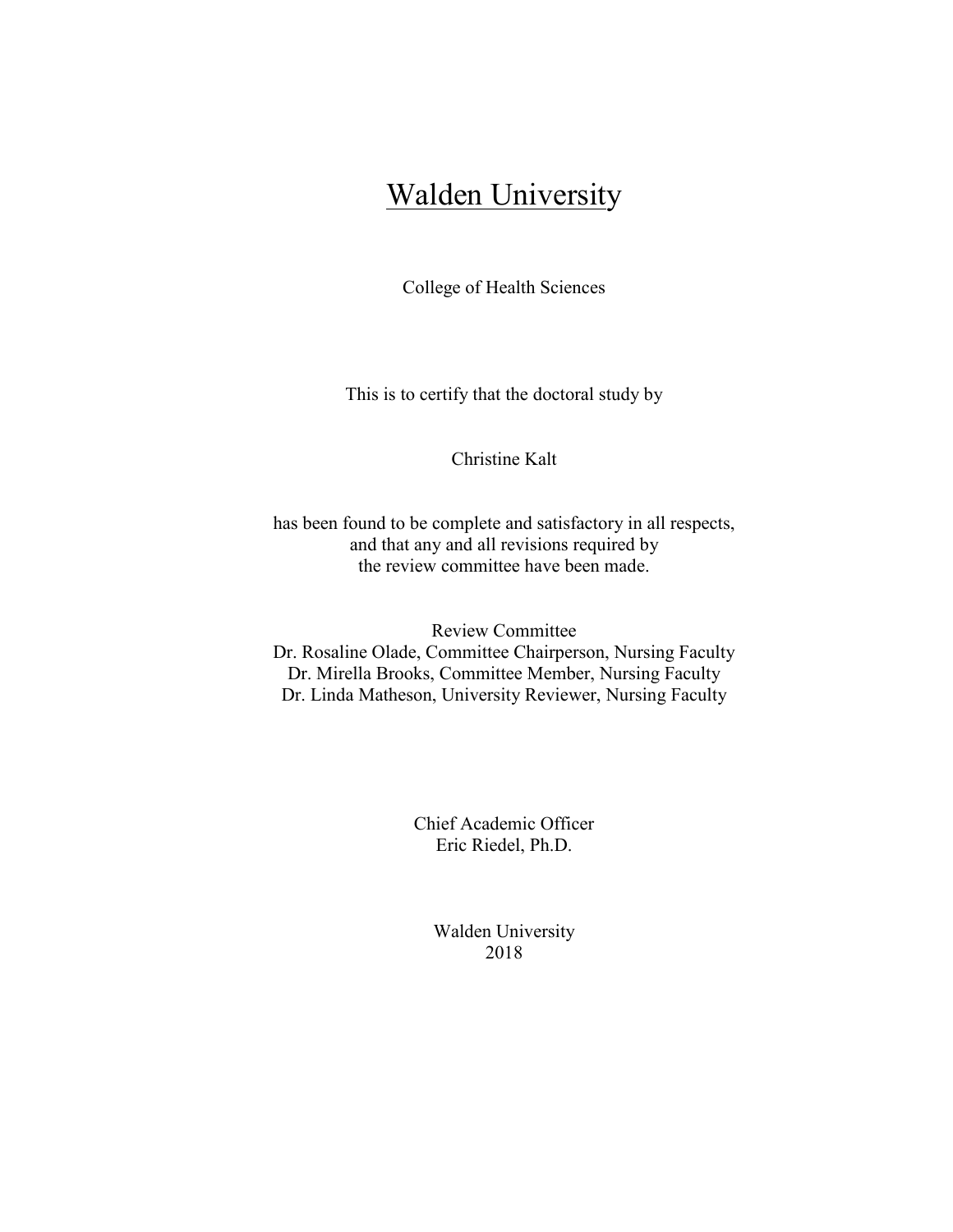Abstract

Clinical Nursing Faculty Competency

by

Christine L Kalt

MS, Walden University, 2014

BS, University of North Alabama, 2006

Project Submitted in Partial Fulfillment

of the Requirements for the Degree of

Doctor of Nursing Practice

Walden University

February 2019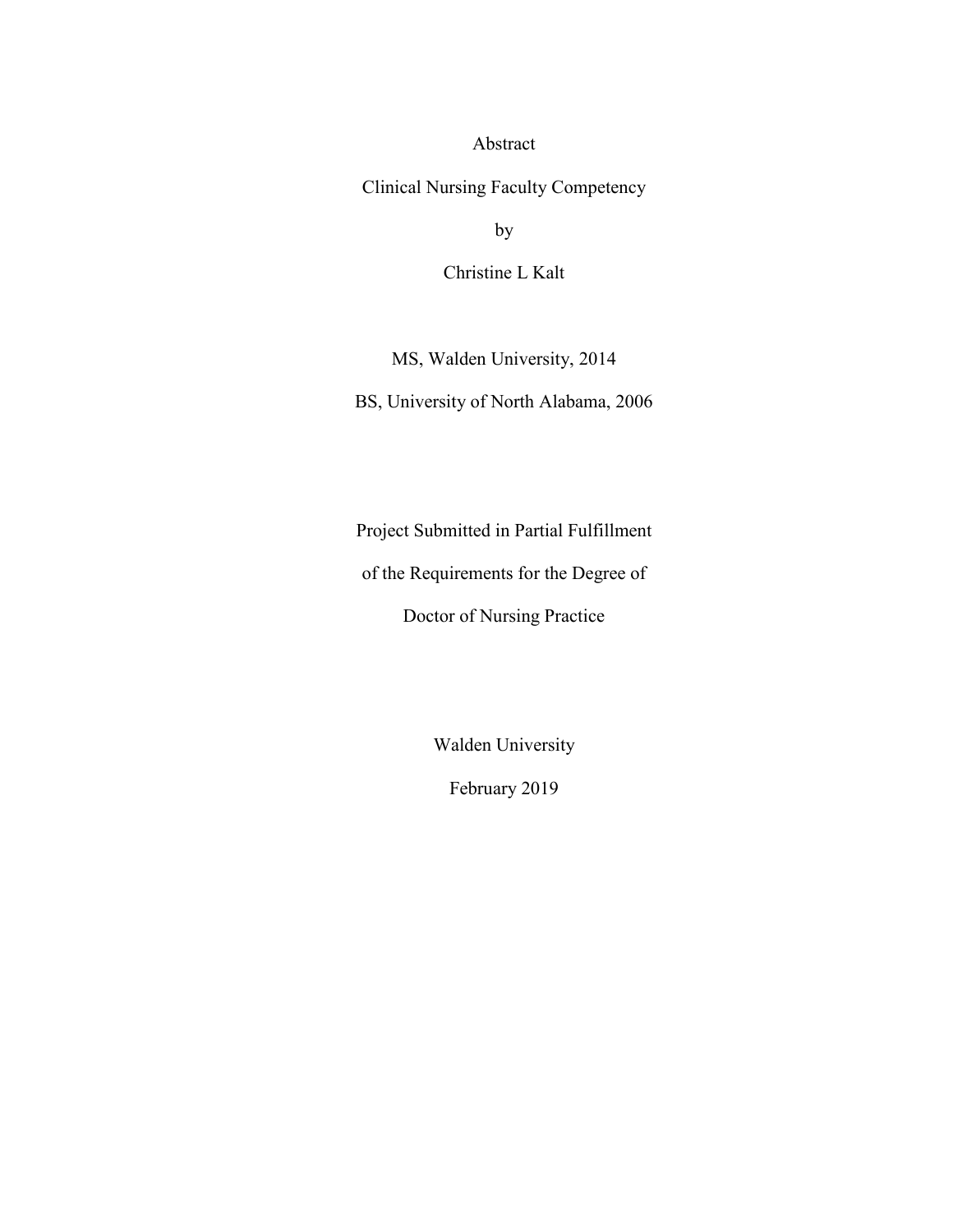#### Abstract

Nursing faculty are responsible for graduating competent students and being competent themselves; however, the required competencies of clinical nursing faculty who instruct students in the clinical area are unidentified. The practice problem addressed in this project was the lack of a structured, organized process for identifying initial and ongoing competencies of a clinical nursing facility. The purpose of this project was to explore nursing faculty clinical competency and provide a multimethod, multispecialty approach for implementing clinical nursing faculty competency. The target population was clinical nursing faculty (n= 30) in an academic setting. This project explored the impact of a multimethod, multispecialty approach for assessment and evaluation of clinical nursing faculty competency. The project was guided by Benner's theory of novice to expert; Roger's theory of diffusion and innovation; and the plan, do, check, act model. The study analyzed the data obtained from clinical nursing faculty demographics, and competency validation of 3 clinical and 3 academic, remediation, and retesting outcomes. Descriptive statistics and *t* test were utilized in analyzing the data. The project findings revealed the clinical nursing faculty members are 100% clinically competent and 68.7% academically competent in the areas evaluated. The project findings have implications for social change through role modeling of leadership skills by clinical nursing faculty and improving student clinical instruction by cultivating competent clinical nursing faculty.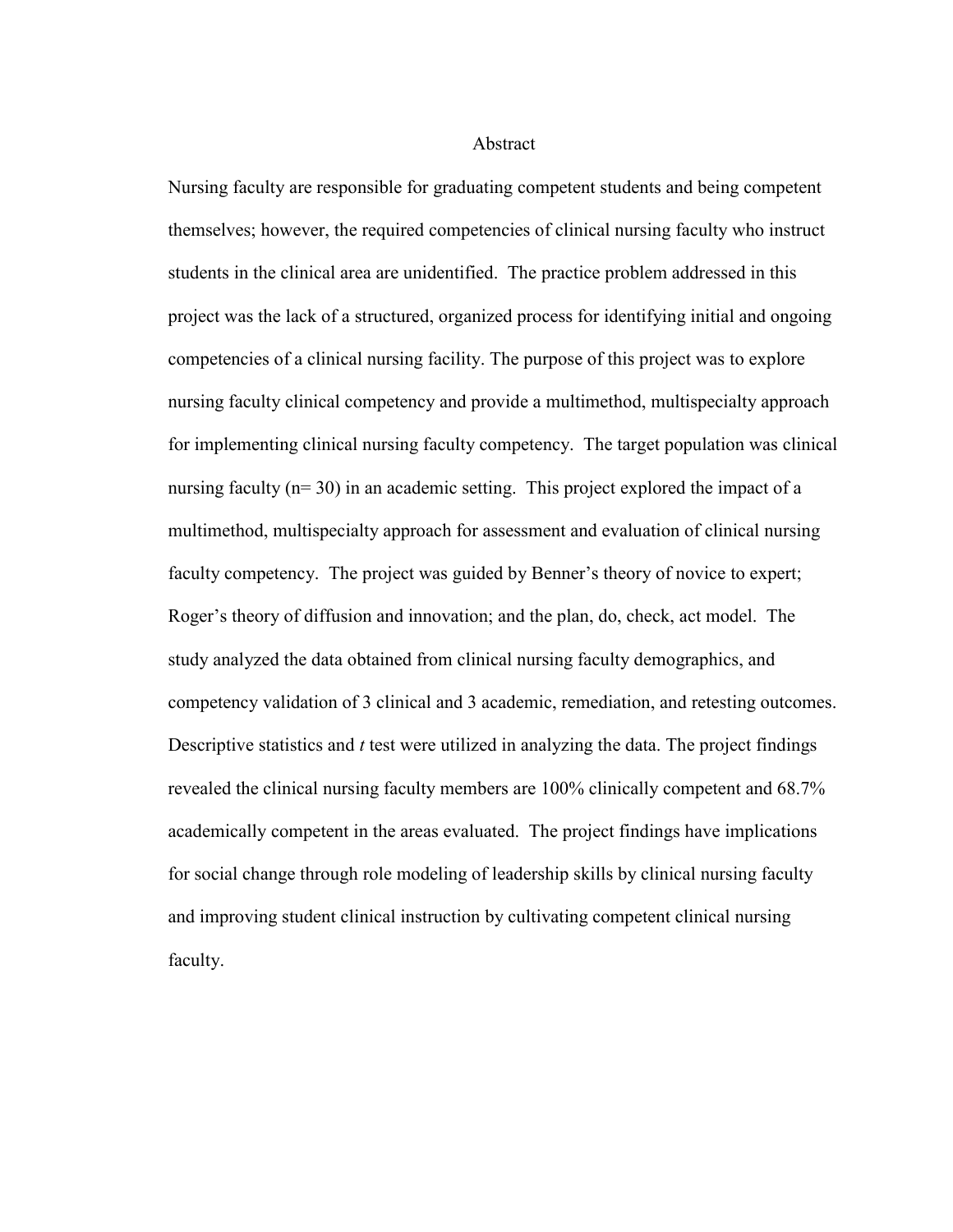Clinical Nursing Faculty Competency

by

Christine L Kalt

MS, Walden University, 2014

BS, University of North Alabama, 2006

Project Submitted in Partial Fulfillment

of the Requirements for the Degree of

Doctor of Nursing Practice

Walden University

February 2019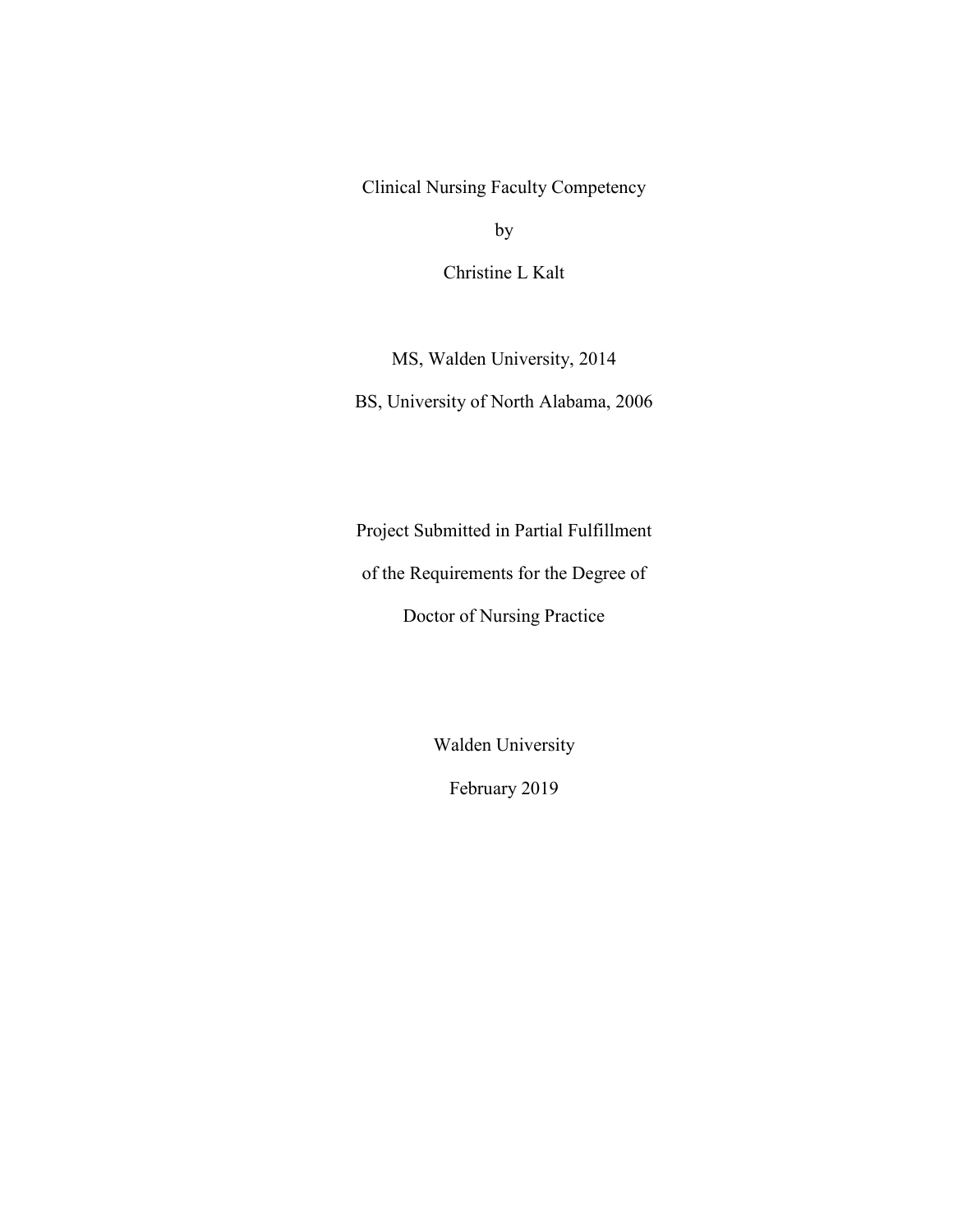## Dedication

I dedicate this project to my husband and children who have supported me through this journey.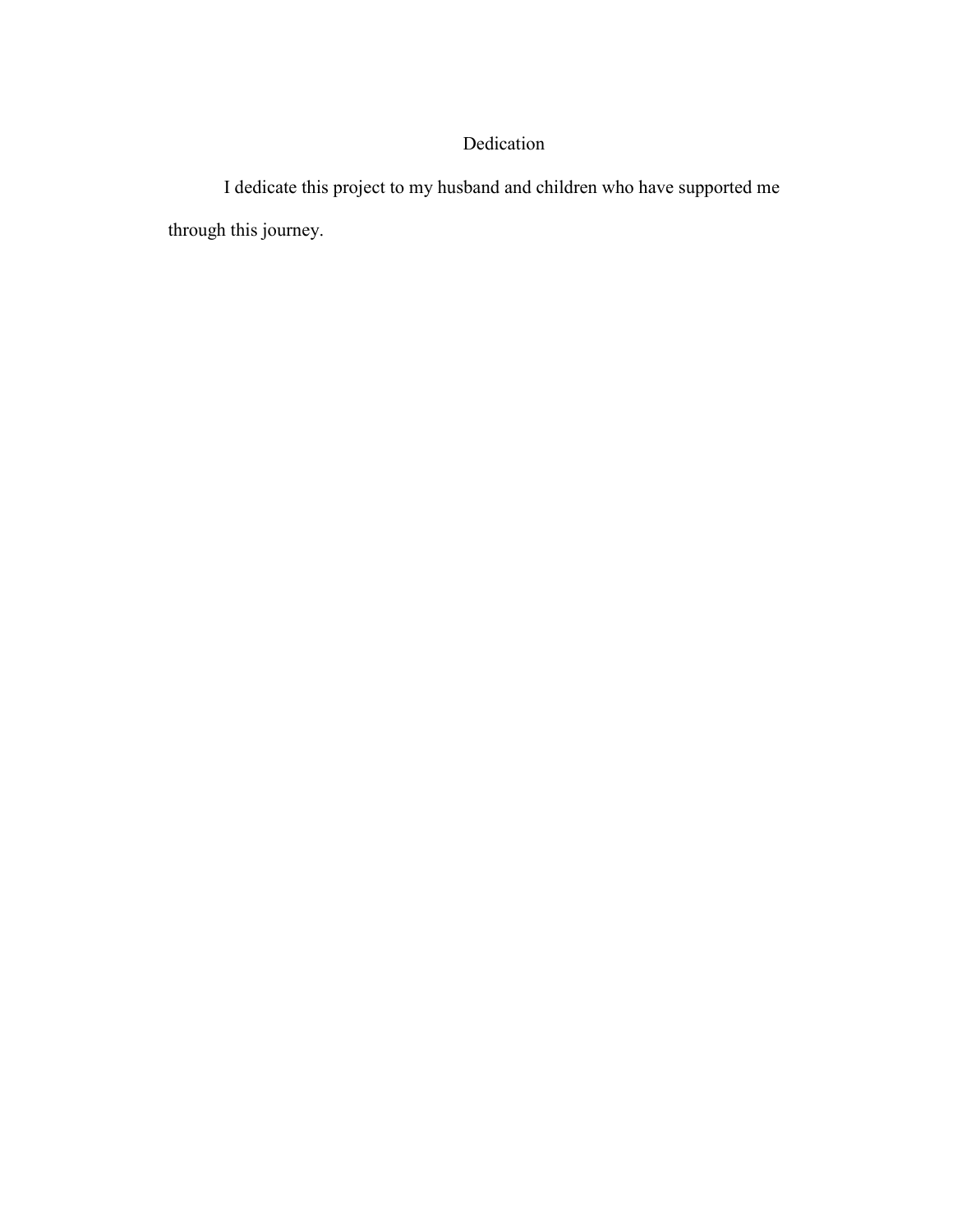## Acknowledgments

I would like to thank the Walden University Doctorate faculty who have provided the guidance and support throughout this project; Dr. Rosaline Olade, Committee Chairperson; Mirella Brooks, Committee Member; and Linda Matheson, URR, who have encouraged the perseverance needed to continue to the end.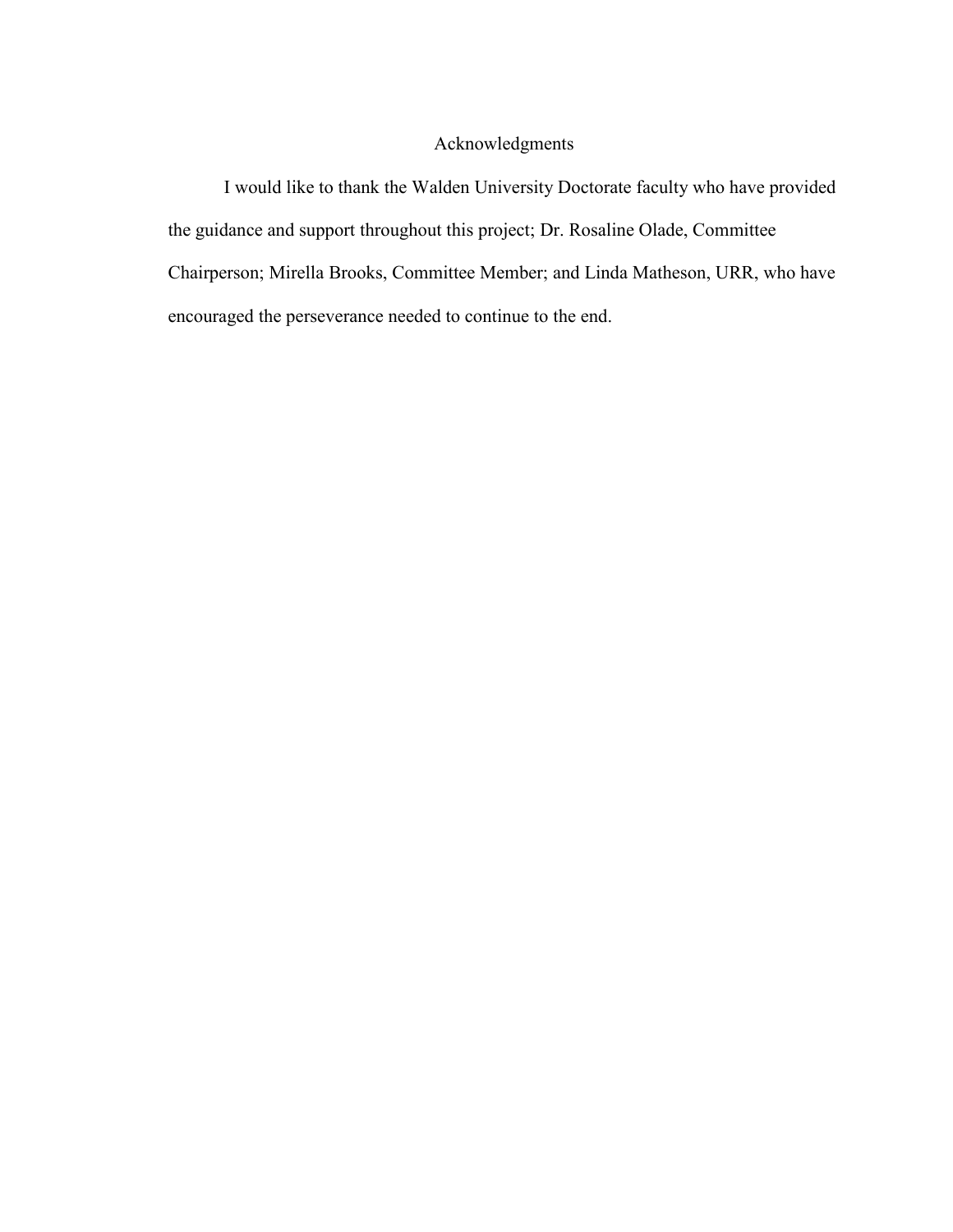## Table of Contents

| 14 |
|----|
|    |
|    |
|    |
|    |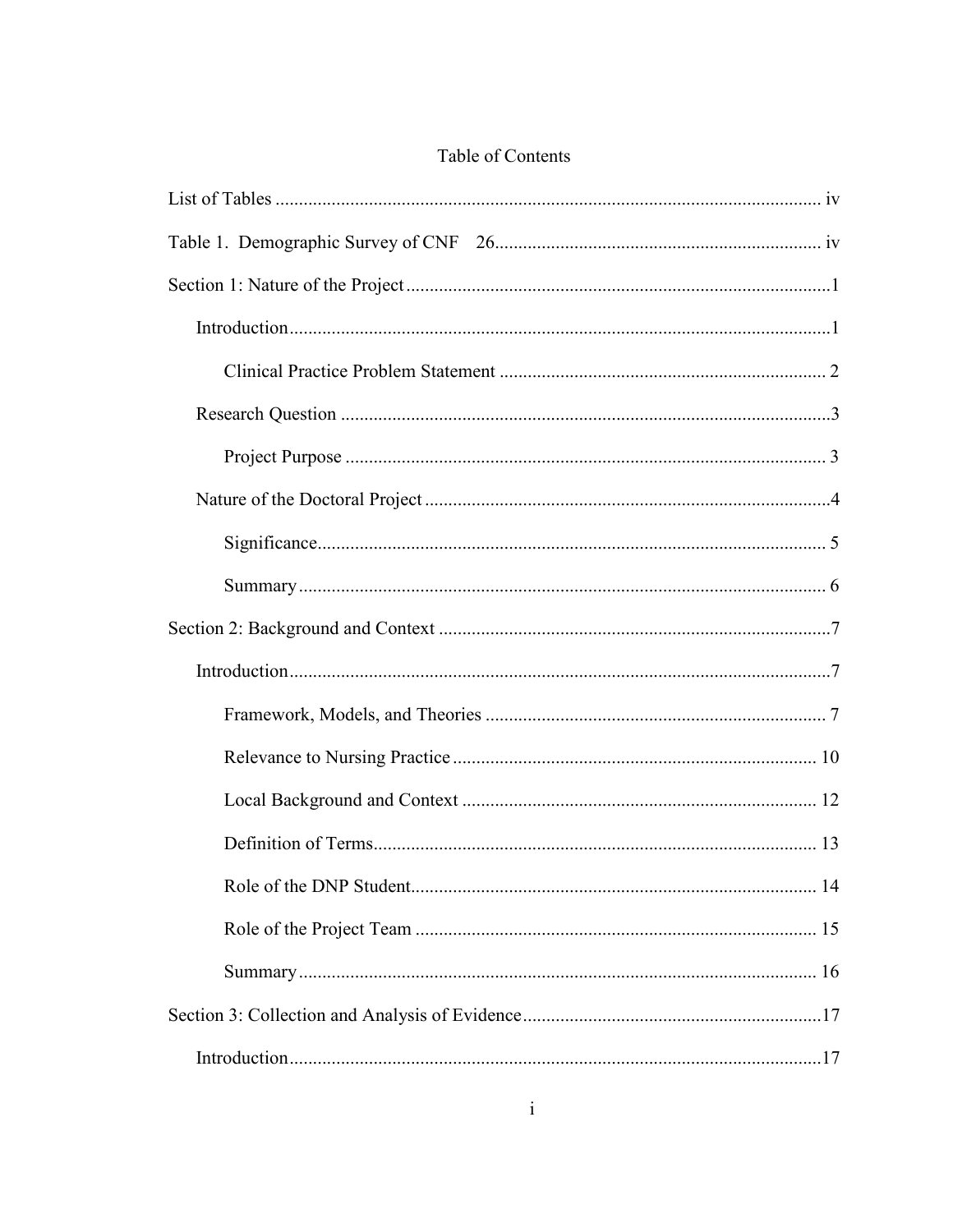|                                                                                | .36 |
|--------------------------------------------------------------------------------|-----|
|                                                                                |     |
|                                                                                |     |
|                                                                                |     |
|                                                                                |     |
| Appendix D: Procedure Checklist Donning Personal Protective Equipment (PPE) 46 |     |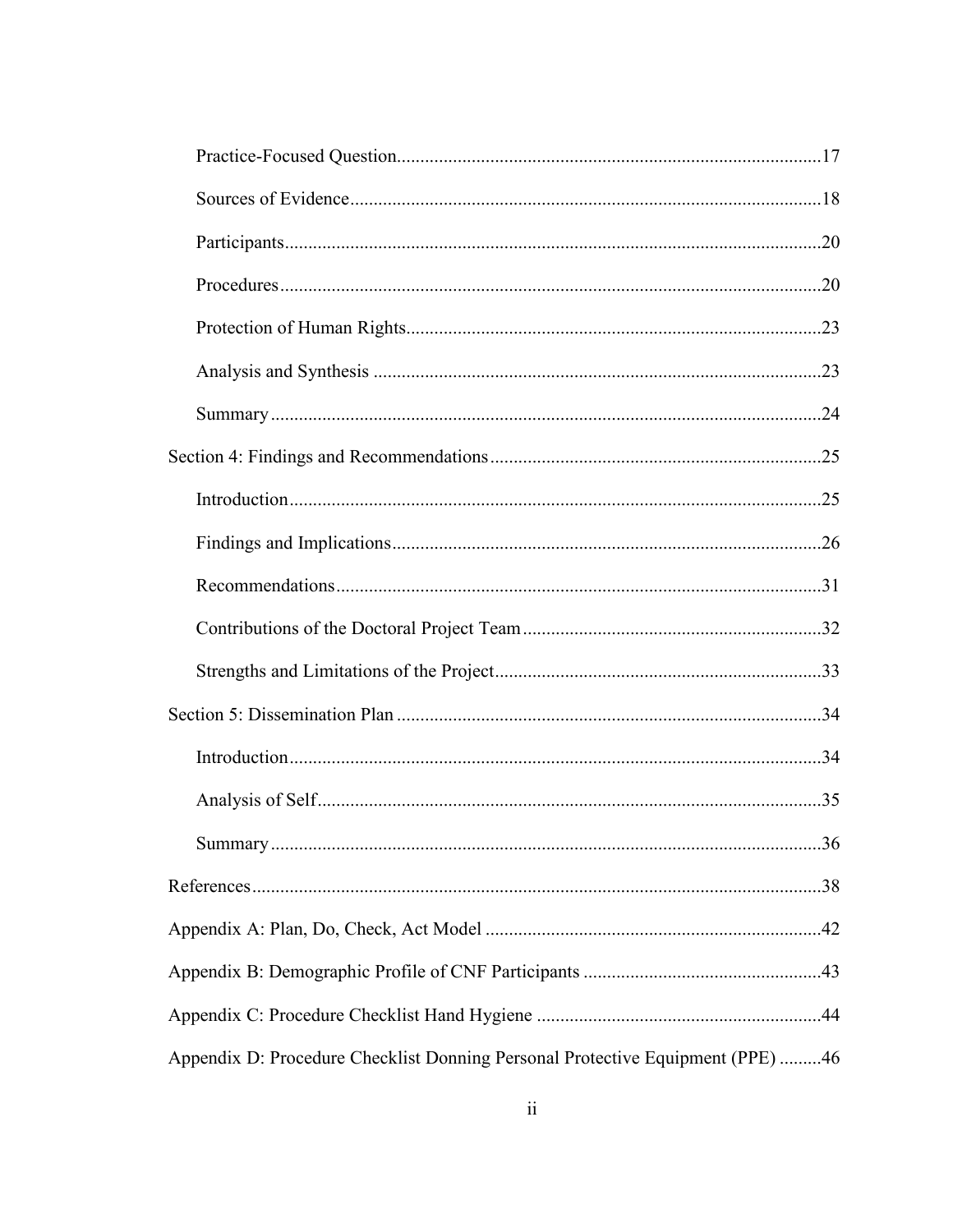| Appendix E: Procedure Checklist Checking Fingerstick (Capillary) Blood |  |  |  |
|------------------------------------------------------------------------|--|--|--|
|                                                                        |  |  |  |

| Appendix J: Case Study for ASN Nursing Performance Improvement Form55 |  |
|-----------------------------------------------------------------------|--|
| Appendix K: ASN Nursing Performance Improvement Form, Guidelines57    |  |
|                                                                       |  |
|                                                                       |  |
|                                                                       |  |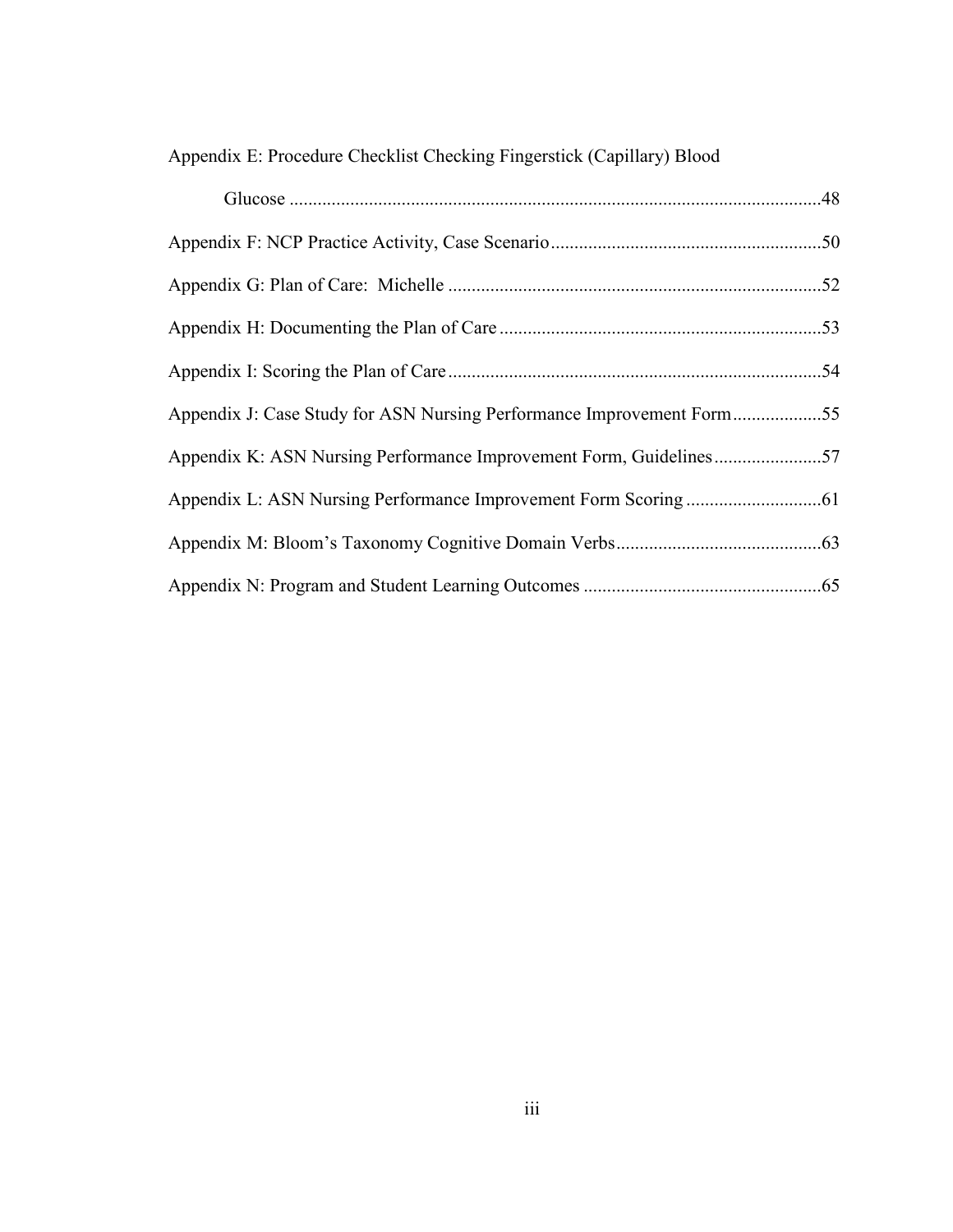## List of Tables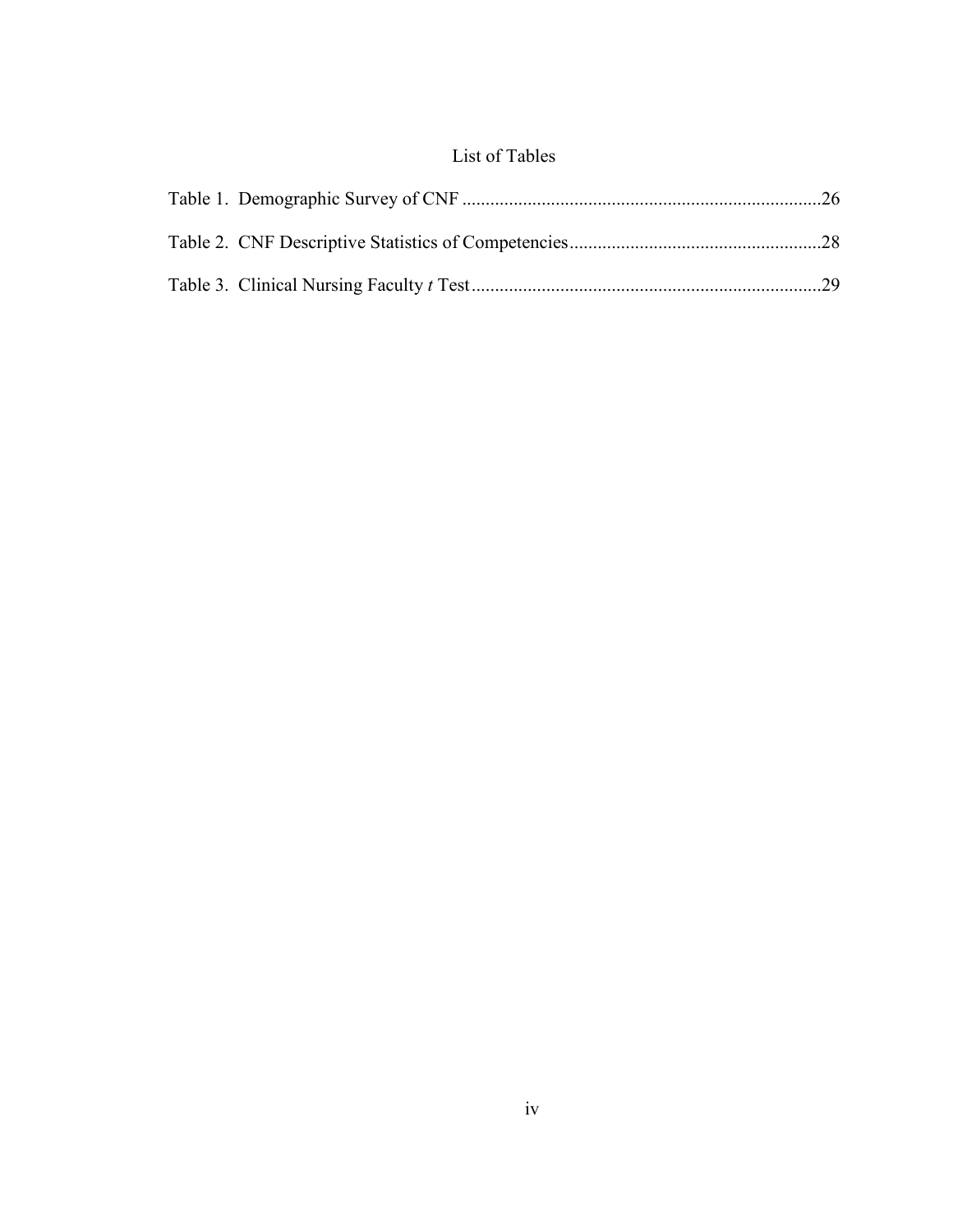#### Section 1: Nature of the Project

#### **Introduction**

Nursing faculty competency contributes to high quality student learning in the clinical environment. Clinical nursing faculty (CNF) must maintain competence in nursing practice and education. However, maintaining clinical competency can be a challenge. The National League for Nursing (NLN, 2011) has recognized nurse educators as an advanced-practice role. The NLN (2016) Competency 1 addresses the expectation that nurse educators will create environments facilitating student learning and the achievement of desired cognitive, affective, and psychomotor outcomes. This expectation is applicable in the clinical setting for nursing faculty. The expectation for nursing faculty is to graduate competent students for the future and for the nursing faculty to be competent. The CNF must choose teaching strategies that originate from theory and evidence-based practices (EBP).

Developing and implementing a clinical assessment process to measure CNF competency is challenging. Benner's (1982) theory novice to expert has been very influential in nursing education. Benner's (2001) theory of novice to expert supports that nurses develop skill and knowledge of patient care over time, and, thus, will advance from a novice to expert in their practice area. Some nursing faculty come to academia as clinical experts but novice in teaching experiences whereas other nursing faculty come as experts with teaching experience and are novice in clinical experience. To increase the student learning and elevate nursing knowledge, the CNF should be an effective clinical teacher. An identified gap in nursing practice is that no one has identified the desired competency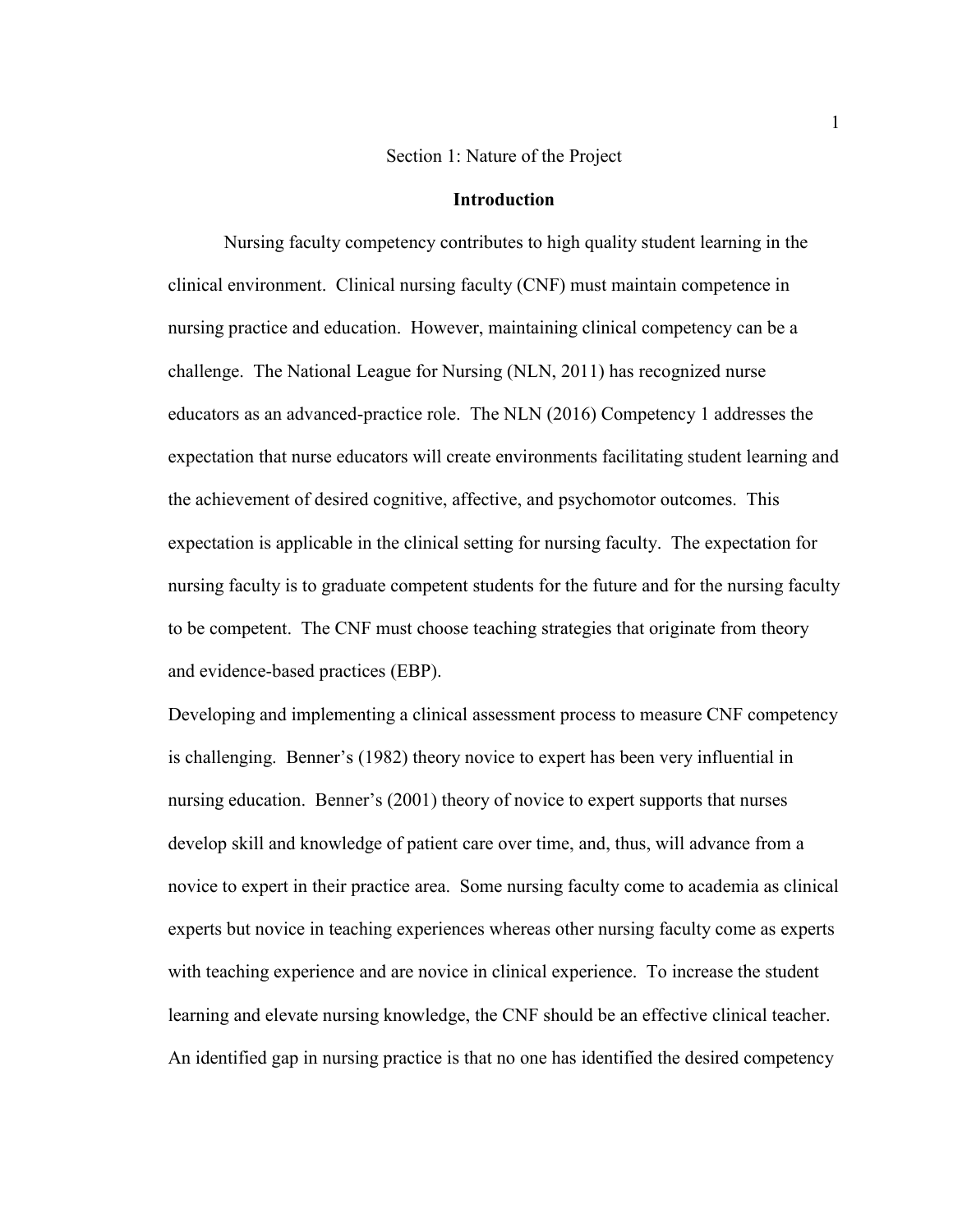of CNF that instruct students in the clinical area. This has the potential to compromise quality student learning and may delay students from reaching their set goals.

Nursing clinical competency develops over time and requires experience and practice (Benner, 2001). At the academic setting where this project took place, there was no consistent clinical assessment and evaluation process that validates the EBP competency of CNF.

The focus of this doctoral project was to explore nursing faculty clinical competency. In this EBP project, I assessed and evaluated the competency of CNF. I provided education and remediation. Nursing faculty were remediated and retested when a competency deficiency was identified.

The project is expected to assist in social change by improving student education and cultivating competent CNF. Students expect the CNF to be competent in the area where they are training nursing students. The expected result is to implement a structured, meaningful process for assessment and evaluation of CNF competencies.

#### **Clinical Practice Problem Statement**

The clinical practice problem addressed by this project was the lack of understanding about which nursing competencies were necessary for CNF at this specified academic setting. The overall goal of competency is to assess and evaluate individual performance (Allen et al., 2008). There was no established decision-making process of which competencies were necessary for CNF to reflect student education, patient safety while working with students on the clinical unit, and EBP in the health care system. At this project site, full-time, part-time, and adjunct nursing faculty all have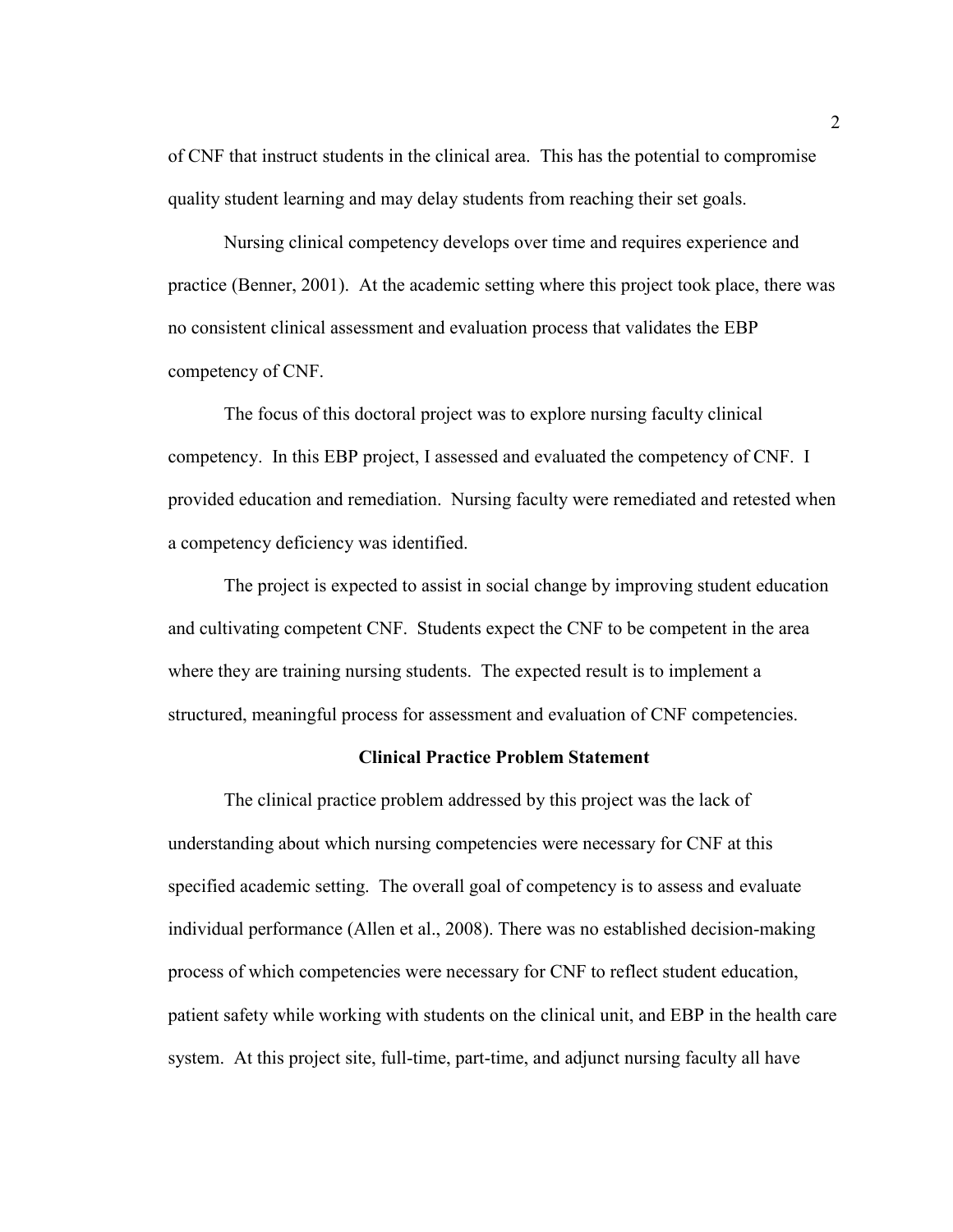different clinical competencies that are required. This process is dysfunctional, and the CNF have difficulty maintaining academic setting requirements.

In health care today, there are many changes in nursing practice. These changes require nurses to be prepared to function in the practice environment. This doctoral project holds significance for the field of nursing by educating and preparing the CNF to have a better understanding of and experience with student nursing care management by meeting diverse patients' needs, functioning as a leader in health care, and delivering safe, quality patient care.

#### **Research Question**

The practice-focus question is as follows: What is the impact of a multimethod, multispecialty approach for the assessment and evaluation of the clinical competency of the clinical nursing faculty at a small private college?

#### **Project Purpose**

The identified gap in nursing practice is that no one has identified the desired competency of CNF who instruct nursing students in clinical practice. There is no consistent clinical assessment and evaluation process that validates the EBP competency of CNF.

The purpose of this project was to improve the assessment and evaluation of CNF competency at the project academic setting. Each year, the nursing governance of the academic setting decides the nursing faculty competencies. The CNF participated in six selected competencies. Three competencies focused on clinical competencies, and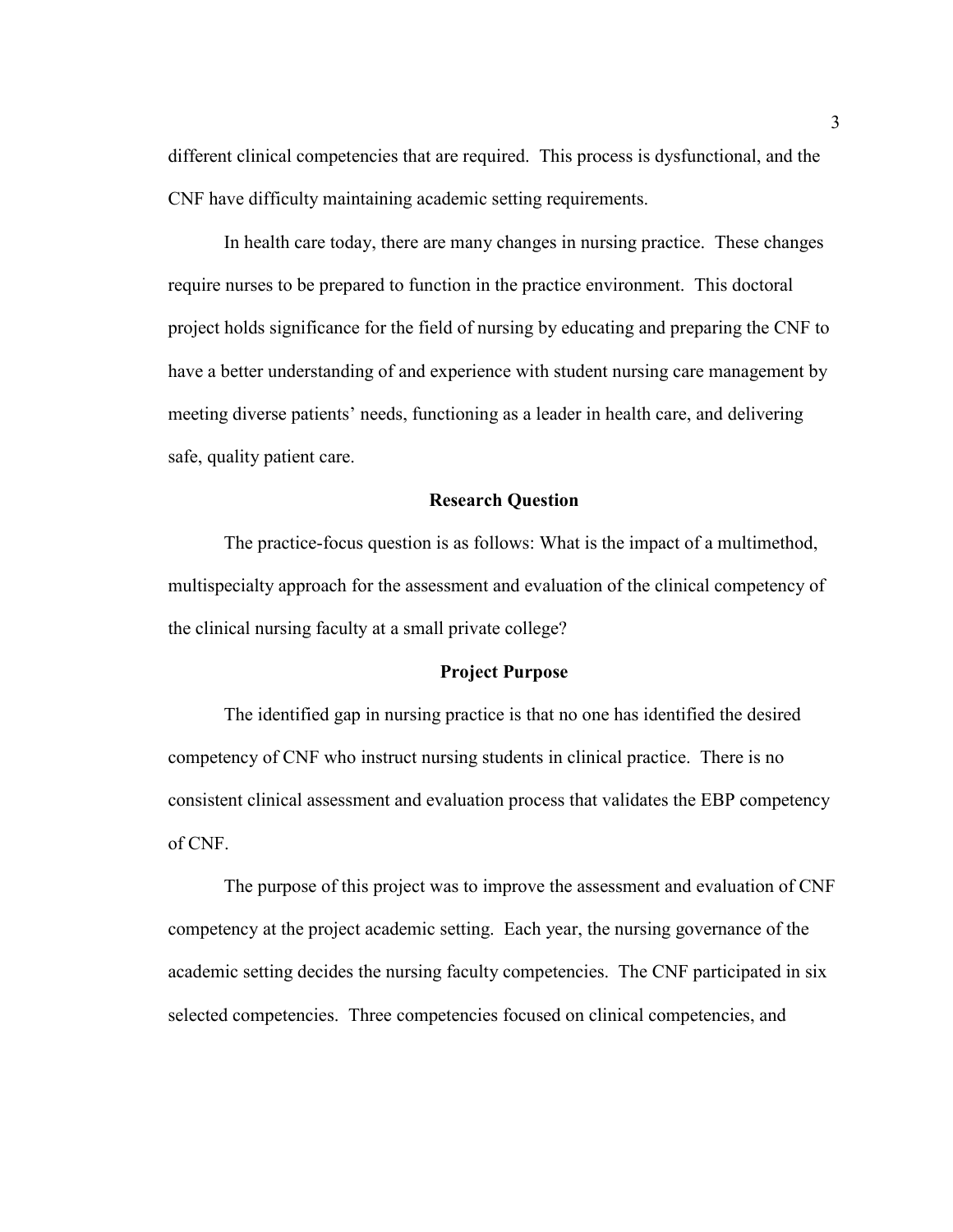three focused on academic competency. In this study, I analyzed the data obtained from the competency testing as well as data from the remediation and retesting, if used. Through this project, I address the nursing practice gap by providing a consistent structured process for CNF competencies at this academic setting.

#### **Nature of the Doctoral Project**

In this project, I used a multimethod, multispecialty approach for the assessment and evaluation of nursing faculty competency. The multimethod approach includes clinical competency validation from procedural checklist tools and educational competencies validation with interrater reliability. There were clinical scenarios relevant to clinical practice for the educational competencies. This content was provided to the CNF on the learning management system (LMS) that is used by the academic setting. Sources of evidence for this project included a comprehensive literature review on CNF competency, assessment and evaluation of clinical competency performance of CNF using procedural checklist tools, and assessment and evaluation of educational competencies using clinical scenarios relevant to clinical teaching.

The multispecialty approach used at this academic setting has a variety of different clinical nursing specialty experiences. The multispecialty locations include medical-surgical, pediatric, obstetrics, psychiatric, intensive care, and long-term care.

At the academic setting where this DNP project was conducted, a model template is used for a change in clinical practice. It is the plan, do, check and act (PDCA) model (see Appendix A).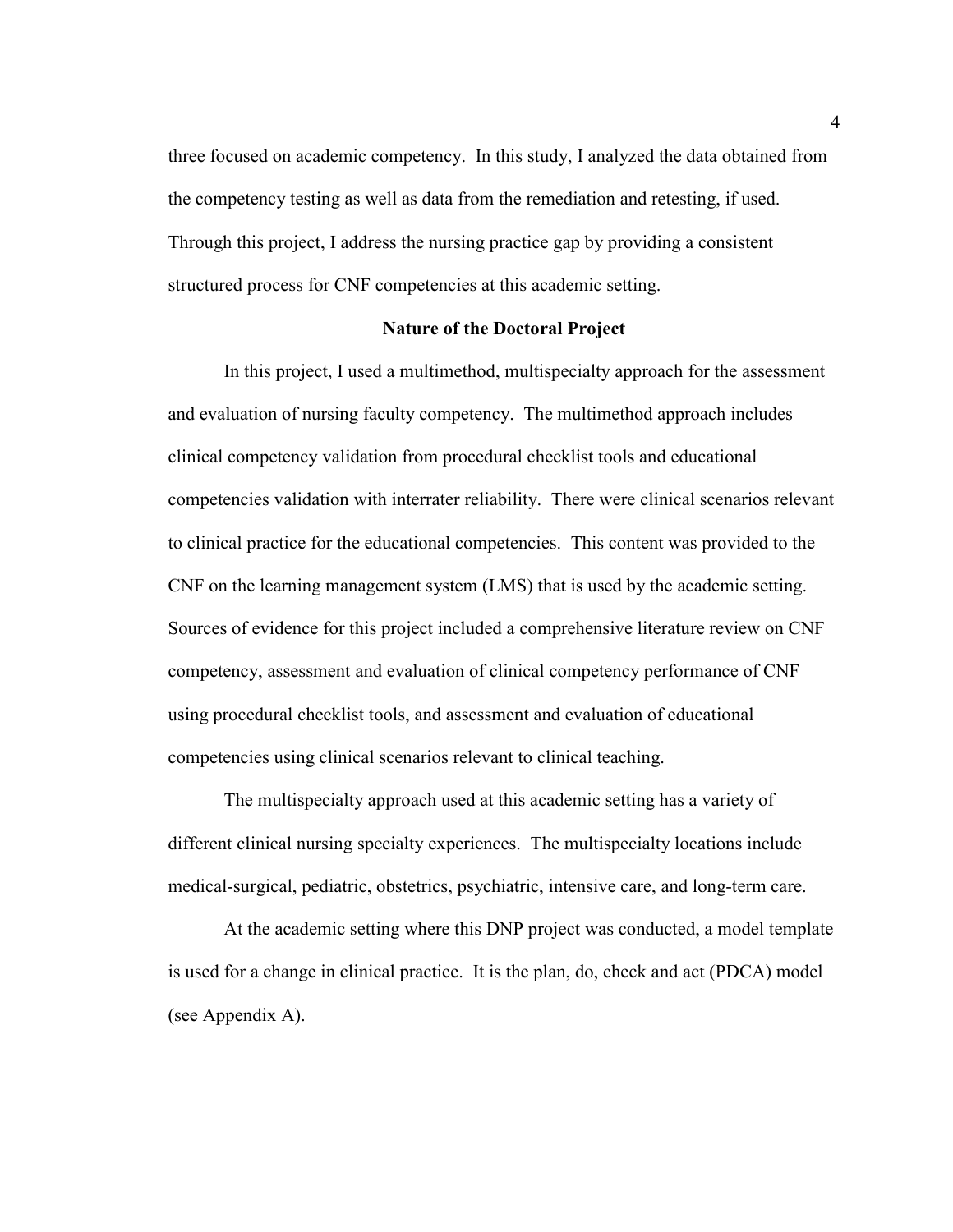This was a staff education project to explore CNF competency at an academic setting. I implemented the steps in the staff education manual for DNP projects in collecting the data from educating the CNF, which was quantitative in nature. The data were analyzed with the Statistical Package for the Social Sciences (SPSS) program, and the anticipated findings were used to develop an educational plan that nursing faculty competencies will now follow to improve clinical practice.

#### **Significance**

Stakeholders in this change process are individual nurses who work as CNF at this academic setting, student nurses, the associate of science in nursing (ASN) program director, the Bachelor of Science (BSN) program director, the college dean, and executives. The program directors and the college dean needed clear communication and involvement throughout the project. This project was a change in the CNF yearly requirements. The change impacted the amount of time to complete the required competencies. This affected the academic setting budget. The college dean and program directors were directly involved in the project planning and implementation phase.

The contributions of this DNP project to nursing practice was to include CNF, providing the nursing students with high quality education in the clinical setting to assist students with a smooth transition into professional practice.

There is potential transferability of this doctoral project. This project may be used for nursing student preceptors at multiple care level facilities. Preceptors are registered nurses licensed by the state in which they practice and who provide supervision of nursing students' clinical experience at a clinical agency in which the preceptor is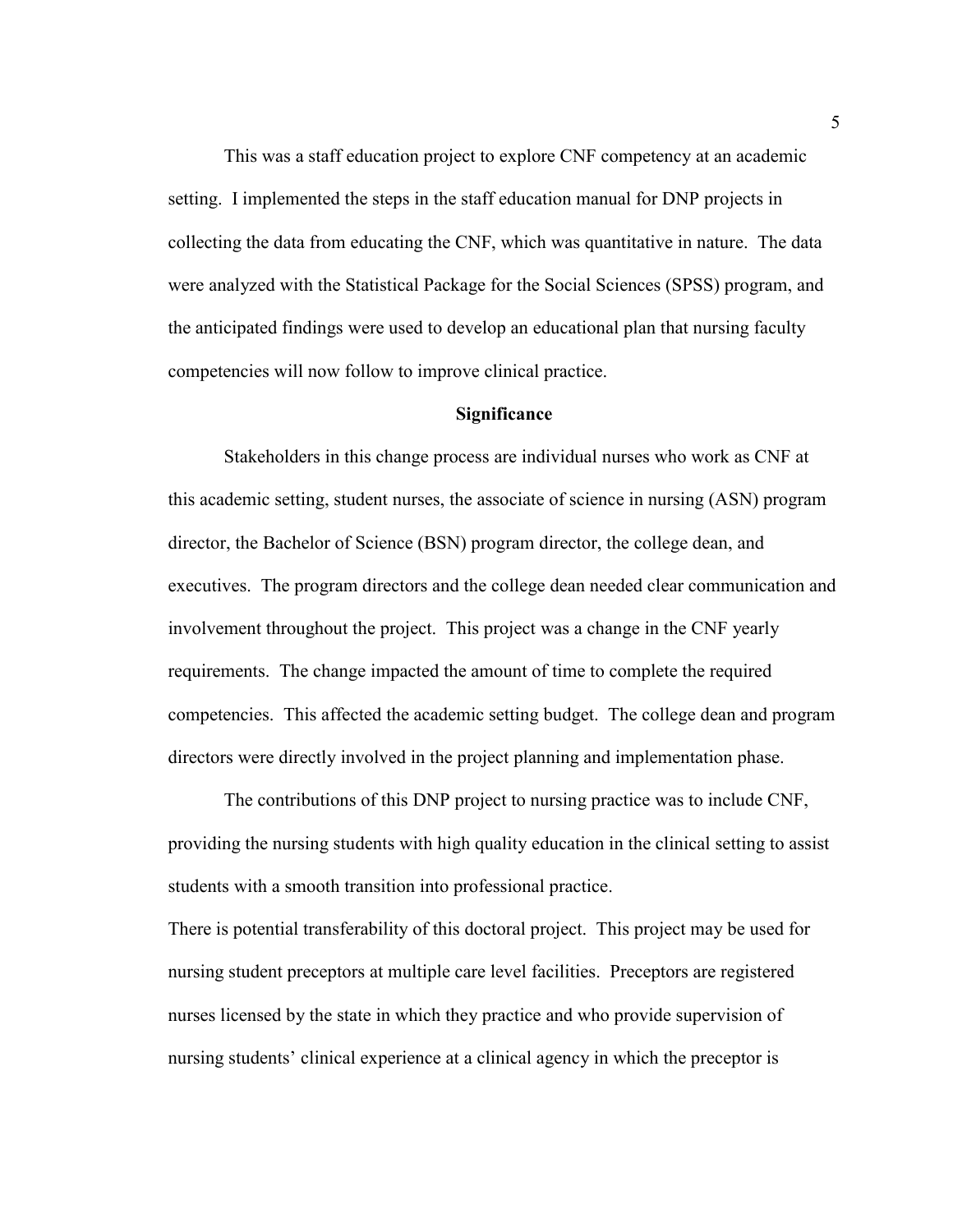employed. The preceptor implements clinical education to nursing students at the direction of CNF (Ohio Board of Nursing [OBN], 2016). The student preceptors are not considered adjunct clinical nursing faculty, but they also instruct the nursing students in this academic setting. To maintain consistency of clinical teaching, the preceptors may benefit by participating in the academic setting nursing competencies.

The potential implication for positive change is that by implementing and completing this project, the academic setting can continue to produce competent future nurses who are prepared to care for patients in today's health care environment.

#### **Summary**

In this project, I focused on CNF competency. At the academic setting where this project was conducted, the aim for CNF was to provide effective clinical teaching and learning to increase the student's nursing knowledge (see Lee, Cholowski, & Williams, 2002). The impact of this project was to ensure that nursing faculty at this academic setting are clinically competent to instruct nursing students.

The main areas covered in Section 1 included the introduction to the project, the problem statement, the project purpose, and the nature and significance of the doctoral project. In Section 2, I review the framework, the relevance to nursing practice, local background and context, the role of the DNP student, and the role of the project team.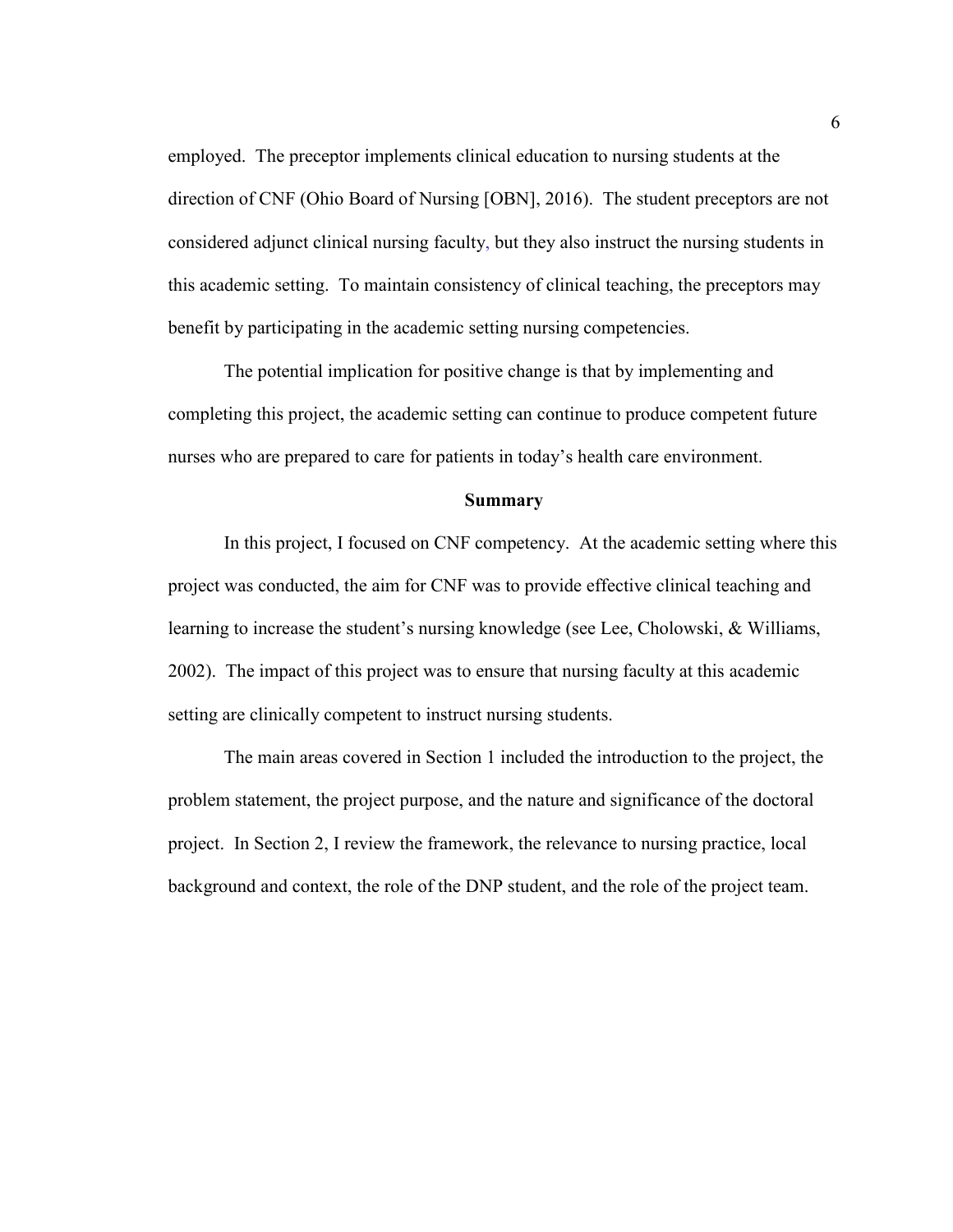#### Section 2: Background and Context

#### **Introduction**

The clinical practice problem addressed by this project was the lack of understanding about which nursing competencies were necessary for CNF at this specified academic setting. The practice-focus question was as follows: What is the impact of a multimethod, multispecialty approach for the assessment and evaluation of the clinical competency of the CNF at a small private college? The purpose of this project was to improve the assessment and evaluation of CNF competency at the project academic setting. In Section 2, I review the framework, the relevance to nursing practice, local background and context, the role of the DNP student, and the role of the project team.

The clinical practice problem of this DNP project was the lack of a structured, organized process for initial and ongoing competencies for CNF. This project provided CNF with competencies that are EBP, aligned with the academic setting's mission and vision, and are meaningful to the faculty. The overall goal of competency is to assess and evaluate individual performance (Allen et al., 2008). Effective clinical teaching and learning can increase nursing knowledge in clinical practice (Lee et al., 2002).

#### **Framework, Models, and Theories**

The nursing framework used for this project was Benner's (1982, 2001) novice to expert theory. The project drew from Roger's (2003) theory of diffusion of innovation. The PDCA model was used by the project academic setting and was implemented into this project.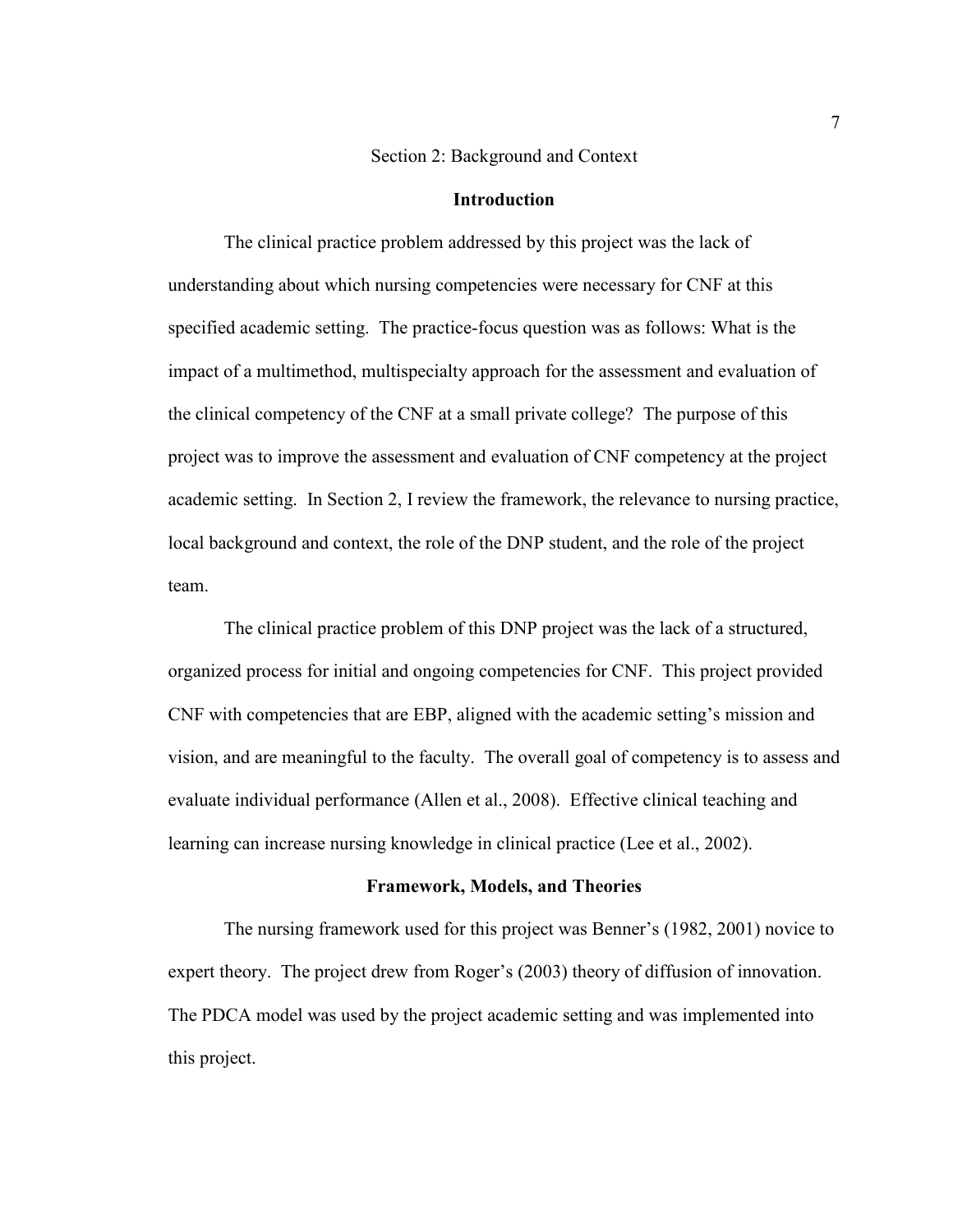Benner's (1982) theory of novice to expert has been very influential in nursing education. Benner's (2001) theory of novice to expert supports that nurses develop skill and knowledge of patient care over time, and, thus, will advance from a novice to expert in their practice area. The novice to expert theory predicts that CNF with higher competencies can identify problems with students more readily. Benner's (1982) novice to expert theory supports skill acquisition for nursing competency. The theory demonstrates how a nurse moves from novice to expert. Benner's (1982) theory was influenced by the Dreyfus and Dreyfus (1980) model of skill acquisition. Benner (1982) adapted five levels of nursing competency that a nurse must possess for advancement in nursing practice. The five levels include novice, advanced beginner, competent, proficient, and expert (Benner, 1982). Novice is the first area of where nurses begin to acquire skills. A novice is a student in an undergraduate nursing program (Benner, 1982). CNF may begin at the competent level. According to Benner (1982), in the competent level, the nurse has worked for 2 to 3 years and has gained knowledge and experience. CNF progress to each level of competence by increasing their knowledge, experience, insight, and understanding. Competence is influenced by time. The last level of competence is expert. In this competency level, the expert has extensive knowledge, confidence, and intuition that can be applied in many different clinical situations (Benner, 1982). Skill acquisition is a predictor of competency (Davis & Maisano, 2016). Benner's (2001) theory of novice to expert supports that nurses develop skill and knowledge of patient care over time, and, thus, will advance from a novice to expert in their practice area. Some nursing faculty come to academia as clinical experts but novice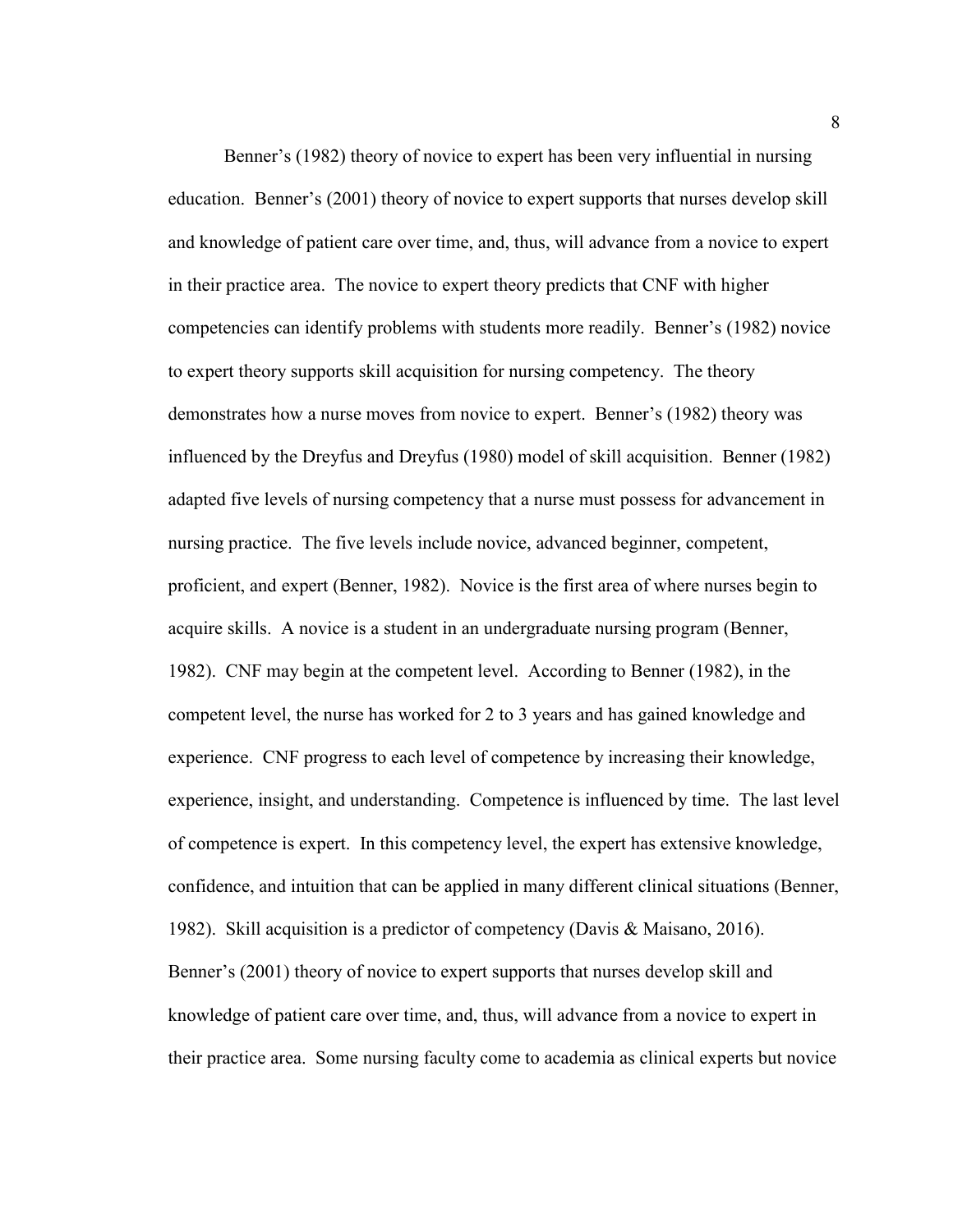in teaching experiences whereas other nursing faculty come as experts with teaching experience and are novice in clinical experience.

A competency evaluation identifies the strengths and areas that CNF need to further develop. According to Dadgaran, Parvizy, and Peyrovi (2012), the clinical education a student receives is predictive of how a nurse will perform in the clinical setting after they graduate. Successful skill acquisition it vital for CNF who teach nursing students. Competency and expertise in clinical skills are necessary to provide students with quality education. It is necessary for CNF competencies to change according to the evolving health care environment.

According to Rogers (2003), an innovation is an idea or a change in practice that is communicated over time among many members of a system. Diffusion is a special type of communication concerned with the spread of messages that are perceived as dealing with new ideas. Innovation consists of five stages: knowledge, persuasion, decision, implementation, and confirmation. The innovation-decision process is a slow process that happens over a period in a series of actions and decisions (Rogers, 2003).

Rodger's theory of diffusion explains that with a change in the competency process, individuals accept and implement change differently. Using this theory can guide project managers to assist nursing faculty with the change in the structure of CNF competency. According to Rodger's theory of diffusion, change in an organization process can cause employee uncertainty. The uncertainty may lead to frustration, discouragement, and dissatisfaction. This can cause the CNF to seek employment at another academic setting.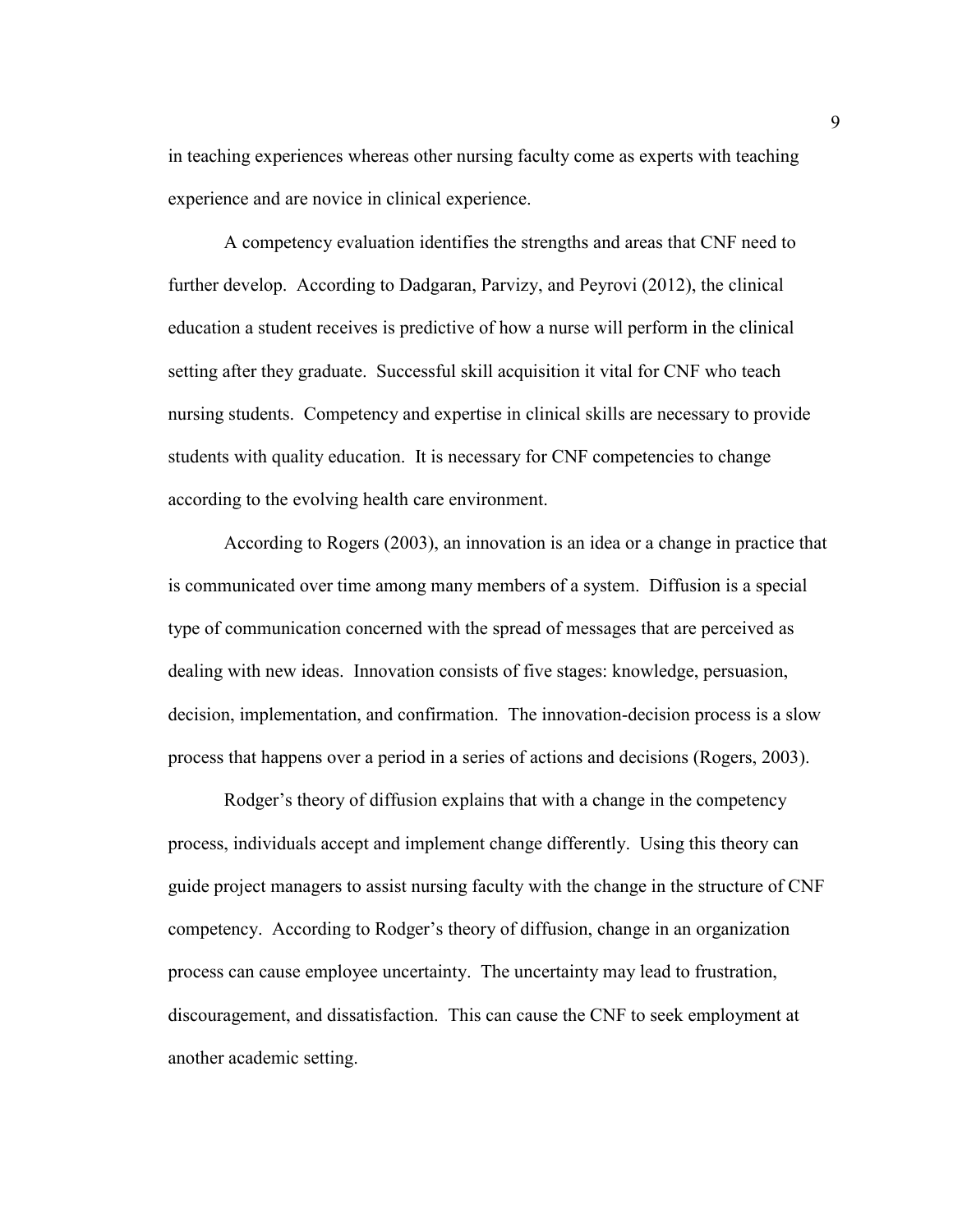The academic setting used the PDCA model. This model was used in this project as well. This model can assist the academic setting by encouraging staff engagement and leadership while working through the change process (Peter & Paul, 2015). The PDCA template was revised during the project, and changes were tracked. The aim of working with this change model was to assist in guiding the project and improving quality care.

#### **Relevance to Nursing Practice**

The purpose of this doctoral project was to explore nursing faculty clinical competency and implement needed staff education. The focus of nursing faculty competency is to validate that each member of the team is competent. The responsibility of an effective clinical teachers is to graduate competent future nurses. According to Orta et al. (2016), nursing faculty have deficits in nursing knowledge, attitudes, and ability to teach EBP. Clinical assessment and academic assessment of CNF competencies are necessary to ensure an effective clinical education is provided to the nursing student (Lovric, Prlic, Zec, Puseljic, & Zvanut, 2015).

Frequently, the CNF perception of their competency and the clinical competency performance do not produce the same results. The nurse may feel that the perception of their competency is accurate, but when they are asked to perform according to guidelines, there are deficits. The deficits may interfere with student education.

Educational institutions depend on CNF to provide quality clinical education for students. Lovric et al. (2014) claimed, "Quality education is a pre-requisite for quality in clinical practice, patient safety, and priorities in every day health care" (p. 416). According to OBN (2016), the CNF are responsible for planning the student's clinical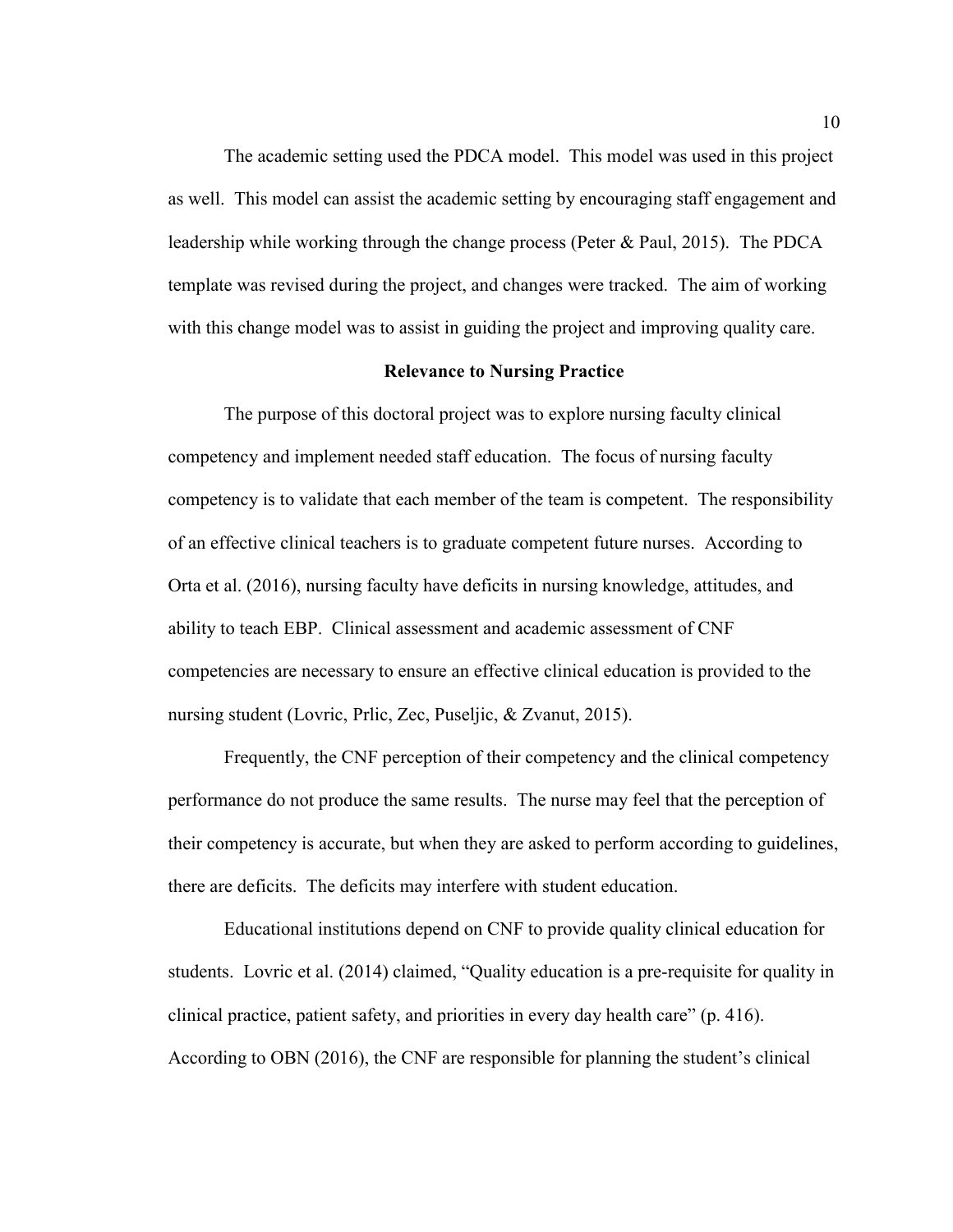experience and for evaluating the student's performance. The CNF are responsible to have competence in clinical practice in which they are providing supervision to a student (OBN, 2016). CNF are responsible for being role models to students and exhibiting leadership qualities. Thus, CNF must work collaboratively with all members of the health care team. Leadership qualities for CNF is vital. The competencies for CNF include leadership education. According to Patterson and Krouse (2015), "academic setting success depends on the leadership and competency of CNF" (p. 80).

The characteristics of an effective clinical educator includes "teaching ability, interpersonal relationships, personality traits, nursing competency, and evaluation" (Lee et al., 2002, p. 412). The characteristics of nursing competency are very important and include "theoretical knowledge, clinical knowledge, and attitude knowledge" (Lee et al., 2002, p. 414). Competent CNF assist nursing students in attainment of "professional knowledge, psychomotor skills, interpersonal and communication skills, self-confidence and independence in the clinical environment" (Lovric et al., 2014, p. 407).

Previously at this academic setting, CNF were required to attend medical/surgical nursing competencies provided for nursing staff at a clinical agency and bring completed validation form to their program director. The completed validation was placed in their employment file to provide evidence of completion for yearly evaluation and required regulatory bodies of nursing. The CNF were considered clinically competent to teach clinical nursing students after attending the medical/susrgical competencies.

In this doctoral project, I explored nursing competency of CNF and validated their clinical and academic skills. Nursing competencies are necessary for CNF to possess for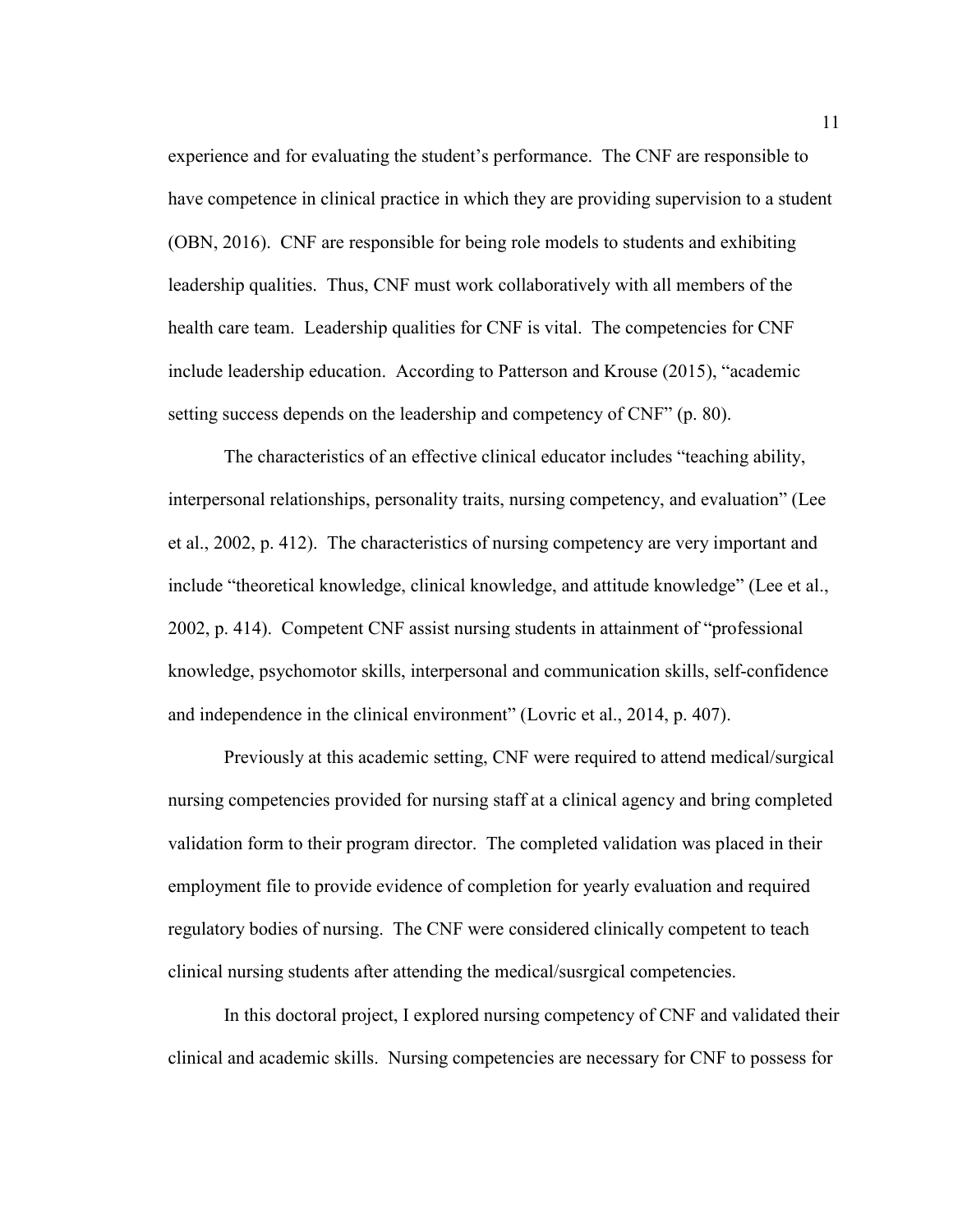effective education of nursing students. In an evolving health care system, it is important for the nursing student to be able to transition from student to the professional nurse. CNF are instrumental in guiding students in the transition. This project advanced nursing practice by helping to ensure that CNF are competent. Competent CNF are vital in preparing the nursing student to practice with diverse populations in an evolving health care system.

#### **Local Background and Context**

The setting for this doctoral project was at a private academic setting in northeast Ohio. The relevance of this doctoral project was that the academic setting had no established decision-making process of which competencies were necessary for CNF to reflect student education and patient safety while working with students. There was no consistent clinical assessment and evaluation process that validated the EBP competency of CNF. This doctoral project streamlined the yearly CNF competencies that are required by this academic setting.

CNF who had the option to participate in this project were full-time, part-time, or adjunct status. The CNF may be assigned to a variety of clinical settings, including rehabilitation, long-term care facilities, psychiatric units, intensive care units, coronary care unit, pediatric facilities, obstetric units, and medical-surgical units. This staff education project was monitored by the college dean, program directors for the ASN and BSN curriculum, and the human research review board of the academic institution. However, the project started after the approval from the Walden University Institution Review Board (IRB).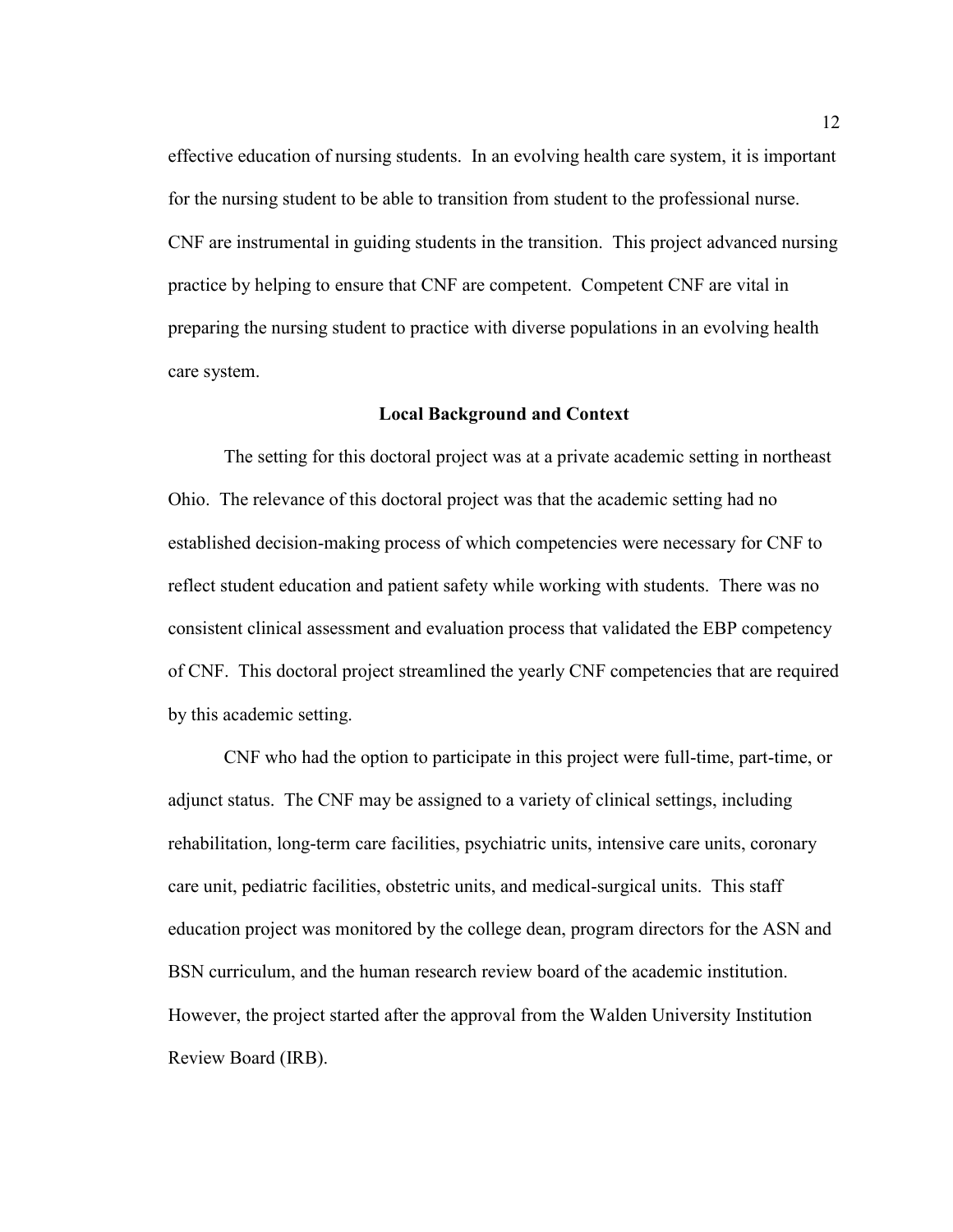#### **Definition of Terms**

*Academic setting*: For the purpose of this project, defined as a private nursing college in northeast Ohio that provides a registered nurse education program.

*Clinical experience:* An activity planned to meet course objectives or outcomes and to provide a nursing student with the opportunity to practice cognitive, psychomotor, and affective skills in the supervised delivery of nursing care to an individual or group of individuals who require nursing care (OBN, 2016).

*Clinical nursing faculty (CNF):* Holding a current, valid licensure as a registered nurse, a baccalaureate degree in nursing or enrollment in a graduate level courses to obtain a master's or doctoral degree with a major in nursing, and experience for at least 2 years in the practice of nursing as a registered nurse with demonstrated competence in the area of clinical practice in which the faculty member provides supervision to a nursing student (OBN, 2016).

*Competence:* The skills reflecting knowledge, attitudes, and psycho-social and psycho-motor elements (World Health Organization, 2009).

*Competence of CNF:* Systematic skills and/or abilities that a clinical nursing teacher must possess to teach successfully (Hou, Zhu & Zheng, 2010).

*Competency:* The ability to perform a task with desirable outcomes under the varied circumstances of the real world (Benner, 1982).

*Objective structured clinical evaluation:* A multidimensional evaluation tool that is based on the principles of objectivity and clinical performance behaviors and skills of competency (Chen, Hou, Lin & Tung, 2015).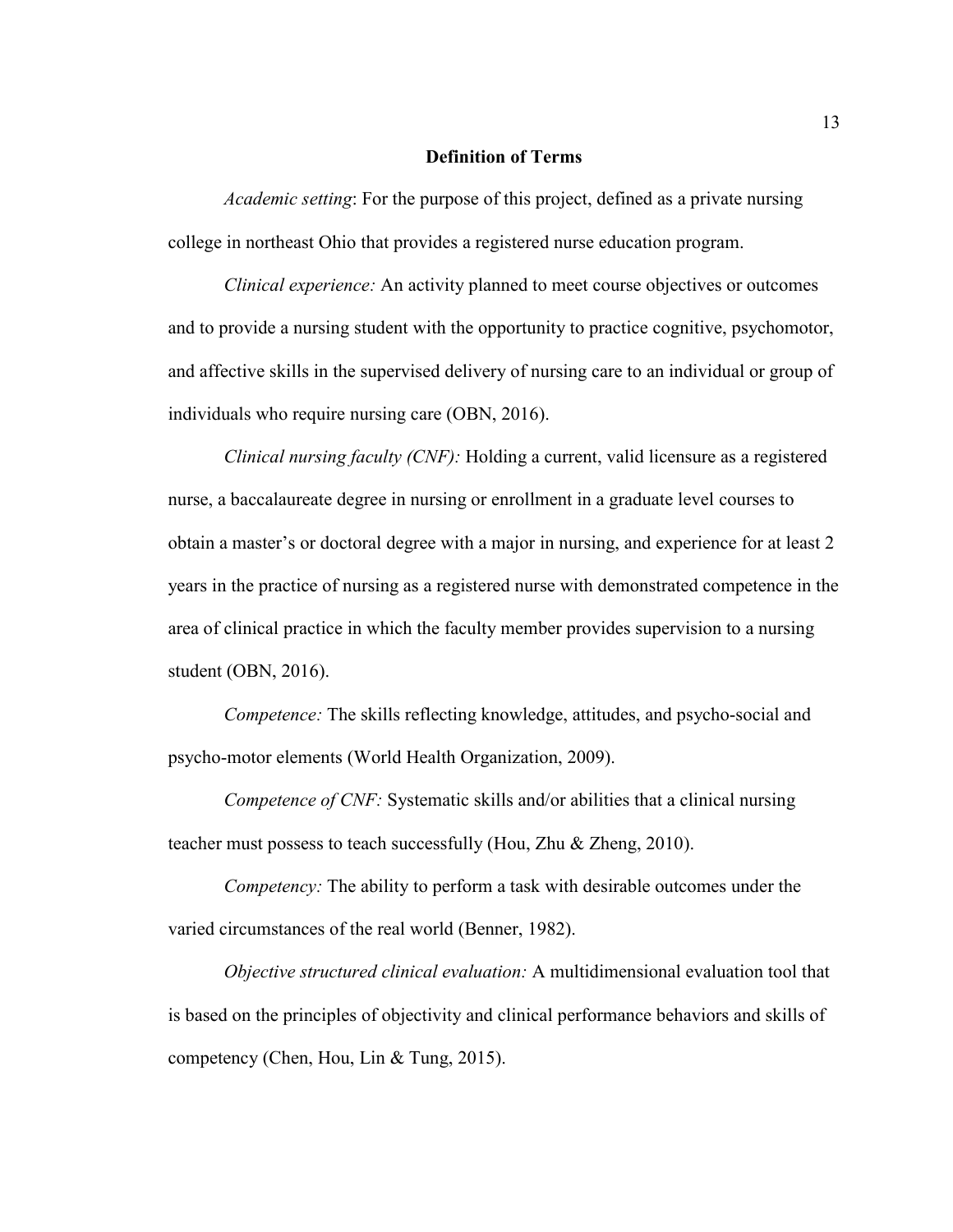*Preceptor:* A registered nurse or licensed practical nurse who meets the requirements of OBN and who provides supervision of a nursing student's clinical experience at the clinical agency in which the preceptor is employed (OBN, 2016).

*Registered nurse education program:* A professional nursing education program that leads to initial licensure as a registered nurse (OBN, 2016).

*Supervision of a nursing student in a clinical setting:* A nursing faculty member, teaching assistant, or preceptor is immediately available to the nursing student at all times to provide guidance and review of the student's performance (OBN, 2016).

#### **Role of the DNP Student**

In this academic setting, my position is an assistant professor and CNF. My role as the DNP student, is that of a project leader for this doctoral project, and to design and implement a new staff education project that would change the process of CNF competency at this academic setting in northeast Ohio. My role included assessing each CNF and validating their competency. The CNF completed the designated nursing competencies appointed by the nursing governance of the academic setting. The clinical competencies were evaluated through clinical procedural checklist, and validated through interrater reliability, while the educational competencies were evaluated by utilizing relevant quizzes.

I participated in "validate the validator" at the health care institution associated with the academic setting. This ensured the accumulation of the necessary information needed as an expert to validate the CNF on the competencies required at the academic setting.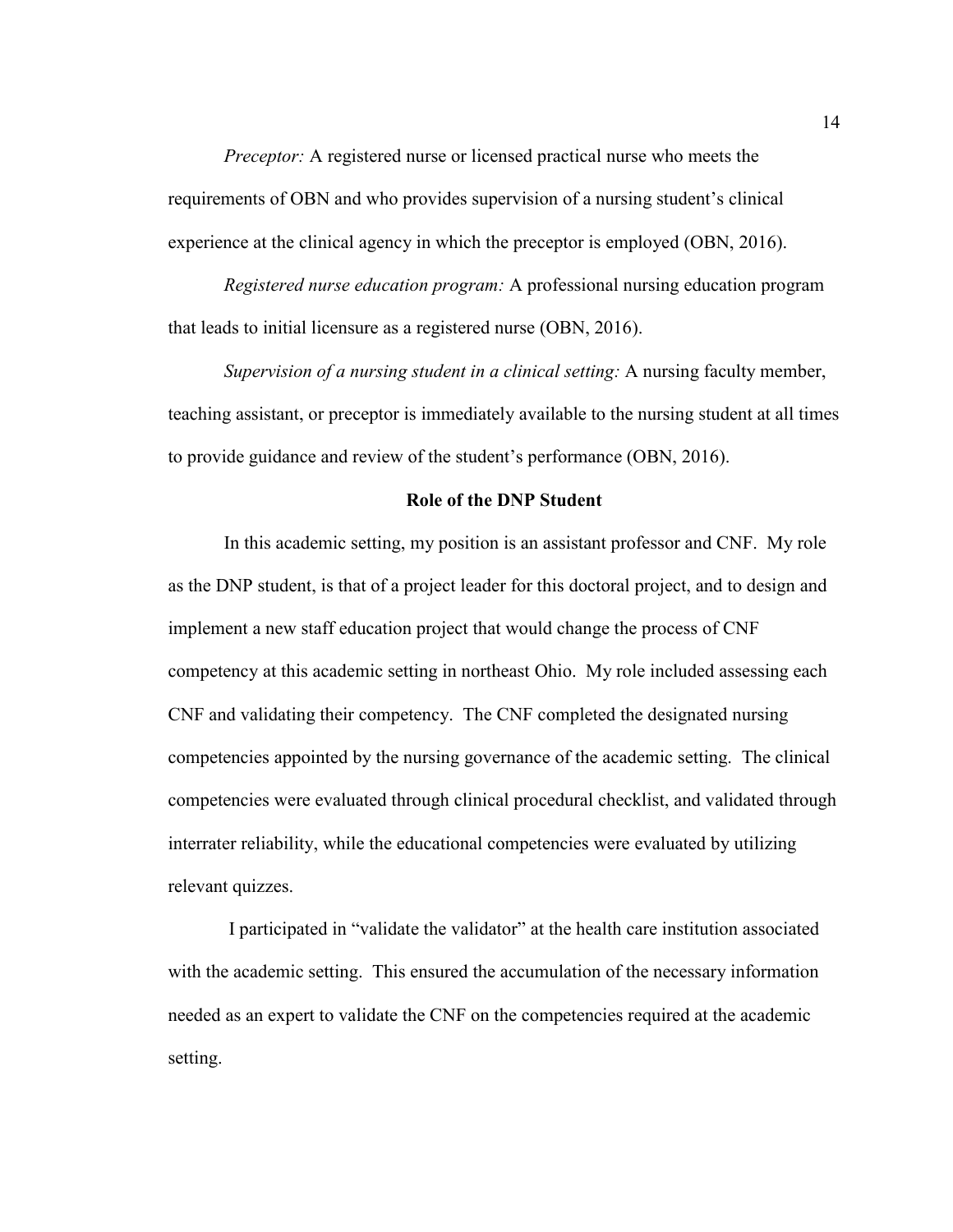The motivation of this doctoral project was to provide structure and consistency to the CNF competencies at the academic setting. This doctoral project was a multimethod, multispecialty approach educational format to clinical competency at this academic setting. This project changed the future of CNF competency at this academic setting.

Each CNF was required to complete the CNF competencies. The data retrieval assisted the DNP student to explore the competency perception of CNF. CNF improved their clinical practice by participating in this project.

#### **Role of the Project Team**

This staff education project was a multi-method, multispecialty approach that involves various clinical nursing staff members and at multiple academic levels. The project team consisted of the ASN and BSN program director, academic setting dean, stakeholders, such as the college president and board members, and the doctoral student. Team members utilized interrater reliability for the academic competencies. The project team members were presented with project background information at nursing curriculum meetings, and bi-weekly doctoral project meetings scheduled for project collaboration. A project schedule was created and disseminated to the nursing governance at the academic setting. Project phases, and updates, were communicated through nursing governance meetings. Open communication allowed continued understanding of roles, responsibilities and changes as the project progresses.

#### Timeline:

February-May 2018: Proposal and IRB approval. Continue to work on project. May-August 2018: Implement Project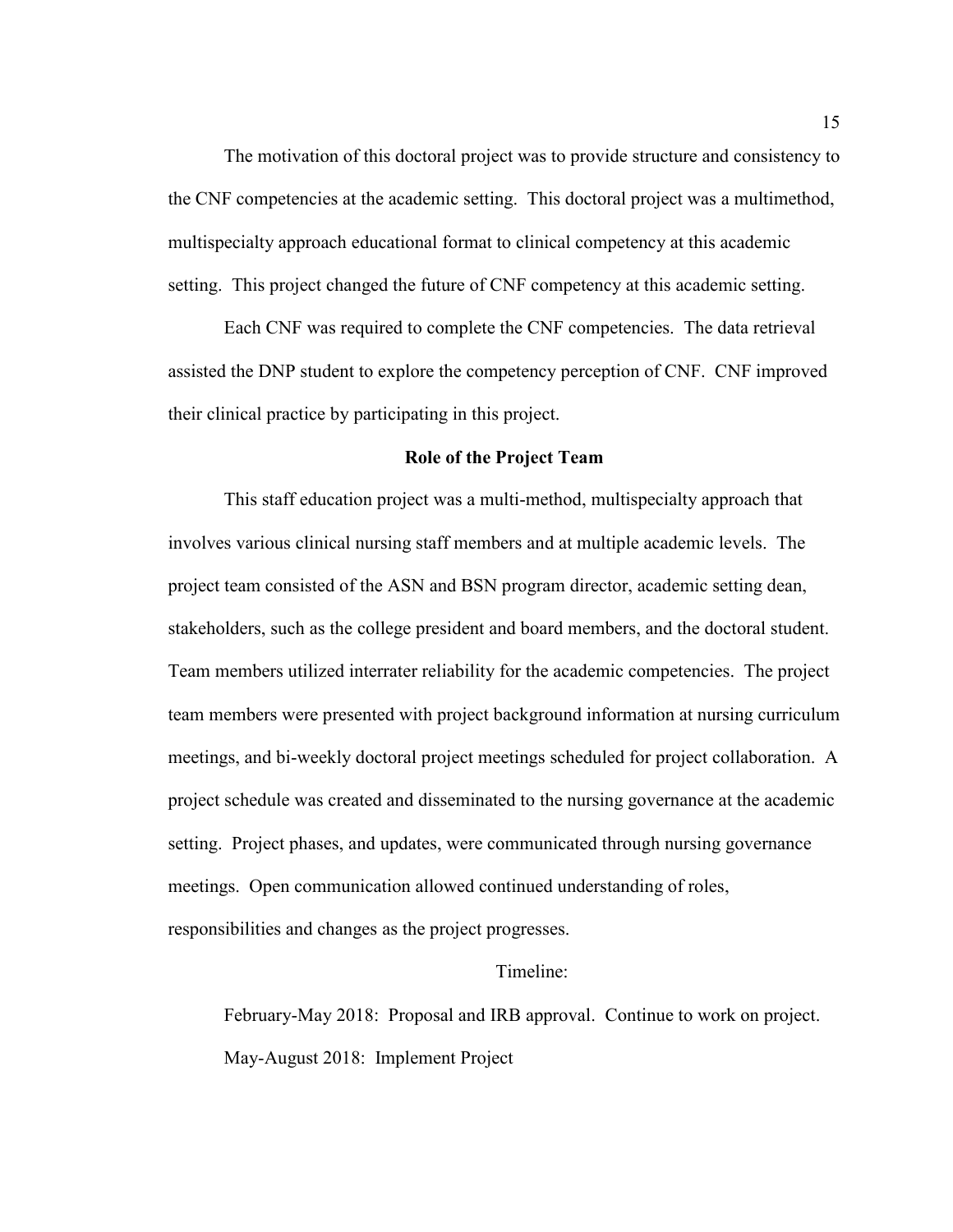September-October 2018: Analyze collected data

November 2018: Write up and disseminate findings

#### **Summary**

This DNP project uses evidence-based multimethod, multispecialty approach to validate the nursing competencies of each CNF participant. Remediation of CNF was completed through LMS modules and online tutorials usually used at the academic setting. The PDCA model was monitored for areas of possible improvements in the plan to eradicate the current gap in practice, which is the non-existence of the academic setting competency validation.

Section 3 will review the specific practice-focused question to be addressed by the project, the sources of evidence for the project, the participants in the project, the procedure for collecting the data for the staff education, as well as the proposed synthesis and analysis.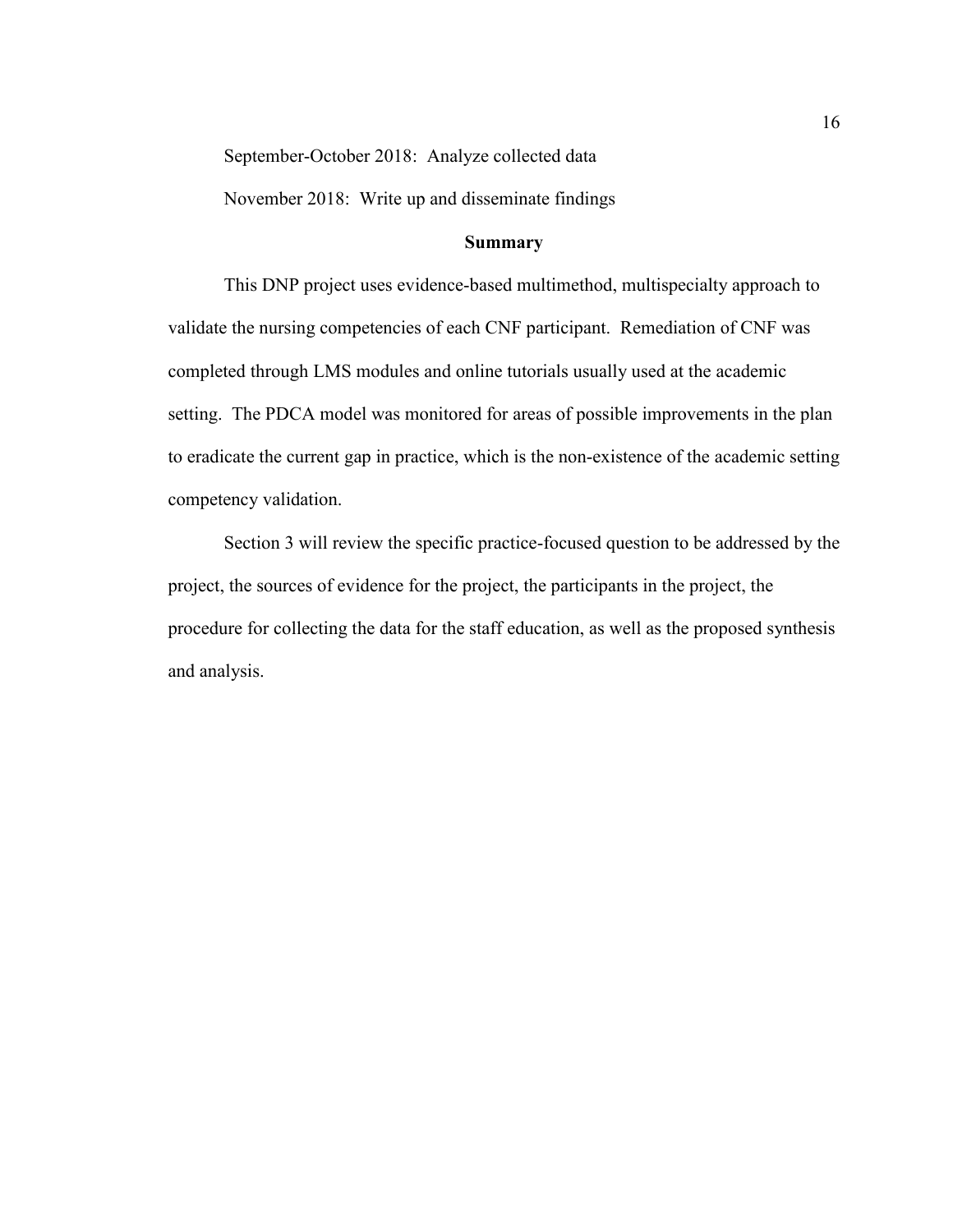Section 3: Collection and Analysis of Evidence

#### **Introduction**

The clinical practice problem addressed in this project was the lack of understanding about which nursing competencies were necessary for CNF at this specified academic setting. The purpose of the project was to improve the assessment and evaluation of CNF competency at the project academic setting. The setting for this doctoral project was at a private academic setting in northeast Ohio. In the past, CNF at this academic setting have worked at a variety of different contracted clinical settings. The CNF may be contracted with the academic setting for full-time, part-time, or adjunct status. The CNF are responsible to be competent in clinical practice where they are providing supervision to a student (OBN, 2016). In Section 3, I discuss the practicefocused question and the sources of evidence as well as the analysis and synthesis of evidence.

#### **Practice-Focused Question**

The local problem at this academic setting is that there was no established decision-making process of which competencies are necessary for CNF to reflect student education and patient safety while working with students. The identified gap in nursing practice is that no one has identified the desired competency of CNF that instruct nursing students in clinical practice. There is no consistent clinical assessment and evaluation process that validates the EBP competency of CNF.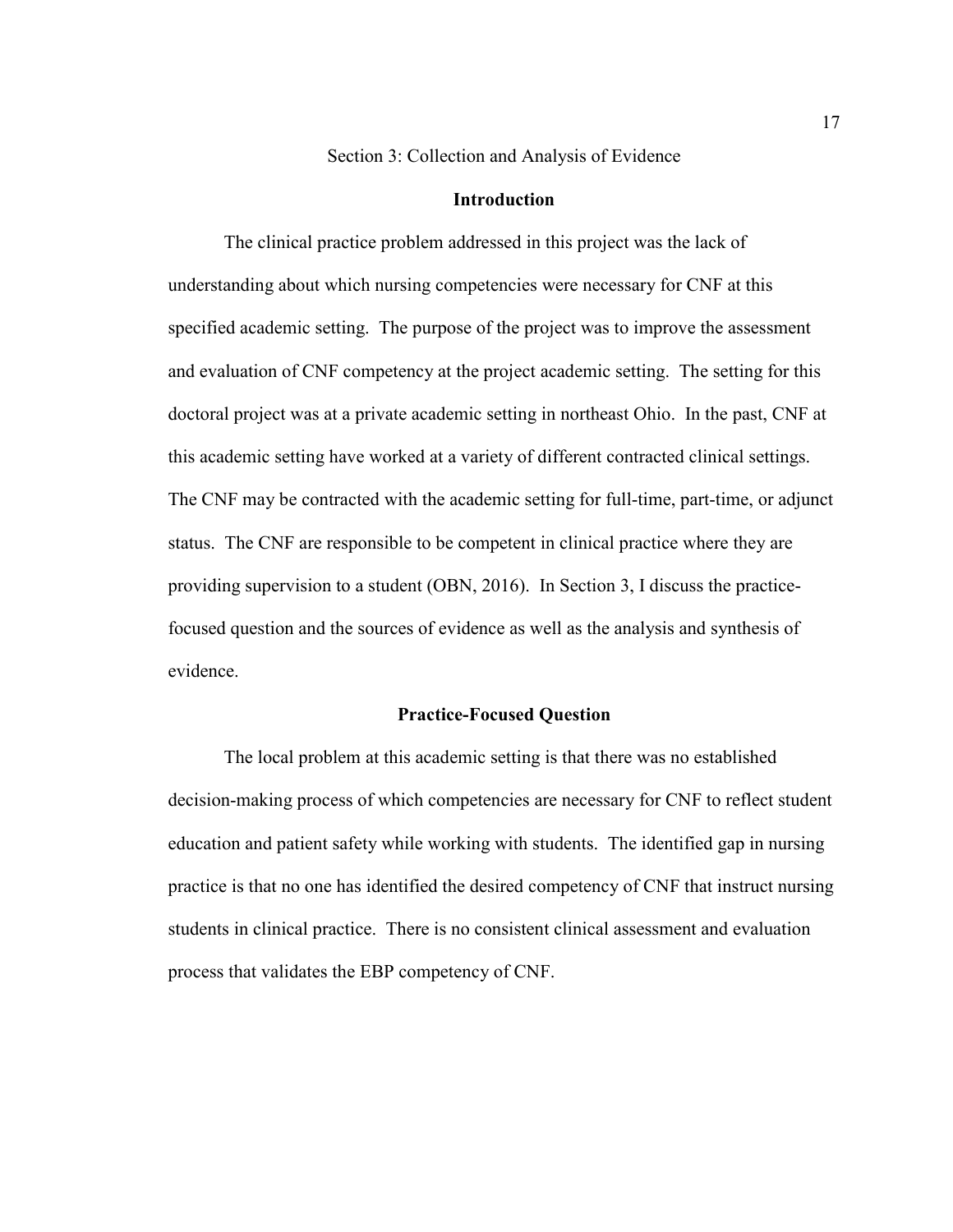The guiding practice-focused question for the DNP project is as follows: What is the impact of evidence-based multimethod, multispecialty approach for the assessment and evaluation of the clinical competency of the CNF at a small private college?

#### **Sources of Evidence**

A literature search was completed through the Walden University Library, with multiple electronic databases used as sources of evidence to address CNF and the practice-focused question. The literature search consisted of Cumulative Index to Nursing and Allied Health Literature, ProQuest & Allied Health Services, and Medline to obtain relevant EBP research data. A combination of key search terms and phrases were used to yield results in this literature search. Phrases used were *CNF, CNF competency, nursing competency, evaluation of competency, objective structured clinical evaluation,* and *assessment of nursing competence*. Peer reviewed scholarly journals and journals that supplied full texts were searched for current EBP for this project. The search included research evidence that was conducted within the past 10 years.

 An identified gap in nursing practice is that no one has identified the desired competency of CNF who instruct students in the clinical area. However, some studies have given recommendations for CNF competencies. According to Lovric et al. (2014), "clinical nursing faculties competency levels will improve or hinder their students' learning" (p. 407). They also noted that competent clinical faculty facilitate student acquisition of professional knowledge; technical, psychomotor, interpersonal, and communication skills; attitudes; professional responsibility; self-confidence; and independence in clinical environment. The focus on CNF competencies is to assist the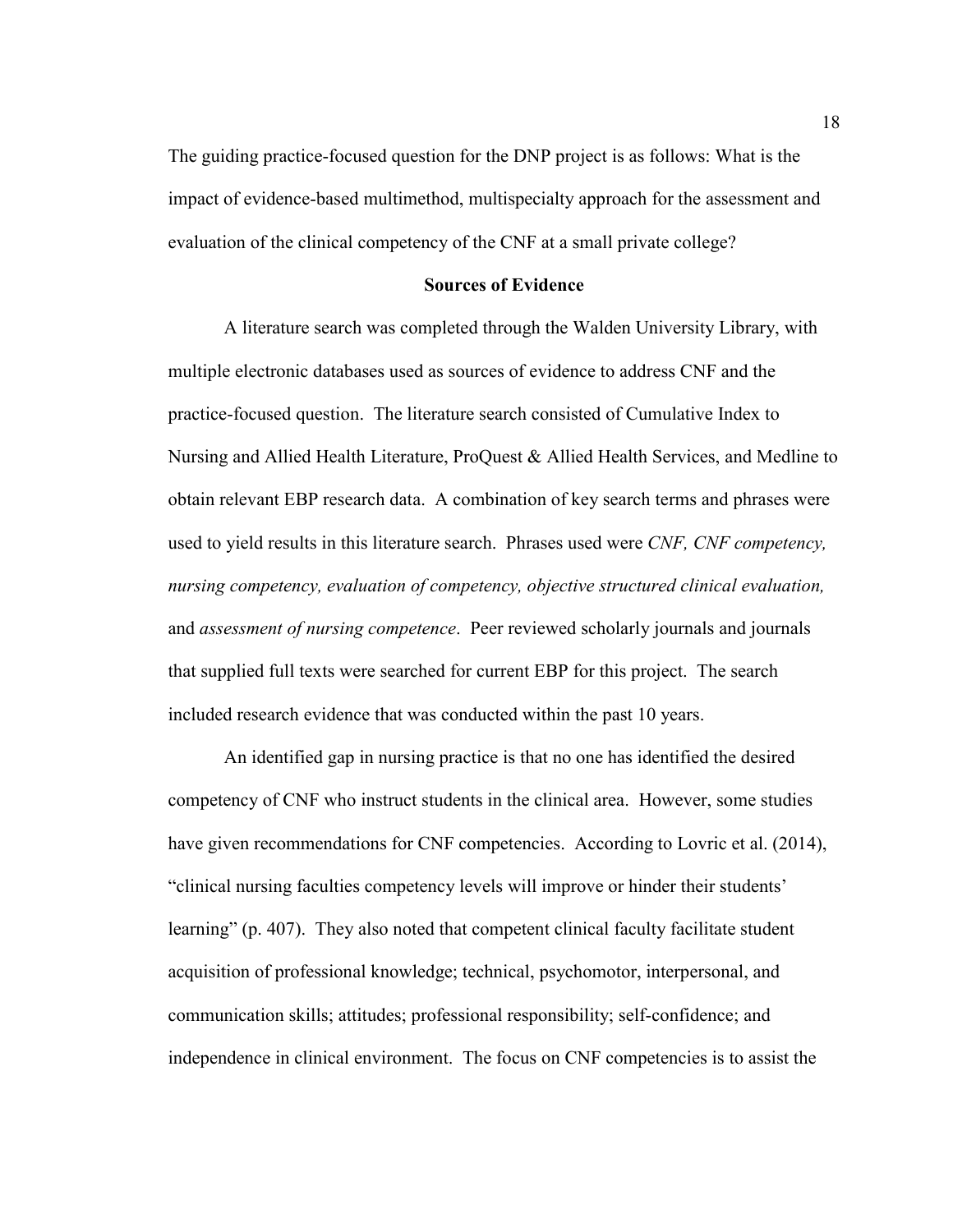students' learning and to elevate their clinical nursing knowledge. If the CNF are not competent in the clinical practice area, this has the potential to compromise quality student learning and may delay students from reaching their set goals.

 Franklin and Melville (2013) noted that "clinical competency assessment should incorporate a variety of levels of knowledge and clinical skill mix" (p. 26). In the academic setting where this project will take place, the clinical experience and education levels vary among the CNF. Some CNF come as experts with teaching experience and are novice in clinical experience**,** while others come to academia as clinical experts but novice in teaching experience. Clinical expertise does not produce academia expertise. CNF who come to academia as clinical experts need additional educational competencies to be an effective teacher in the clinical practice.

Orta et al., (2016) stressed that "the goal of nursing education programs should be the development of the competencies required to implement evidence-based practices (EBP) in the clinical setting" (p. 409). By focusing on EBP competencies, the CNF can be confident that they are instructing the nursing students with the best research evidence in practice.

 According to Hou et al. (2010), CNF competencies should consist of clinical teaching skills, clinical practice skills, role model qualities, communication, and evaluation. They also recommended that CNF competencies include leadership ability, problem solving ability, educational intelligence, general teaching ability, and clinical nursing skills. Consequently, the staff education for CNF competencies in this project consisted of a combination of clinical skills competencies and academic competencies. In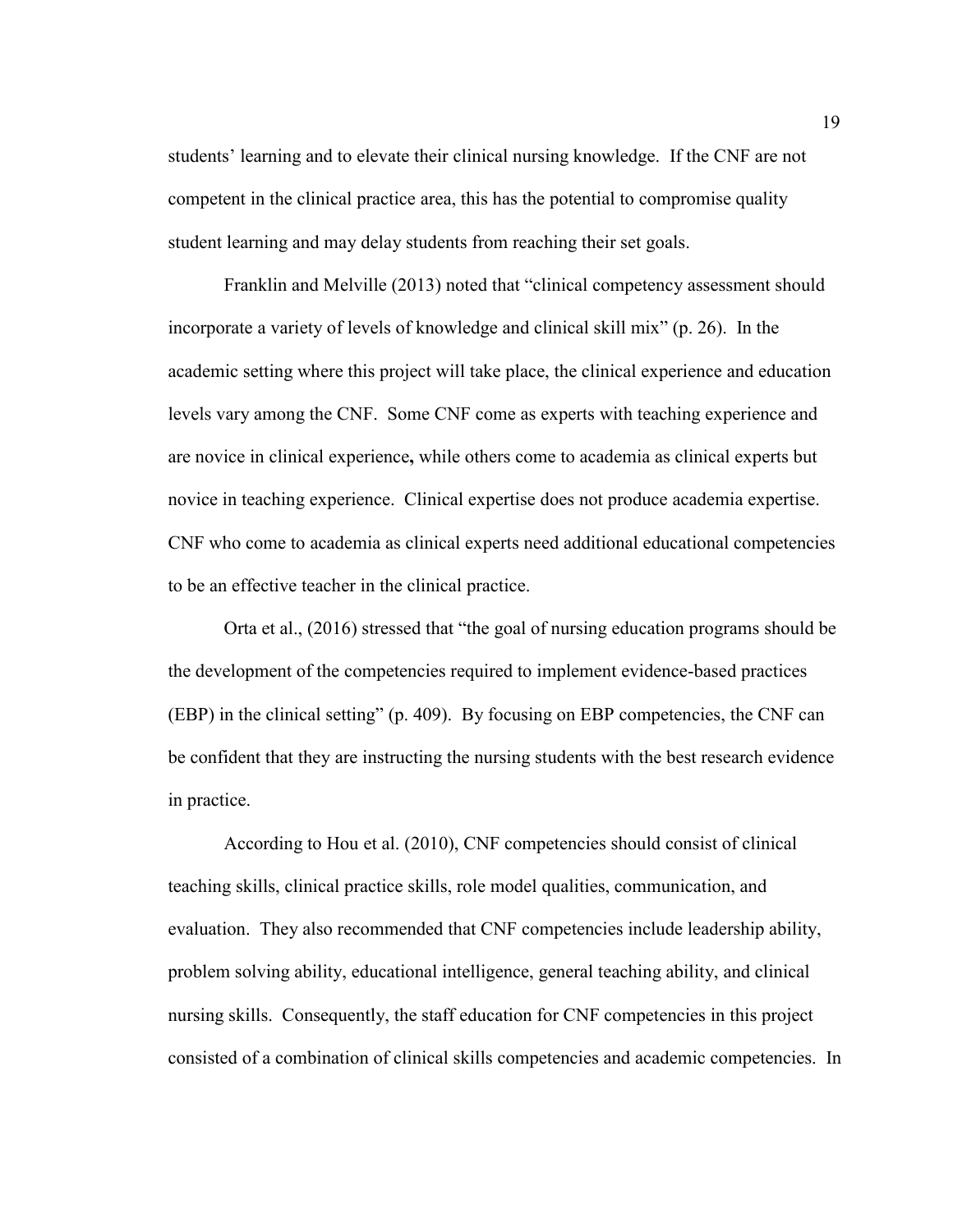addition, this project provided multimethod and multispecialty nursing competencies to improve effective clinical teaching and increase student learning in the clinical arena.

 At the academic setting where this project took place, there was no consistent clinical assessment and evaluation process that validates the EBP competency of CNF. Remediation and retesting were provided for CNF who did not perform according to the procedural checklist.

#### **Participants**

The participation in this project was voluntary. The number of CNF at this academic setting vary each semester according to student volume. The number of participants was estimated at 20 to 30 CNF. The exclusion to participate in this project was nurses who were not CNF at the academic setting. Inclusion criteria for this project was full-time, part-time, and adjunct CNF at the academic setting who wished to participate in the project.

Participants completed an anonymous online form of their demographic data. The demographic data were collected and summarized to provide the demographic profile of the participants (see Appendix B). The data were collected and secured by keeping all evidence in a locked cabinet in a locked office.

#### **Procedures**

The clinical competencies included hand hygiene, personal protective equipment, and glucometer. The clinical competency tools used in the project to collect data were valid and reliable tools obtained from Wilkinson, Treas, Barnett and Smith (2016). The outcome of each criteria on the tool was *yes* or *no*. There was a comment section for the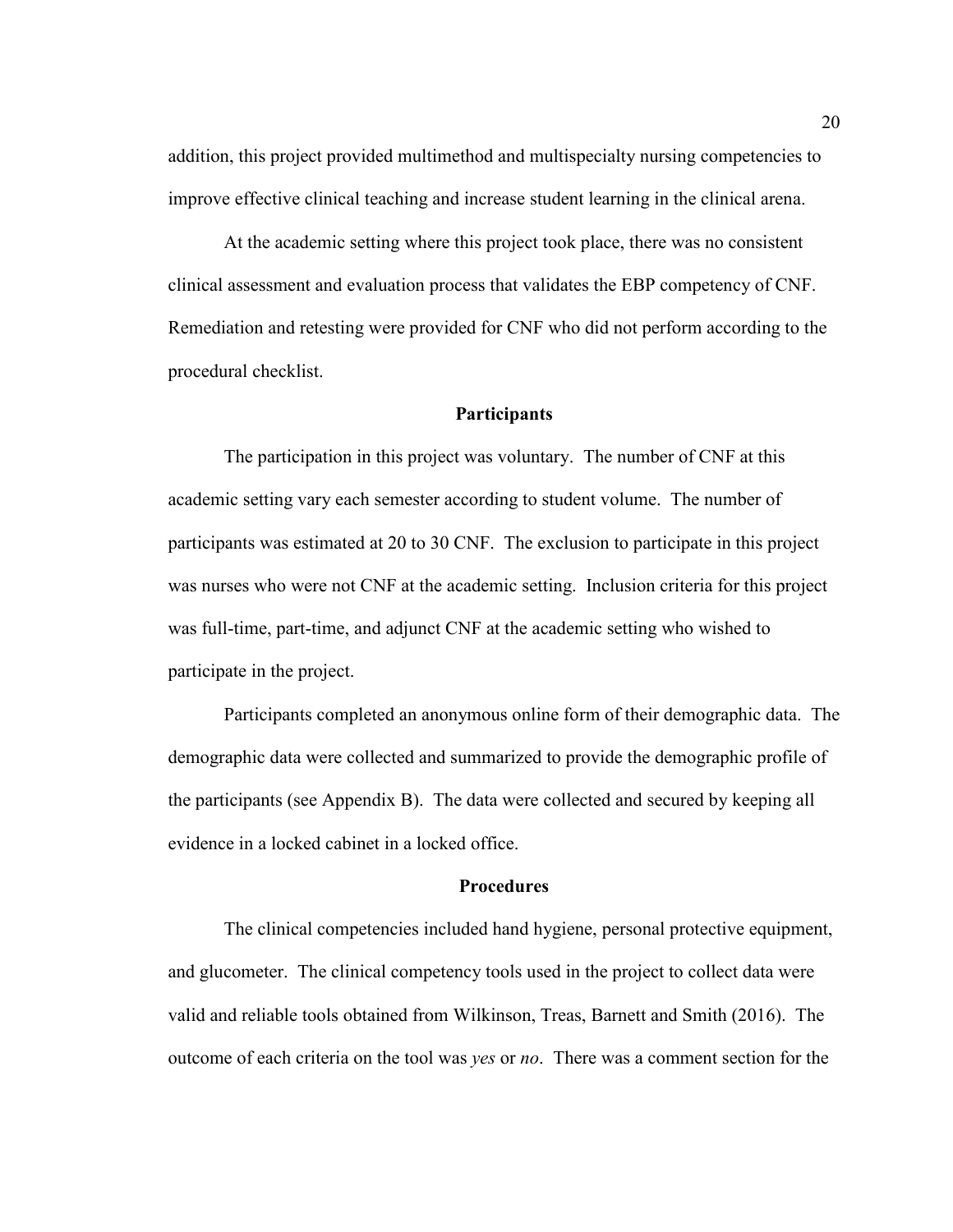validator. If the CNF obtained a score of unsatisfactory, the tool provided an area to document remediation (see Appendix C: Procedure Checklist for Hand Hygiene, Appendix D: Procedure Checklist for Donning Personal Protective Equipment, and Appendix E: Procedure Checklist for Checking Fingerstick [Capillary] Blood Glucose Levels).

The educational competencies include evaluating a student's completed nursing care plan (NCP), completing a Nursing Process Improvement (NPI) form after a nursing student had a medication error, and leveling student learning objectives (SLOs) according the progression of the medical surgical nursing courses. The first educational competency, evaluation of a student's completed NCP, was completed with a case scenario and a student completed NCP (see Appendix F: Practice Activity Case Scenario). CNF reviewed the student's documentation of an NCP of acute pain and document areas not complete, according to Wilkinson and Treas's (2016) NCP (see Appendix G: Plan of Care: Michelle and Appendix H: Documenting the Plan of Care). Scoring for this competency is located on the sample NCP and used interrater reliability (see Appendix I: Scoring the Plan of Care). According to Grove, Burns, and Gray (2013), "Interrater reliability values need to be reported in any study in which data is collected or judgments are made by two or more data gatherers" (p. 391). The data gatherers must independently observe and record the same event using the protocol developed in the study. The interrater nursing faculties have been determined as the nursing competency validators. These validators were the ASN and BSN program directors.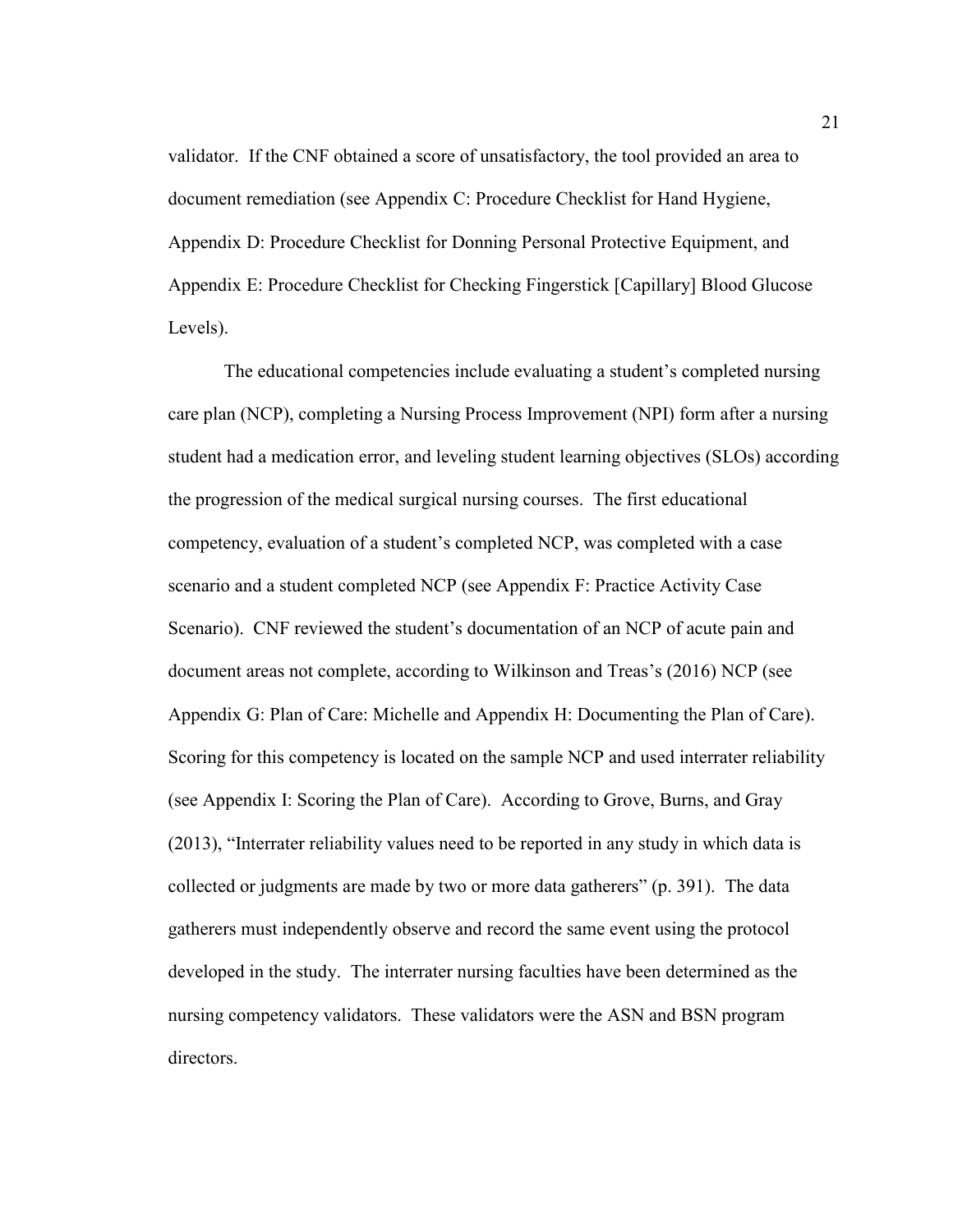The next education competency was completing an NPI form after a nursing student had a medication error. This CNF competency involved a case scenario of a student medication error (see Appendix J: Case Study for ANS Nursing Performance Improvement Form). The CNF read the case scenario and completed the NPI form. A completed guideline of the ANS NPI form is provided (see Appendix K: ANS Nursing Performance Improvement Form, guideline). Scoring for this competency was 1 point for each section on the provided form. The total available points for this competency is 8 points (see Appendix L: ANS Nursing Performance Improvement Form Scoring). This CNF competency used interrater reliability.

The final CNF competency was leveling SLOs according to the progression of the medical surgical nursing courses. Each medical surgical clinical nursing course has SLOs that the students must meet satisfactorily to progress to the next nursing course. The SLOs were leveled with verbs from Bloom's taxonomy (2012) remembering to creating (see Appendix M: Bloom's Taxonomy Cognitive Domain Verbs). Each SLO is set up with content learning plans that assisted the student to meet the SLOs. The goal was for the student to meet the individual course SLO and ultimately meet the program outcomes of the academic setting. The CNF was provided with the program outcome and demonstrated caring, safe, and competent nursing interventions in diverse health care settings. The CNF were given seven SLOs, one from each medical surgical nursing course. The CNF were asked to level the SLOs according to the progression in each nursing course and Bloom's taxonomy to meet the program outcome. Each SLO was assigned one point if identified correctly. There was a total of seven points for this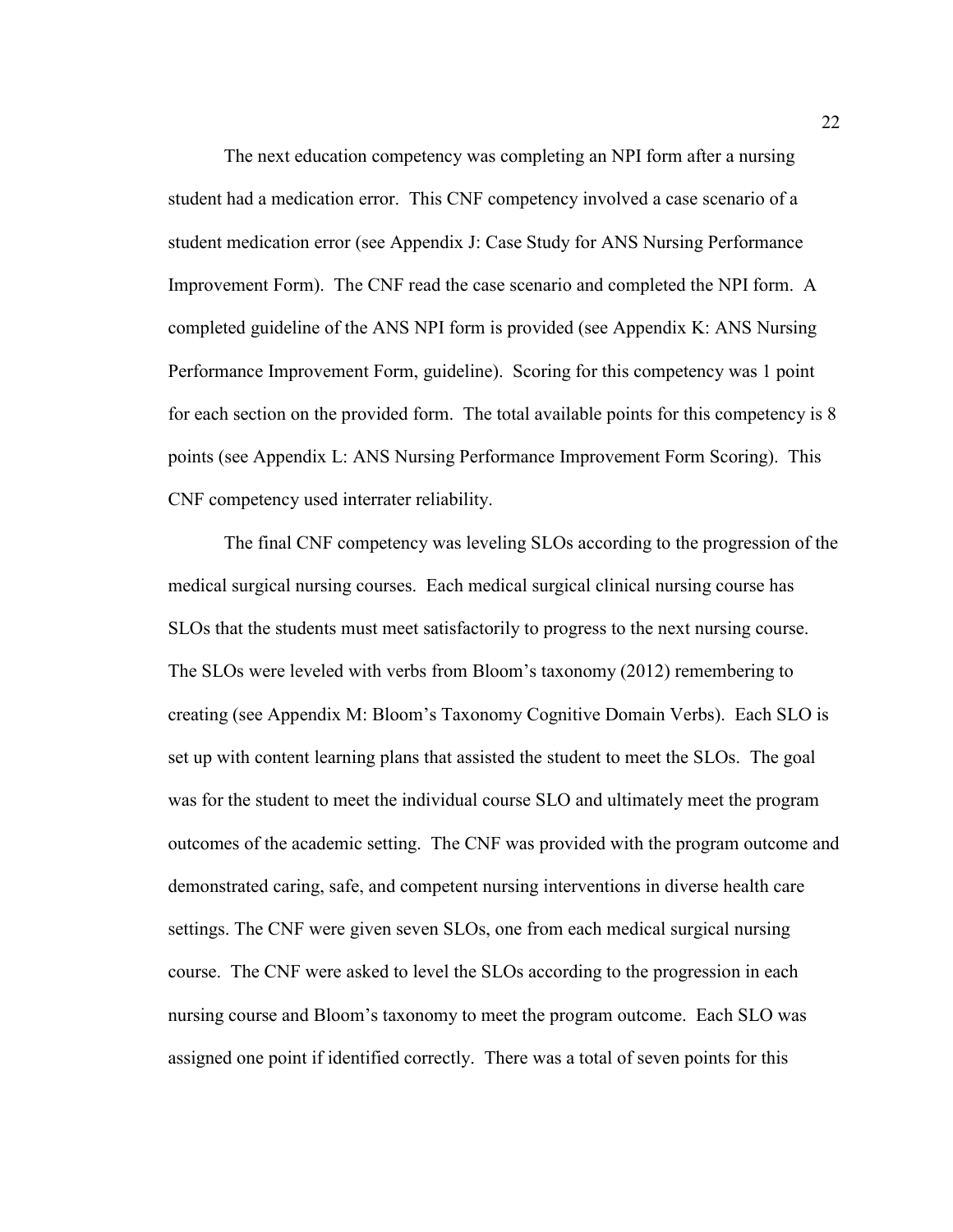competency. The document used in this CNF competency was the program outcomes and SLO from the academic setting (see Appendix N: Program and Student Learning Outcomes).

#### **Protection of Human Rights**

Participation in this staff education was voluntary, and all the forms used for the education, remediation, and retesting were coded and made anonymous. The Walden University and the IRB approved this staff education program for the doctoral project before it started in the academic practice setting. The IRB approval number was 08-06- 18-0153108. A certificate of completion for the course "Protecting Human Research Participants" through the National Institutes of Health was obtained in preparation for this project and was provided.

#### **Analysis and Synthesis**

The data collection in this study was started when the participants completed the online CNF demographic survey. This survey took approximately 10 minutes to complete. In the survey, each participant was asked to create a unique identifier of their choosing, answer a brief demographic survey questions, and sign the project implied consent. Implied consent was signed by the participant upon completion and submission of the online survey. The participants were informed of the consent in the introductory portion at the beginning of the online survey. Unique identifiers were used by the participants when they completed the CNF competencies. The participants submitted their completed CNF competencies, with their unique identifier to the BSN program director. The BSN program director de-identified the data collected to maintain integrity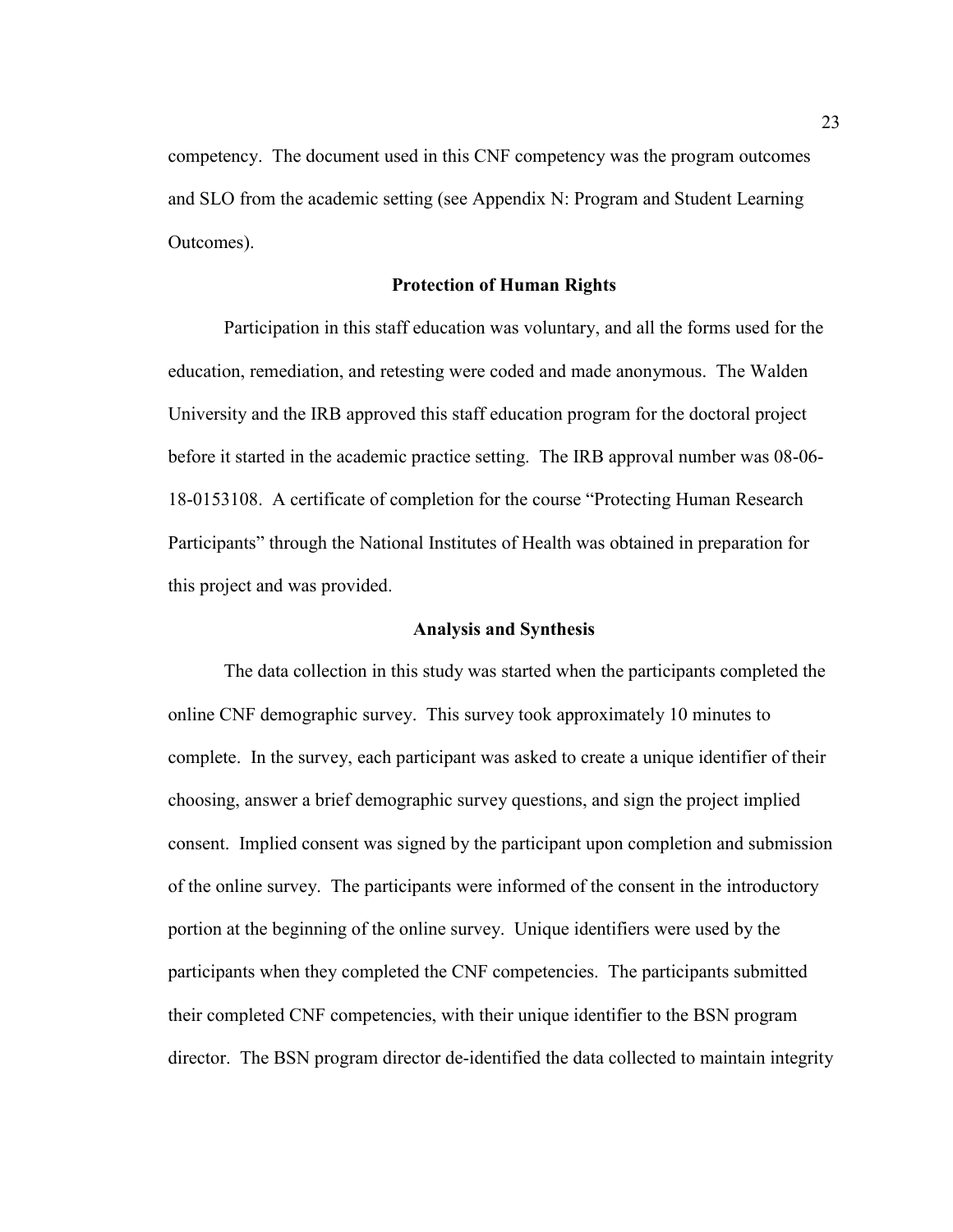and validity of the study. The de-identified data was then delivered to the DNP student for analysis.

The SPSS software program was utilized for data analysis. Descriptive Statistics and t-test were utilized in analyzing the data. This software assisted in organizing the pre-and post-test competency results. The study findings were interpreted to form conclusions about the impact of clinical and academic competency level of the CNFs.

#### **Summary**

This staff educational project was to ensure that the CNF at this academic setting were competent in three clinical, and three educational competencies that were being evaluated. The expected contributions of this DNP project to nursing practice include providing the nursing students with high quality education in the clinical setting through the improvement of the competencies of the CNF that teach them in those settings. Providing high quality clinical nursing education will assist students with a smooth transition into professional practice. After approval of this project by Walden University IRB, competencies validation began at this academic setting. The project time line was approved by the stakeholders of the academic setting. Section 4 will discuss the findings and recommendations from the project.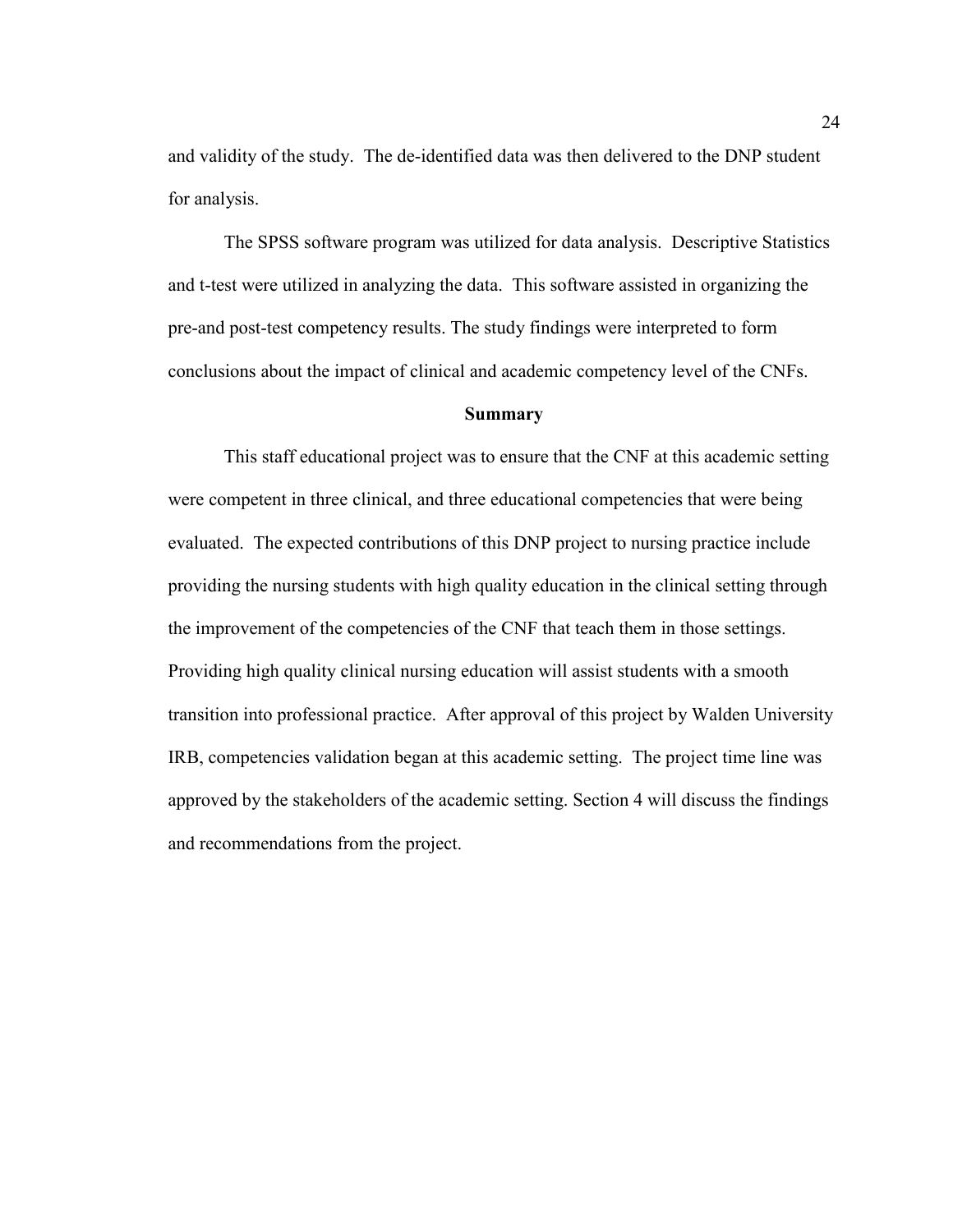Section 4: Findings and Recommendations

#### **Introduction**

The clinical practice problem addressed by this project was the lack of understanding about which nursing competencies are necessary for CNF at this specified academic setting. The identified gap in nursing practice is that no one has identified the desire competency of CNF who instruct nursing students in clinical practice. There was no consistent clinical assessment and evaluation process that validated the EBP competency of CNF. The practice-focus question was as follows: What is the impact of a multimethod, multispecialty approach for the assessment and evaluation of the clinical competency of the CNF at a small private college? The purpose of this project was to improve the assessment and evaluation of CNF competency at the project academic setting.

 The analytical strategies used in this DNP project included an online CNF demographic survey, three clinical nursing competencies, and three academic nursing competencies. Statistical analysis was conducted using SPSS (version 17. for Windows, Inc., IL, USA). In the SPSS, descriptive statistics were used for interpretation of the collected data. Each nursing competency section was given a score of 1 in the SPSS for satisfactory performance and a 0 for unsatisfactory performance. The established level of achievement (ELA) for the clinical competencies is 100%, while the ELA for the academic competencies is > 77%. Remediation was given as needed to those CNF who performed below the established level of achievement.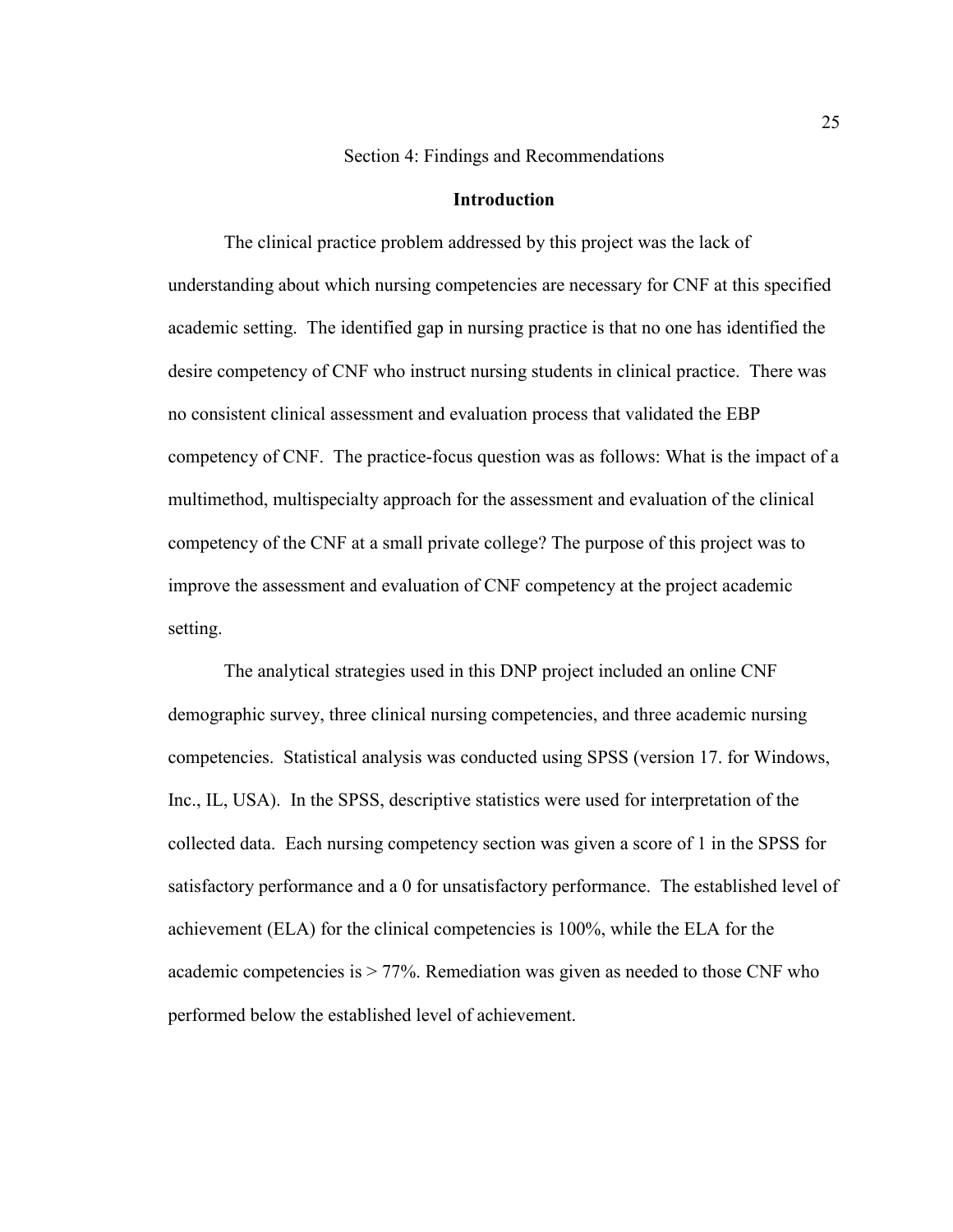### **Findings and Implications**

Seventeen CNF participated in the online demographic survey. There were two individual questions in the survey that were not answered by a participant. As shown in Table 1, the analysis of the survey revealed that the majority of the CNF were between ages 41 and 70 years old. There were 29.4% in the 41 to 50 age range, 17.7% in the 51 to 60 age range, and 29.4% in the 61 to 70 age range. Ninety-four percent of the CNF held a Master of Science degree in nursing, and 5.8% held a BSN. The majority work experience for CNF was greater than 16 years at 58.9%, while 35.2% had 11 to 15 years, and 5.9% had 6 to 10 years. The clinical teaching experience results revealed that 56.3% had 6 to 10 years of instructing students in the clinical arena, while 3.9% had greater than 16 years. The majority of the CNF (81.2%) instructed nursing students in a medical/surgical clinical unit as their practice setting. The results of the level of satisfaction with their current position showed that 76.4% of the CNF were highly satisfied (See Table 1).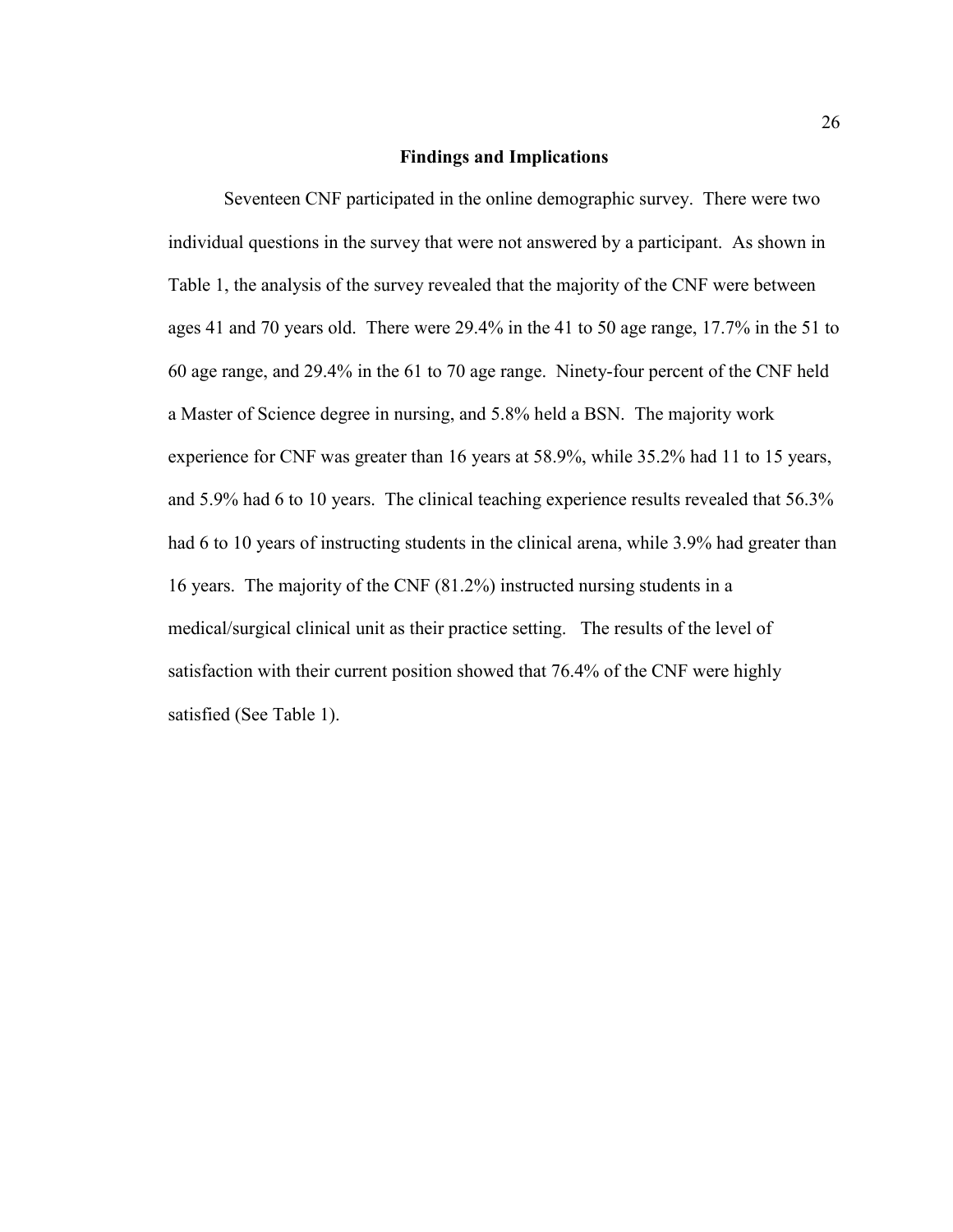### Table 1

| Demographic survey of Civr<br>Question                 | Response                    | Response              | Response               | Response                       | Response              | Total |
|--------------------------------------------------------|-----------------------------|-----------------------|------------------------|--------------------------------|-----------------------|-------|
| Age<br>$\frac{0}{0}$                                   | $20 - 30$<br>$\mathbf{0}$   | $31 - 40$<br>23.5%    | $41 - 50$<br>29.4%     | 51-60<br>17.7%                 | 61-70<br>29.4%        | 100%  |
| Education<br>$\frac{0}{0}$                             | <b>ASN</b><br>$\theta$      | <b>BSN</b><br>5.8%    | <b>MSN</b><br>94.2%    |                                |                       | 100%  |
| Work<br>experience<br>$\frac{0}{0}$                    | $1-5$ years<br>$\mathbf{0}$ | $6-10$ years<br>5.9%  | $11-15$ years<br>35.2% | $>16$ years<br>58.9%           |                       | 100%  |
| Clinical<br>teaching<br>experience<br>$\frac{0}{0}$    | $1-5$ years<br>18.9%        | $6-10$ years<br>56.3% | $11-15$ years<br>18.9% | $>16$ years<br>3.9%            |                       | 100%  |
| Type of<br>clinical unit<br>$\frac{0}{0}$              | Med/Surg<br>81.2%           | ICU<br>6.3%           | Psychiatric<br>6.3%    | Obstetrics<br>$\boldsymbol{0}$ | Pediatrics<br>6.3%    | 100%  |
| Satisfied<br>with current<br>position<br>$\frac{0}{0}$ | Very Low<br>$\theta$        | Low<br>11.8%          | Moderate<br>11.8%      | High<br>76.4%                  | Very High<br>$\theta$ | 100%  |

*Demographic Survey of CNF* 

Thirty CNF participated in the clinical competencies, and no remediation was needed. The findings demonstrated that the CNF at this academic setting are 100% competent in all three of the clinical nursing competencies evaluated. The ELA for the clinical competencies was set at 100%. This supported that the CNF are competent in the clinical competencies of hand hygiene, personal protective equipment, and glucometer testing.

The ELA for the academic nursing competencies was set at  $> 77\%$ . Fifteen CNF participated in the voluntary academic competencies. The analysis of the descriptive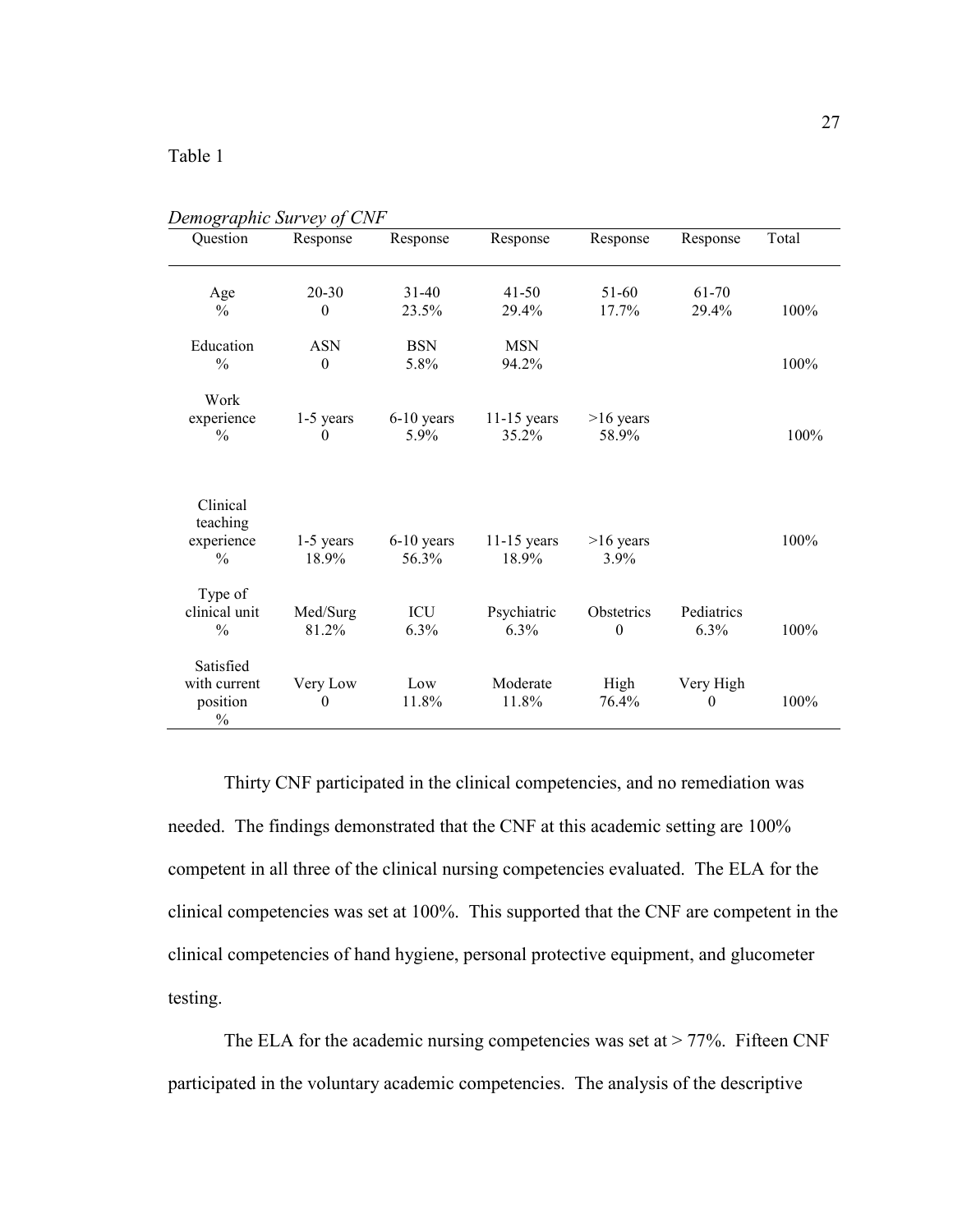statistics data verified the NCP academic competency mean of 88.2%, the academic competency of performance improvement (PI) mean of 93.3%, and the SLO mean of 53.3% (See Table 2).

*Table 2* 

CNF Descriptive Statistics of Competency

| Competency                                 | Number of<br>questions | Minimum | Maximum | Mean    | Std.<br>Deviation | Variance |
|--------------------------------------------|------------------------|---------|---------|---------|-------------------|----------|
| Performance<br>improvement<br>(PI)         | 7                      | 73.30   | 93.30   | 85.7143 | 7.12704           | 50.795   |
| Nursing care<br>plan (NCP)                 | 16                     | 58.80   | 88.20   | 82.3438 | 9.83680           | 96.763   |
| Student<br>learning<br>objectives<br>(SLO) | 7                      | 26.70   | 53.30   | 38.0857 | 8.34574           | 69.651   |
| Total                                      |                        |         |         | 68.7146 |                   |          |

The data collected revealed that there was statistical significance between the three academic nursing competencies. The statistical data compared the two variances of nursing care plan competency and performance. The descriptive analysis was used for the frequency distribution of the different competencies. The *t*test was used for inferential statistics to see the significant differences between the three academic competencies: *t* (28),  $p = .01$ , PI and NCP competencies  $M = 83.3696$ ,  $SD = 9.07426$ ,  $n =$ 23 and the SLO *M* = 38.0857, *SD* = 8.34574, *n* = 7 (See Table 3). The data analyzed using an independent *t* test verifies if the test is statistically significant. The level of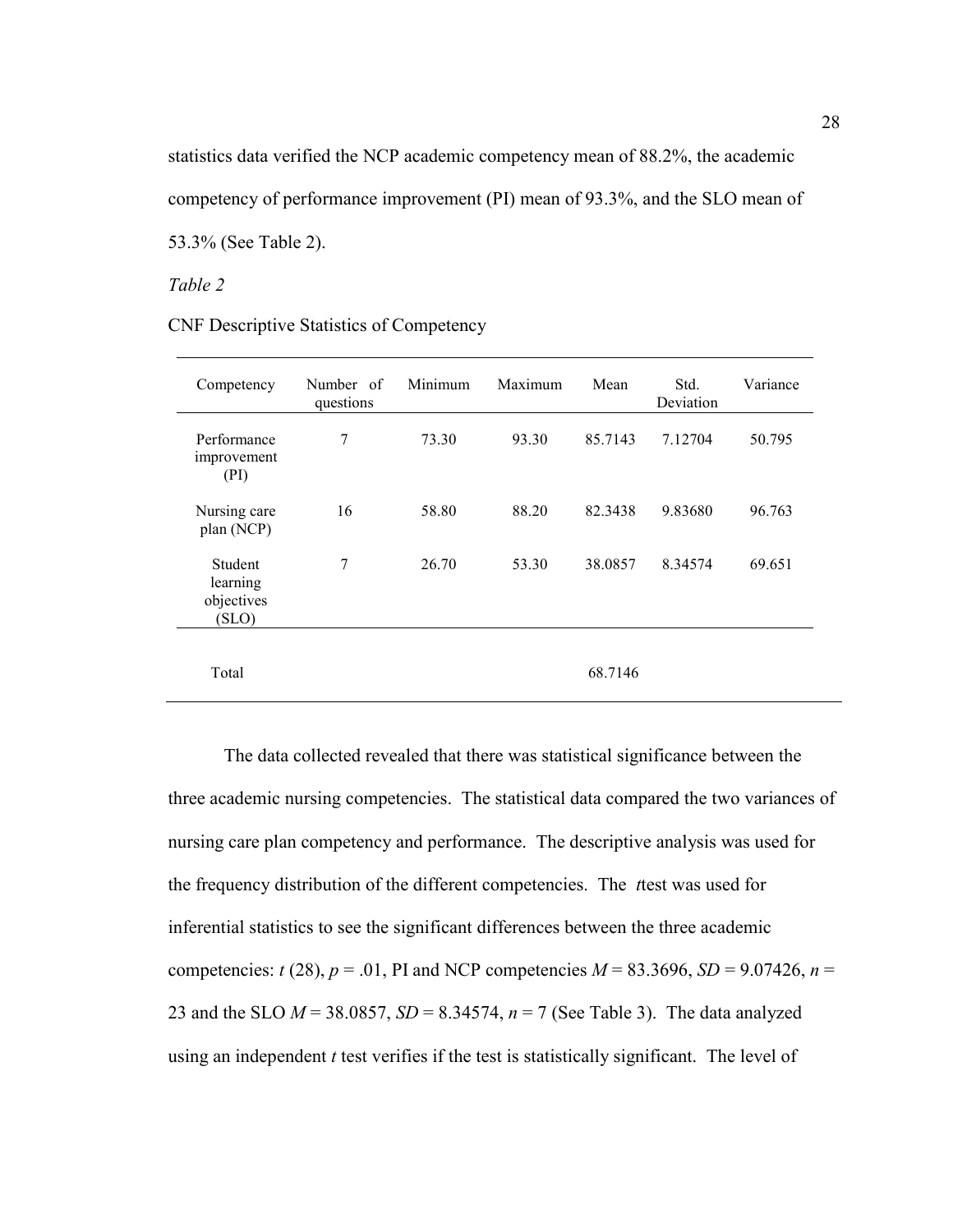significance was .01. The data significantly revealed that the CNF are weak in the SLO academic competency. The differences in the competencies have meaning to the project and future recommendations for CNF at this academic setting.

*Table 3* 

Clinical Nursing Faculty *t* Test

|            | N  | Mean    | Std. Deviation | Std. Error Mean |
|------------|----|---------|----------------|-----------------|
| $PI + NCP$ | 23 | 83.3696 | 9.07426        | 1.89211         |
| <b>SLO</b> |    | 38.0857 | 8.34574        | 3.15439         |

 The analysis of the evidence collected confirmed the CNF are clinically competent in the competencies tested to instruct nursing students at this academic setting. However, the evidence does suggest that the CNF are weak in the academic educator role. The academic competency of NCP and PI are routinely completed by the CNF who assist in developing their competency in these areas. The academic competency SLO is not frequently used by CNF. The SLO competency is important to understand the leveling of the student objectives across the curriculum. The nursing curriculum SLO's are presented to the CNF during orientation of employment at the academic setting. Each nursing course has assigned SLOs that provide guidance to educate the student across the curriculum. The evidence supports the need to offer additional education to the CNF on curricular objective leveling in the future. The data collected reinforces that clinical competency does not equate academic competency for CNF.

The unanticipated outcome is the low mean of the SLO competency. It was anticipated that the entire academic competencies would be satisfactory. The impact of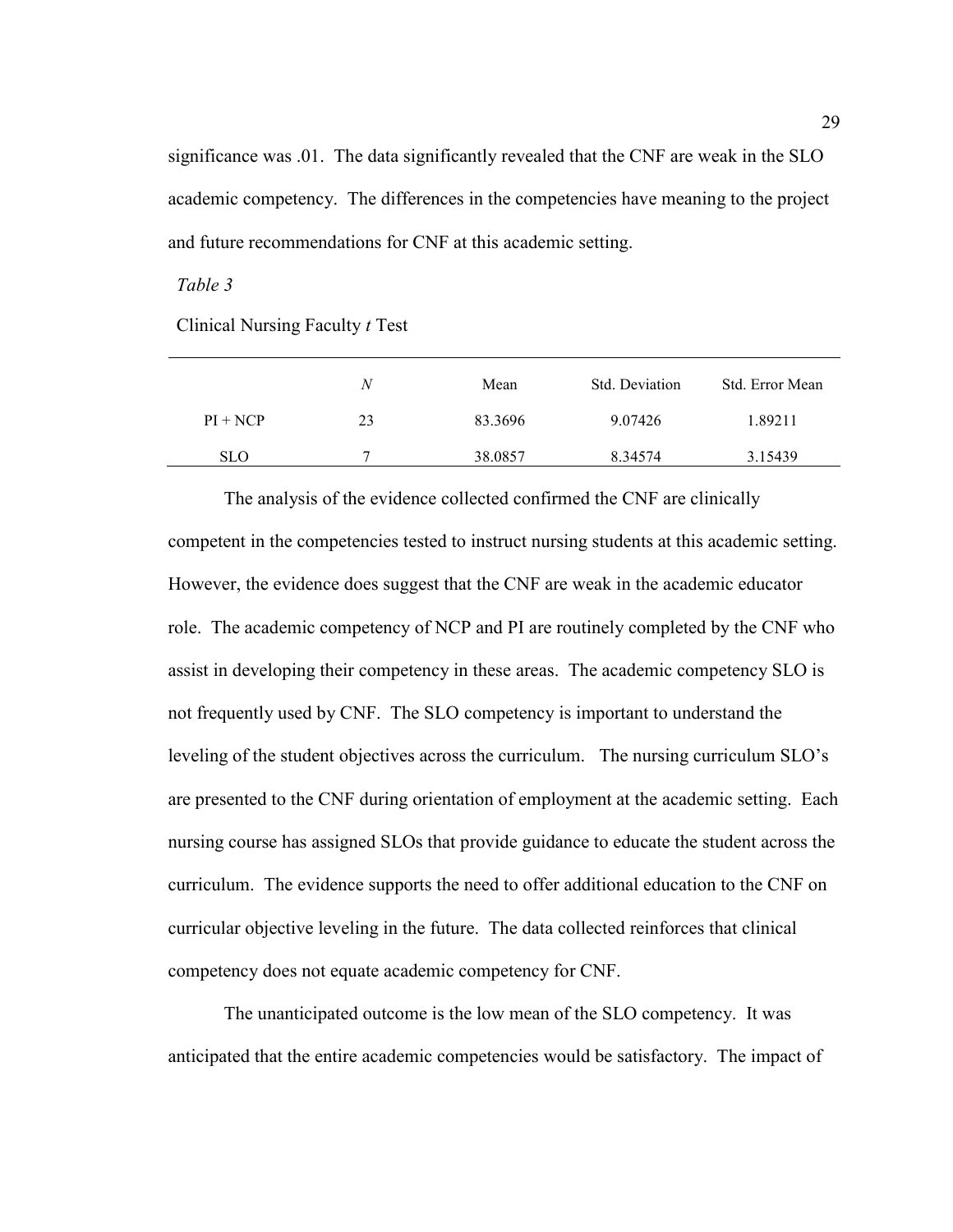not meeting the established ELA for the SLO competency is that the CNF may not be guiding the nursing students according to the academic objectives aligned with the nursing curriculum. In the future, each nursing course coordinator will provide and review the SLOs with individual CNFs at the beginning of each semester.

The implications resulting from the findings in terms of the CNF is to add additional SLO education to the new hire onboarding pathway and to continue to focus on one early academic competency involving this content area. The education for the CNF would include Bloom's taxonomy. Each nursing course is leveled using Bloom's taxonomy. As the nursing courses increase in complexity, the verbs on the taxonomy change to associate different levels of thinking, learning, and student understanding. The implication for nursing students is the evaluation process. The nursing students are evaluated in each nursing course according to the course SLOs. In an academic setting, it is vital that each nursing student is evaluated fairly. The evidence shows that the CNF are weak in course SLO alignment. This causes inquiries into unfair and unequal clinical evaluation for the nursing students. Through this project, the data show that the CNF are clinically competent in the areas evaluated. By being clinically competent, the CNF can convert their clinical competence into identifying students at different levels in the curriculum and those students at risk for deficiencies and weaknesses. The CNF can then work with these identified students for improvement. Implications for the institution from the findings include placing an emphasis on orientation and the development of SLOs in multiple disciplines. This institution is growing and adding additional programs of study. Currently, there are no SLOs implemented in the new program curriculums.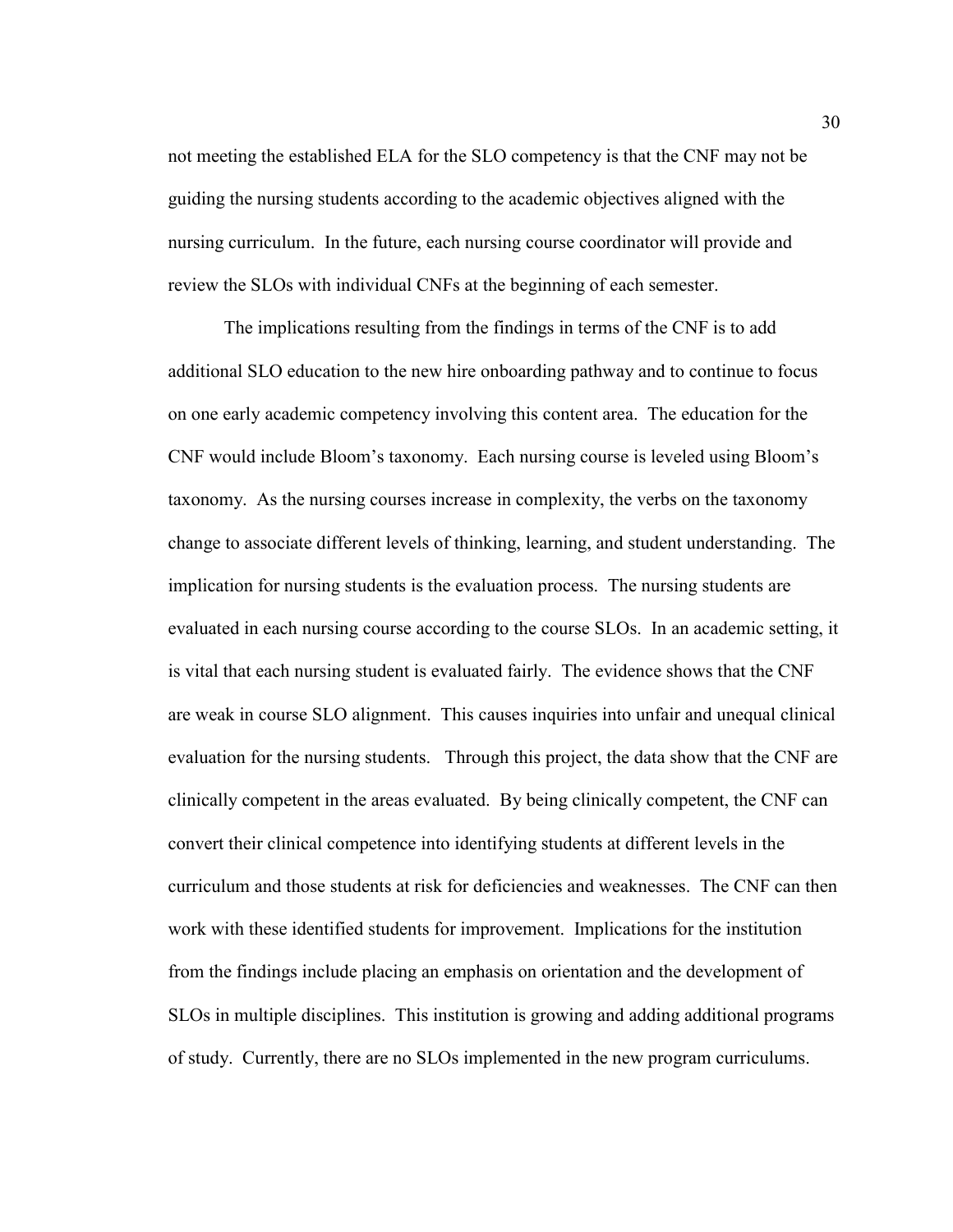The system may benefit from the findings and translate the evidence into the institutions preceptor education program.

The implications of positive social change from this DNP project are to assist in developing nursing students as nursing leaders in patient care within a dynamic health care environment. This academic setting strives to cultivate competent CNF to educate nursing students. The CNF are role models for the nursing students and assist in developing their leadership skills. Nursing students and the public expect the CNF to be competent in the area where they are working or instructing.

### **Recommendations**

The identified gap in nursing practice is that there is no identification of the desired competency for CNF that instruct nursing student in clinical practice. There is no consistent clinical assessment and evaluation process that validates the EBP competency of CNF. A recommended solution to address the gap-in-practice is for each institution to establish which yearly competencies for validation and estimated level of achievement (ELA) for CNF. A recommendation for this academic setting is to confirm the CNF are understanding new education by providing feedback and post-testing. At this academic setting, there is a need to focus on nursing curriculum understanding for the CNF. One suggestion is to have more participation in curriculum development as new CNF are employed and provide yearly curriculum assessment activities for existing CNF.

A proposed solution to address the gap-in-practice for 2019-2020 academic calendar year is to continue addressing the three clinical, and three academic competencies for CNF that were evaluated during this project. The CNF will be required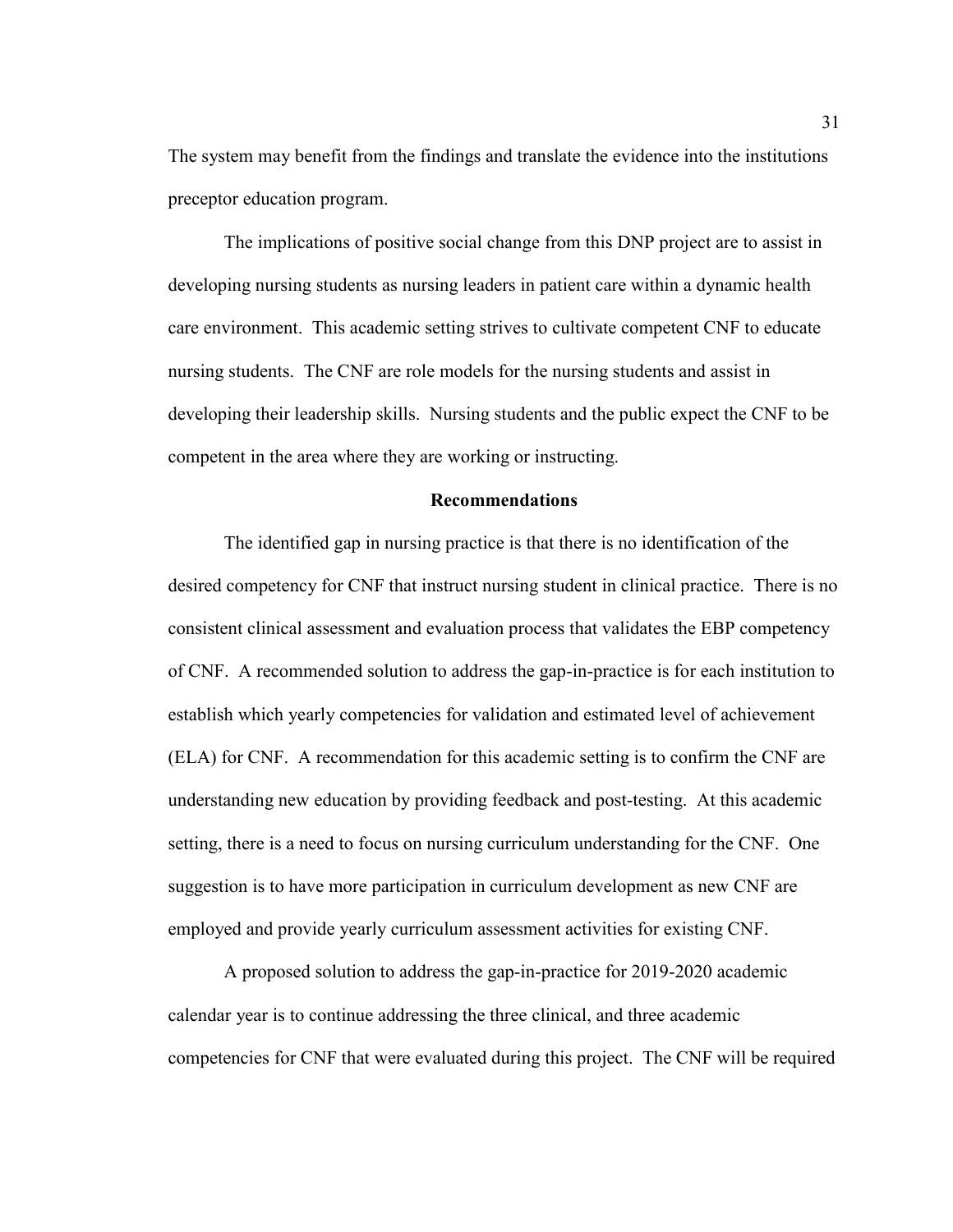to participate in Nurse Tim and the academic setting Learning Management System (LMS) modules for curriculum knowledge and development. An additional suggestion is to investigate the National League for Nurses (NLN) program for Certified Academic Clinical Nurse Educator (CNE-cl) for those CNF who meet the eligibility requirements for certification.

### **Contributions of the Doctoral Project Team**

The doctoral project team consisted of several members from the academic setting. The working relationship required professional collaboration, effective communication, dedication, and consistent leadership. The Bachelor of Science in Nursing (BSN) program director role was vital for confidentiality and participant protection. The BSN program director was responsible for receiving the data from the participants, de-identifying personal information and assigning a unique identifier. This team member sent the data to the project leader in a specific labeled envelope. The Associate of Science in Nursing (ASN) program director and college dean assisted with faculty communication of project status. The communication was delivered by email and through nursing council meetings. This communication kept nursing faculty engaged and informed of project status. The communication provided nursing faculty with a projected time frame of when to expect competency validation to begin. The college president continues to list research being performed in the monthly newsletter. The academic setting statistician was instrumental in assisting with analysis and synthesis with the use of the SPSS program.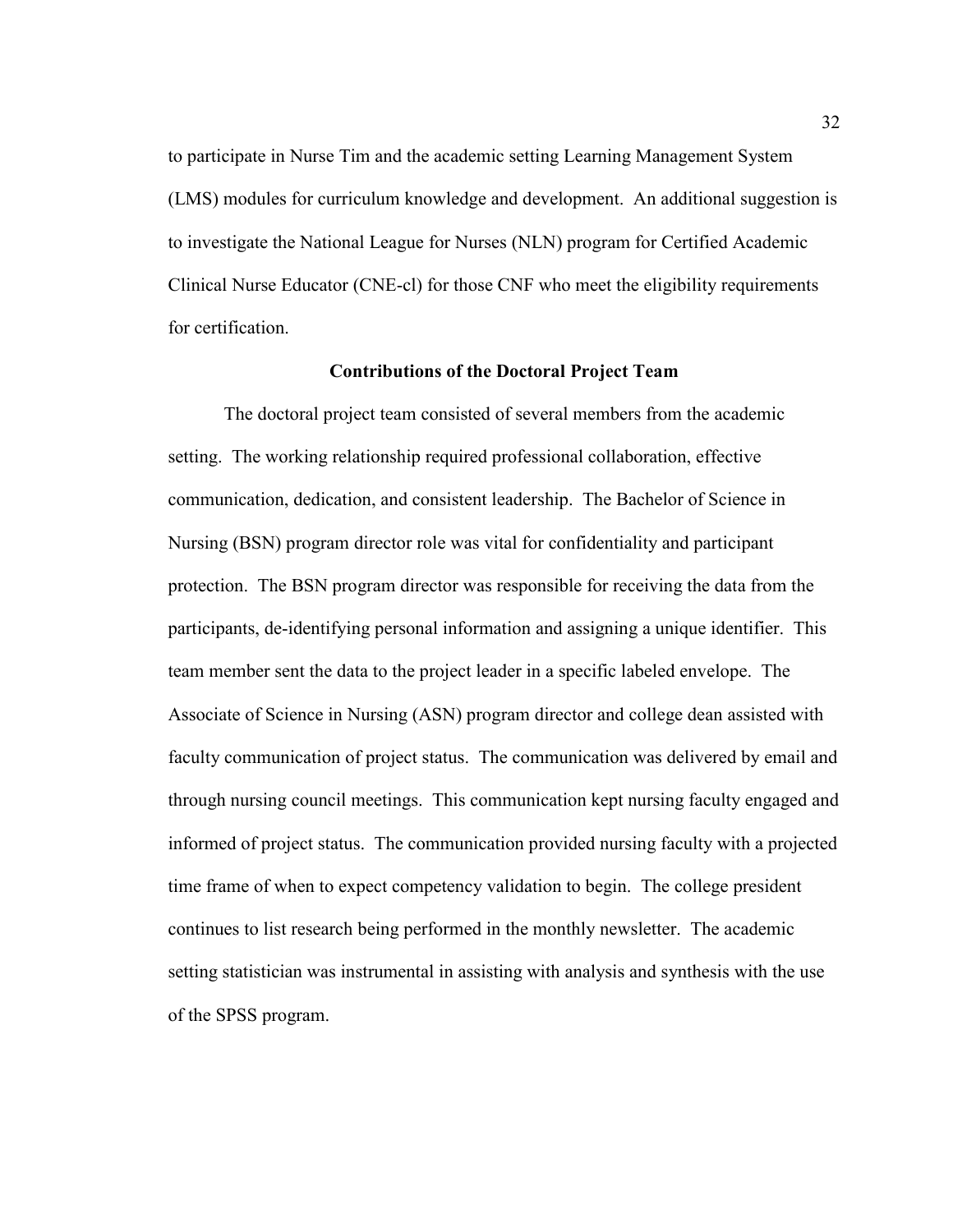The roles of each project team members are vital for the success of the project. Each team member was an asset for this project and worked collaboratively to achieve the project goals. The plan to extend this project beyond the DNP doctoral study is expected. Yearly the nursing curriculum committee will establish required clinical and academic competencies for nursing faculty to be validated on the following year. This project is the beginning for structuring CNF competencies at this academic setting. A structured process for CNF competencies is beneficial and meaningful for CNF, the academic setting, the healthcare institution, and stakeholders.

### **Strengths and Limitations of the Project**

One of the strengths of the doctoral project is that evidence supports the need for more education on the academic competencies in the new hire orientation. Through this project, there is now an organized structured process to select the yearly nursing competencies. A limitation of the doctoral project is that only CNF at the academic setting participated in evidence collection. There are several area colleges that have CNF who instruct nursing students within the healthcare system. These area CNF may have participated in the project if the opportunity had been offered.

The recommendation for future projects addressing similar topics may include competencies in new programs as the academic setting adds additional programs in multiple disciplines. The recommendation for future projects addressing similar methods may include focusing on additional academic nursing competencies for CNF and nonCNF.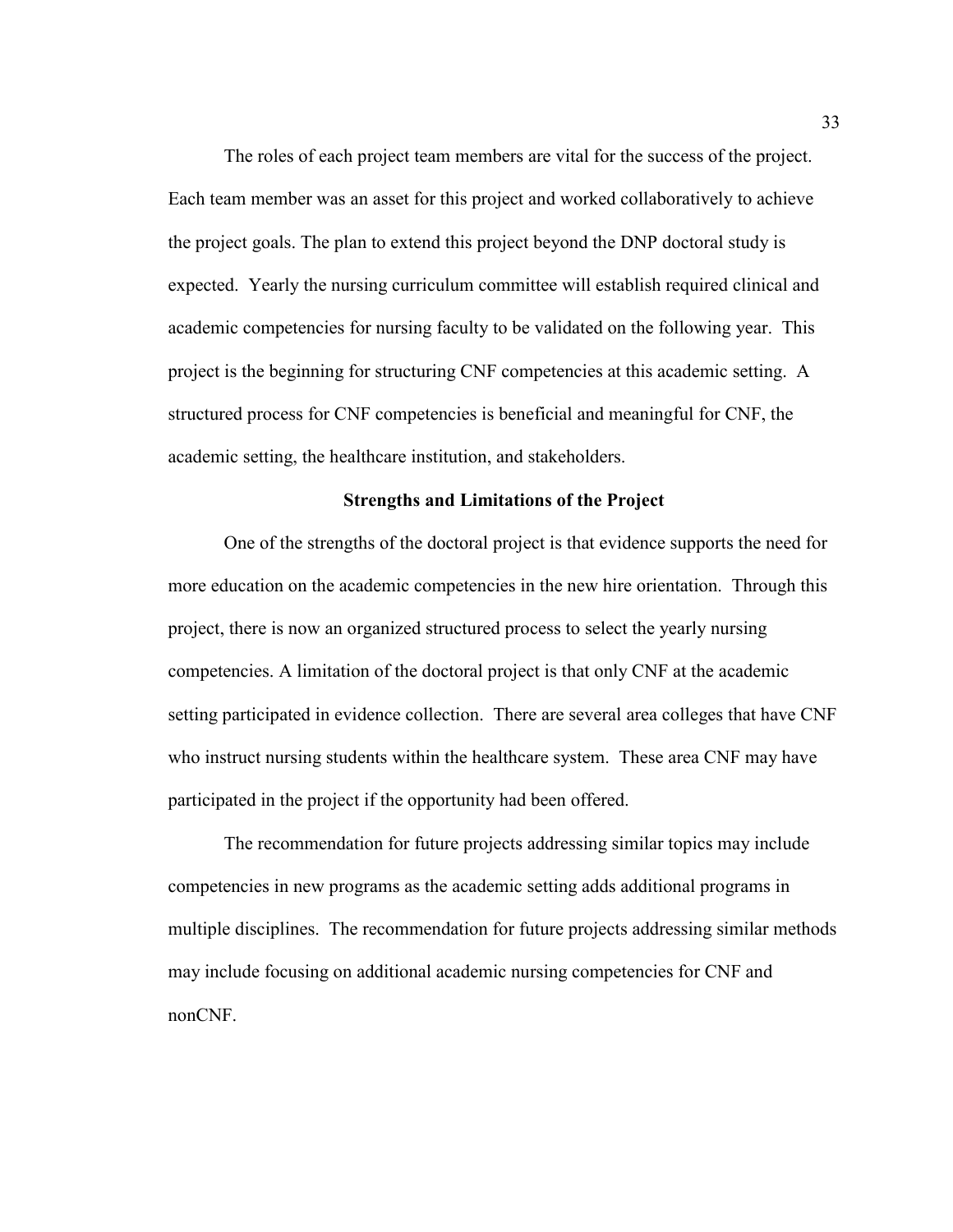### Section 5: Dissemination Plan

### **Introduction**

The plan to disseminate the project findings to the academic setting experiencing the problem in practice is in progress. The purpose of this project was to improve the assessment and evaluation of CNF competency at the project academic setting. This project was the beginning of a new structured approach for determining yearly competencies for CNF.

There will be several avenues to disseminate the evidence, analysis, and synthesis of the data. The first plan is an educational presentation of the project to all employees at the academic setting and the system. The next plan for dissemination of the project is at the systems "Spirit of Inquiry" day in November 2018. This will be a poster presentation of the highlights of the project for all system employees who attend to learn of project highlights and receive continuing education unit. The project will be placed on the academic settings LMS for employees and students to have access for translation of evidence into practice. The project leader may have the opportunity to present this project at the systems research academy to assist with mentoring new staff in research and translation of evidence into practices. There is the possibility of the opportunity to present this project at a conference locally and nationally and emphasize the translation of evidence into practice pertaining to CNF competency. An application and abstract have been submitted to the Ohio League for Nurses for possible presentation in Spring 2019. The professional audiences who would benefit knowing about this project and the findings include clinical and academic nurse educators, nursing students, directors of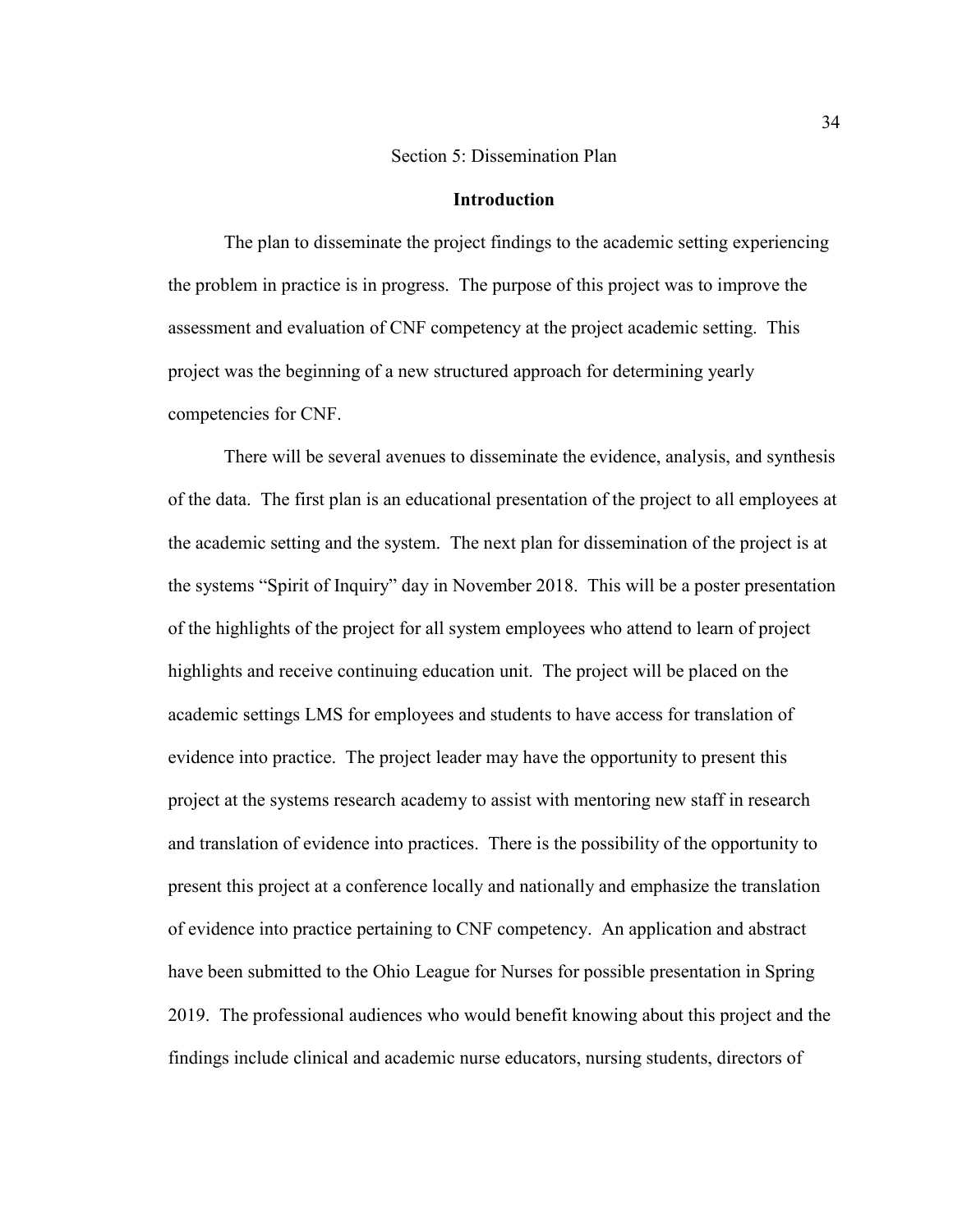nursing at colleges and universities, nursing administration, and institutional stakeholders. In the future, I plan to publish this project in the Journal of Nursing **Education** 

### **Analysis of Self**

In this academic setting, I am employed as nursing faculty for didactic and clinical. I participated in the acute health care system "validate the validator" to ensure nursing competency interrater reliability. As a project leader, a focus was to encourage engagement in the project and enthusiasm for the success. As a scholar, I found the experiences rewarding professionally. The project experience provided an opportunity for the use of interdisciplinary collaboration and the continued development of DNP core essential competencies. I was especially grateful for the mentoring and teamwork at this academic setting where I observed throughout the project. As a project manager, the success of the project depended on communicating clearly with all participants and team members. Staying focused and organized with interdisciplinary collaboration, teamwork, and leadership played a vital role. A long-term professional goal that draws connection to this project is mentoring nurses into nursing research and translation of evidence into practice. At this academic setting, there are opportunities to teach online nursing research classes in the BSN curriculum. Opportunities are available to mentor staff for the "Spirit of Inquiry" practice improvement or research projects. The long-term goal of teaching online and mentoring nurses in research will stimulate me to continue nursing research and translation of evidence into practice to continue improving patient outcomes.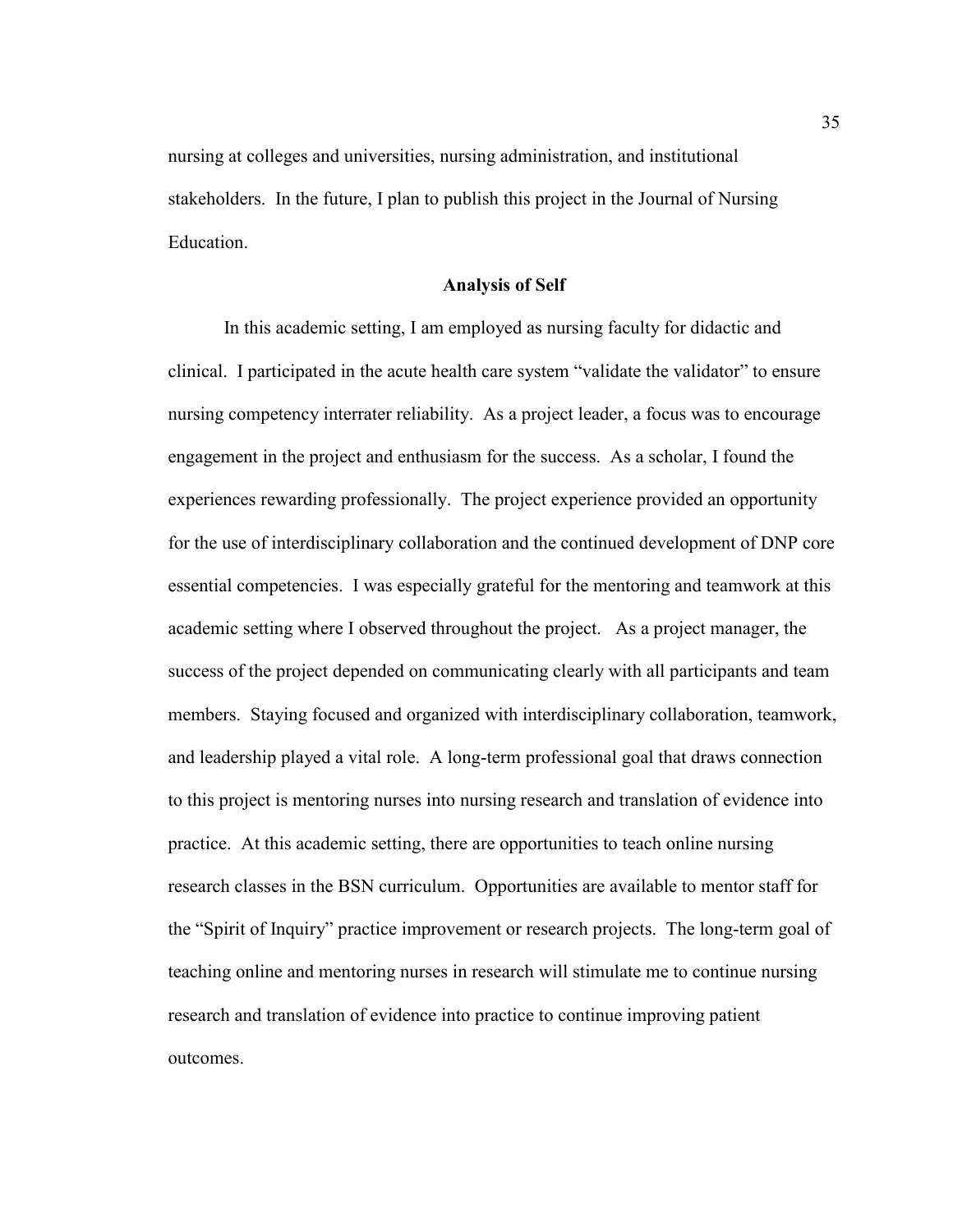The completion of the DNP project is an exciting time. It has been an educational and professionally rewarding experience. Determining the nursing competencies for 2019-2020 is currently being discussed in the system's nursing competency task force committee and in the academic setting nursing curriculum committee. The challenges in this project include obtaining participants for the academic competencies. The academic competencies participation was voluntary. The only incentive was that the CNF would receive continuing education units for participation. There was no monetary incentive. Scheduling of the CNF to complete the competencies was a challenge. Many of the CNF work part-time or have adjunct status. In addition, the project implementation was in August, and many CNF were on vacation. Therefore, I had to be very flexible to get all CNF competencies scheduled and completed in a timely manner.

An insight gained from a DNP project is the finale of all program curriculum classes. The project gives the DNP student an opportunity to translate learned knowledge into practice. This is an opportunity to make potentially meaningful contributions to improve nursing practice and patient outcomes. This project reflected my expertise in nursing education. The project also showcased my interest in nursing competency and focused on a problem with CNF competency. My aim was to improve the academic setting competency assessment and evaluation process.

### **Summary**

In conclusion, the DNP project does provide an answer to the research question. The impact of a multimethod, multispecialty approach for the assessment and evaluation of the clinical competency of the CNF at a small private college is vital for the academic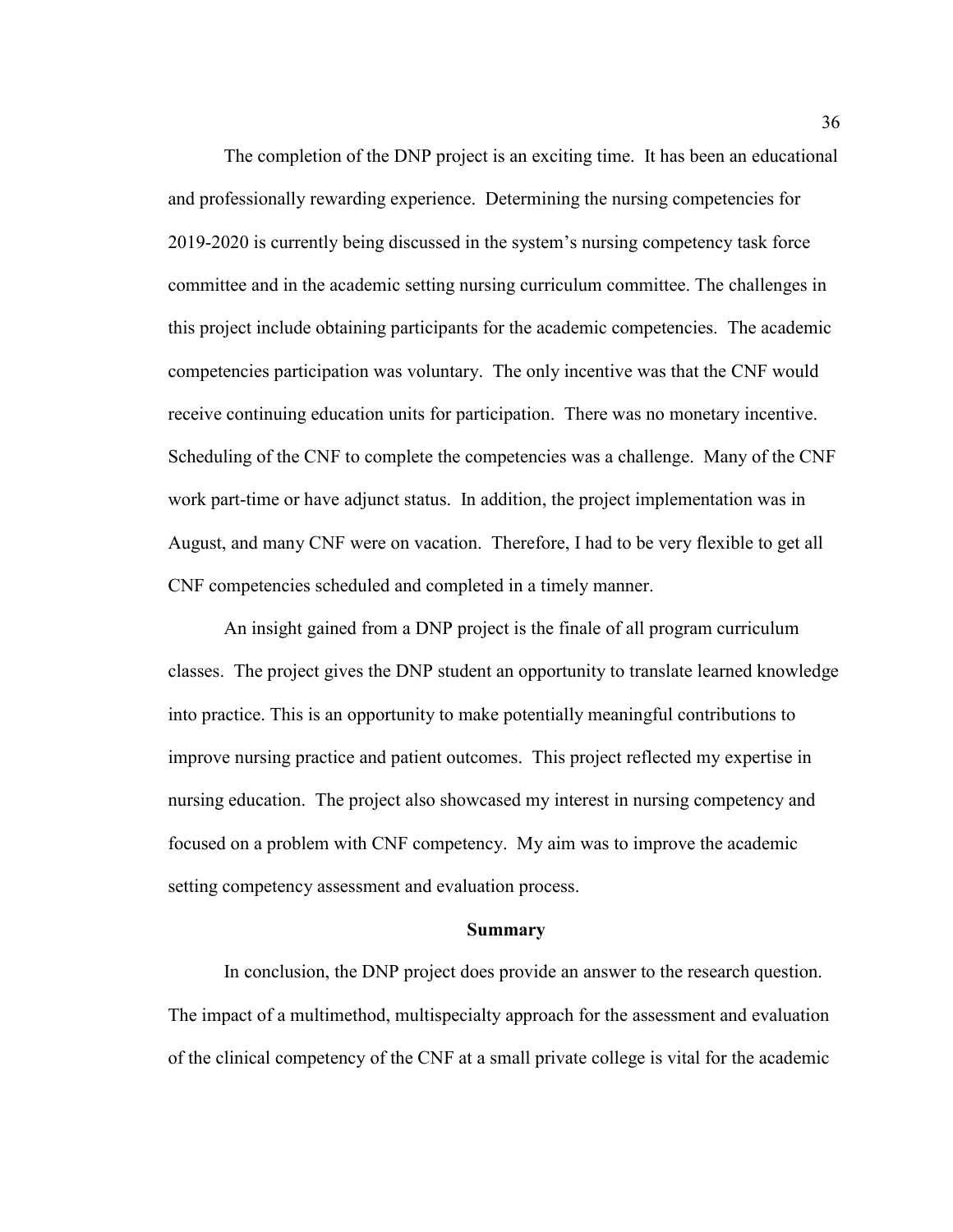setting. From the analysis and synthesis of the data, having a consistent structured process of determining the required CNF competencies is vital for the nursing faculty and the academic setting. This permits the CNF to understand their yearly competency requirements as an employee of this academic setting. Knowing the expectations and understanding the requirements will allow the nursing faculty to be proficient and competent for assessment and evaluation.

The results of the project clearly indicate the need for future professional education on the current nursing curriculum. The academic setting should make sure they include the CNF with any curricular updates, changes, or revisions.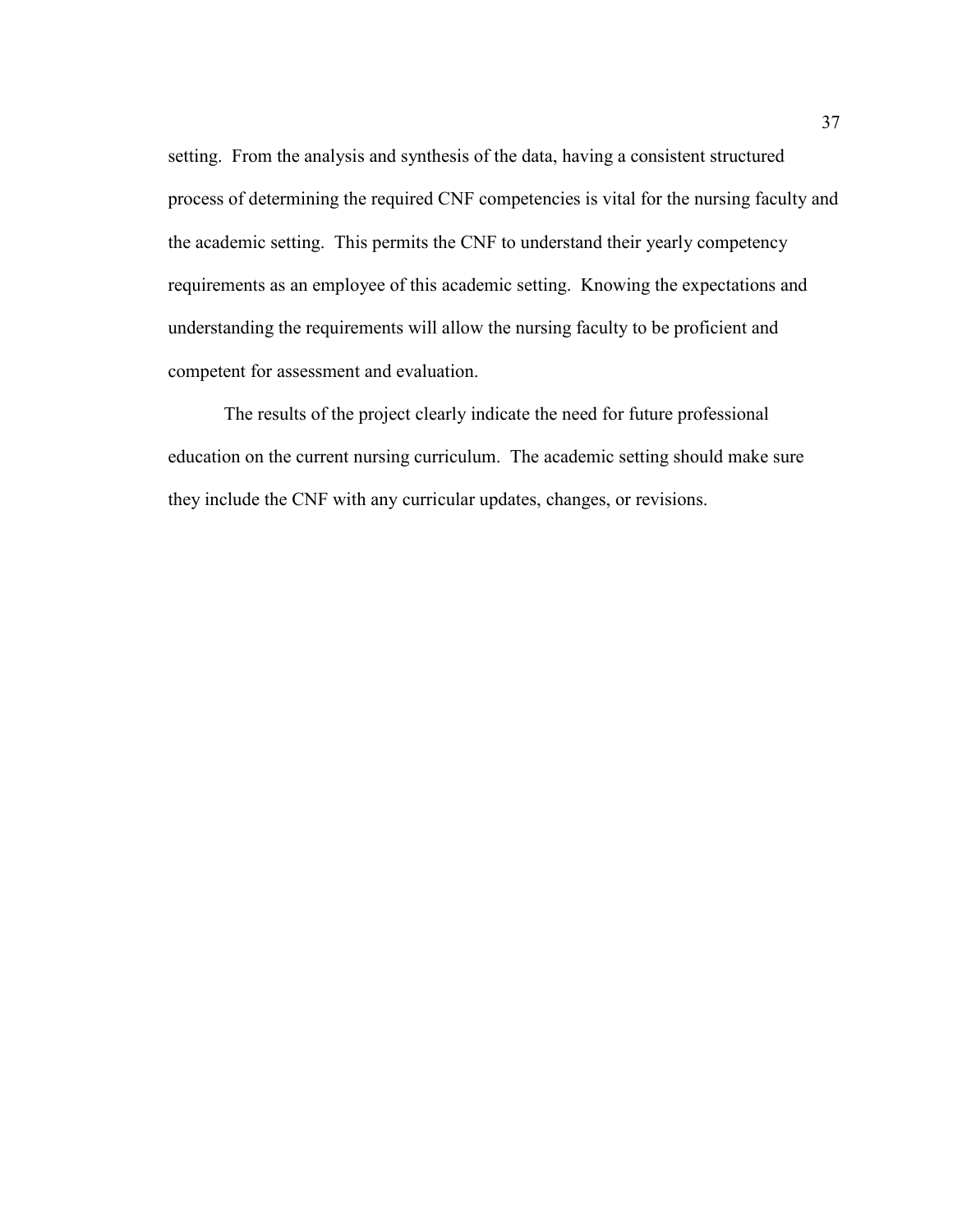#### References

- Allen, P., Lauchner, K., Bridges, R. A., Francis-Johnson, P., McBride, S. G., & Olivarez, A. (2008). Evaluating continuing competency: A challenge for nursing. *Journal of Continuing Education in Nursing, 39*(2), 81-85. https://doi.org/10.3928/00220124-20080201-02
- Aultman College. (2017). ANS student learning outcomes. Retrieved from www.aultmancollege.edu
- Benner, P. (1982). Issues in competency based testing. *Nursing Outlook, 30*(5), 303-309. Retrieved from https://www.journals.elsevier.com/nursing-outlook
- Benner, P. (2001). *From novice to expert: Excellence and power in clinical nursing practice.* Upper Saddle River, NJ: Prentice Hall.
- Chen, Y., Hou, M. C., Lin, S, & Tung, Y. (2015). Educational efficacy of objective structured clinical examination on clinical training of traditional Chinese medicine-A qualitative study. *Science Digest, 21*, 147-153. https://doi.org/10.1016/j.ctcp.2015.06.002
- Dadgaran, I., Parvizy, S., & Peyrovi, H. (2012). A global issue in nursing students clinical learning: The theory practice gap. *Procedia - Social and Behavioral Sciences, 4 7 ,*1713-1718. http://dx.doi.Org/10.1016/j.sbspro .2012.06.888
- Davis, A., & Maisano, P. (2016). Patricia Benner: Novice to expert -- A concept whose time has come (again). *Oklahoma Nurse*, *61*(3), 13-15.
- https://search.ebscohost.com/login/aspx?direct=true&db=rzh&AN=117819165&site=eds -live&scope=site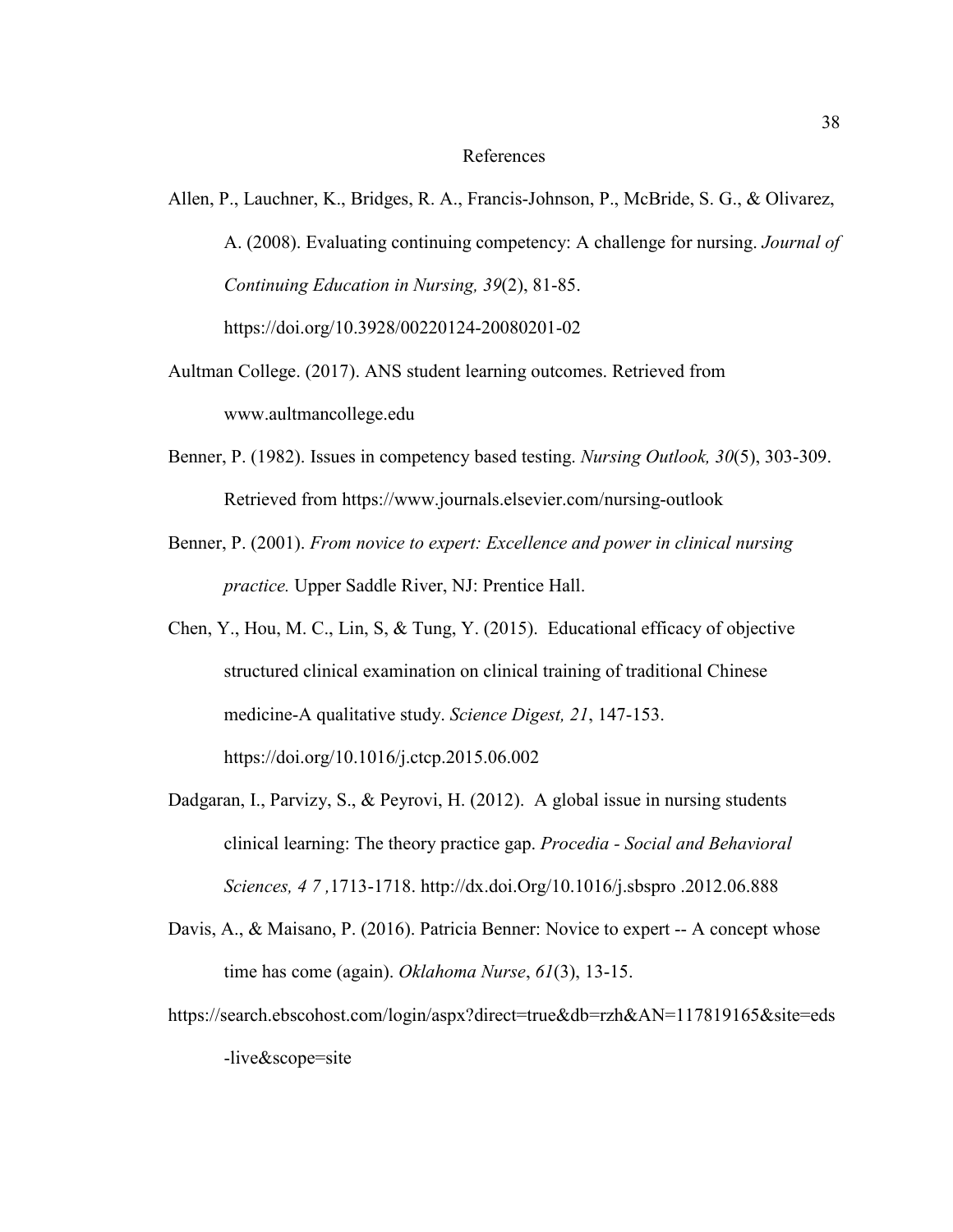- Doenges, M. E., & Moorhouse, M. F. (2013*). Application of nursing process and nursing diagnosis: An interactive text for diagnostic reasoning.* Philadelphia, PA:F.A. Davis.
- Dreyfus, H., & Dreyfus, S. (1980). Dreyfus model of skill acquisition. A five-stage model of mental activities involved in directed skill acquisition. Washington, DC: Storming Media.
- Franklin, N., Melville, R., & Dip, G. (2015). Competency assessment tools: An exploration of the pedagogical issues facing competency assessment for nurses in the clinical environment. *Collegian, 22*, 25-31. http://dx.doi.org/10.1016/j.colegn.2013.10.005
- Grove, S. K., Burns, N., & Gray, J. R. (2013). *The practice of nursing research: Appraisal, synthesis, and generation of evidence*  $(7<sup>th</sup>$  ed). St. Louis, MS: Elsevier Saunders.
- Hou, X., Zhu, D., & Zheng, M. (2010). Clinical nursing faculty competence inventorydevelopment and psychometric testing. *Journal of Advanced Nursing, 76*(5) 1109- 1117. https://doi.org/10.1111/j.1365-2648.2010.05520.x
- Lee, S. W., Cholowski, K., & Williams, A. K. (2002). Nursing student's and clinical educator's perceptions of characteristics of effective clinical educators in an Australian university school of nursing. *Journal of Advanced Nursing, 39*(5), 412- 420. https://doi.org/10.1046/j.1365-2648.2002.02306.x

Lovric, R., Prlic, N., Zec, D., Puseljic, S., & Zvanut, B. (2015). Students' assessment and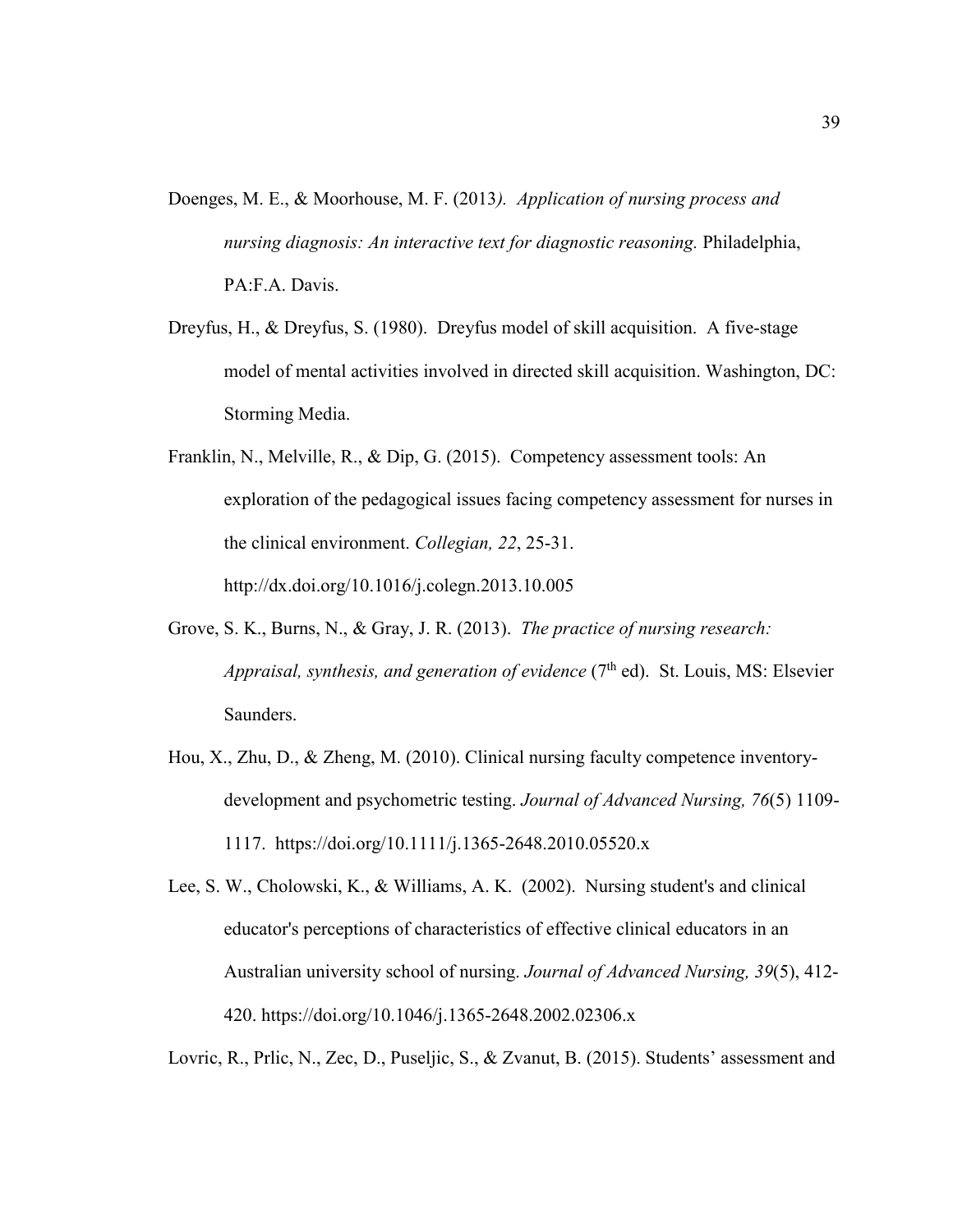self-assessment of nursing clinical faculty competencies: Important feedback in clinical education*. Nurse Educator, 40*(5) E1-E5. https://doi.org/10.1097/NNE.0000000000000137

Lovric, R., Prlic, N., Barac, I., Pluzaric, J., Puseljic, S., Berecki, I., & Radic, R. (2014). Specificities and differences in nursing student's perceptions of nursing clinical faculties' competences. *Journal of Professional Nursing, 30*(5) 406-417. http://dx.doi.org/10.1016/j.profnurs.2014.03.005

- National League for Nurses. (2011). A vision for post-baccalaureate nursing education: A living document from the National league for nursing. Retrieved from http://www.nln.org/aboutnln/livingdocuments/pdfnlnvision\_3.pdf
- National League for Nurses (2016). Nurse educator competencies. Retrieved from https://www.nln.com
- Ohio Board of Nursing. (2016). Ohio administrative code: Chapter 4723-5 Nursing education programs. Retrieved from http://codes.ohio.gov/oac/4723-5

Orta, E., Messmer, P. R., Valdes, G. R., Turkel, M., Fields, S. D., & Cardenas, C. (2016). Knowledge and competency of nursing faculty regarding evidence-based practice*. Journal of Continuing Education in Nursing 47*(9) 409-419. https://doi.org/10.3928/00220124-20160817-08

- Patterson, B. J., & Krouse, A. M. (2015). Competencies for leaders in nursing education. *Nursing Education Perspectives, 36*(2), 76-82. https://doi.org/10.5480/13-1300
- Peter, D., & Paul, K. (2015). Use the PDSA model for effective change management. *Education For Primary Care*, *26*(4), 279-281.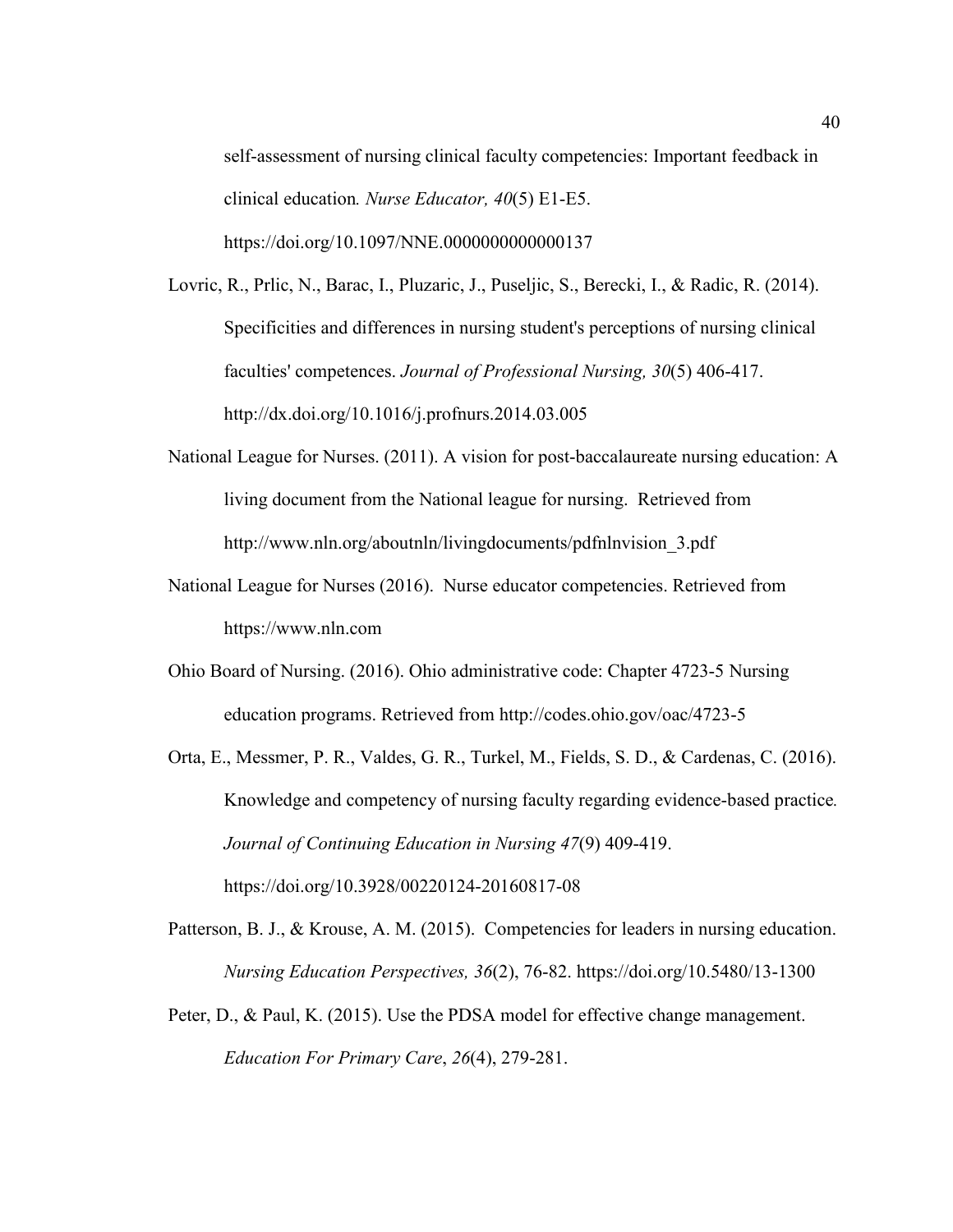Rogers, E.M. (2003). *Diffusion of Innovations* (5<sup>th</sup> ed). New York: Free Press.

- Rosswurm, M.A., & Larrabee, J.H. (1999). A model for change to evidence-based practice. *Journal of Nursing Scholarship, 31*(4), 317-322 https://doi.org/10.1111/j.1547-5069.1999.tb00510.x
- Worldwide Instructional Design System (2012). Cognitive domain verbs. Retrieved from www.wids.org
- Wilkinson, J.M., Treas, L.., Barnett, K.L., & Smith, M.H. (2016). *Procedure checklist for fundamental of nursing (3rd ed.).* Philadelphia, PA: F.A. Davis.
- World Health Organization (2009). Nursing and midwifery. Human resources for health Geneva. Global Standards for the initial education of professional nurse and midwives. Retrieved from

http://www.who.int/hrh/nursing.midwifery/hth.global\_standards\_education.pdf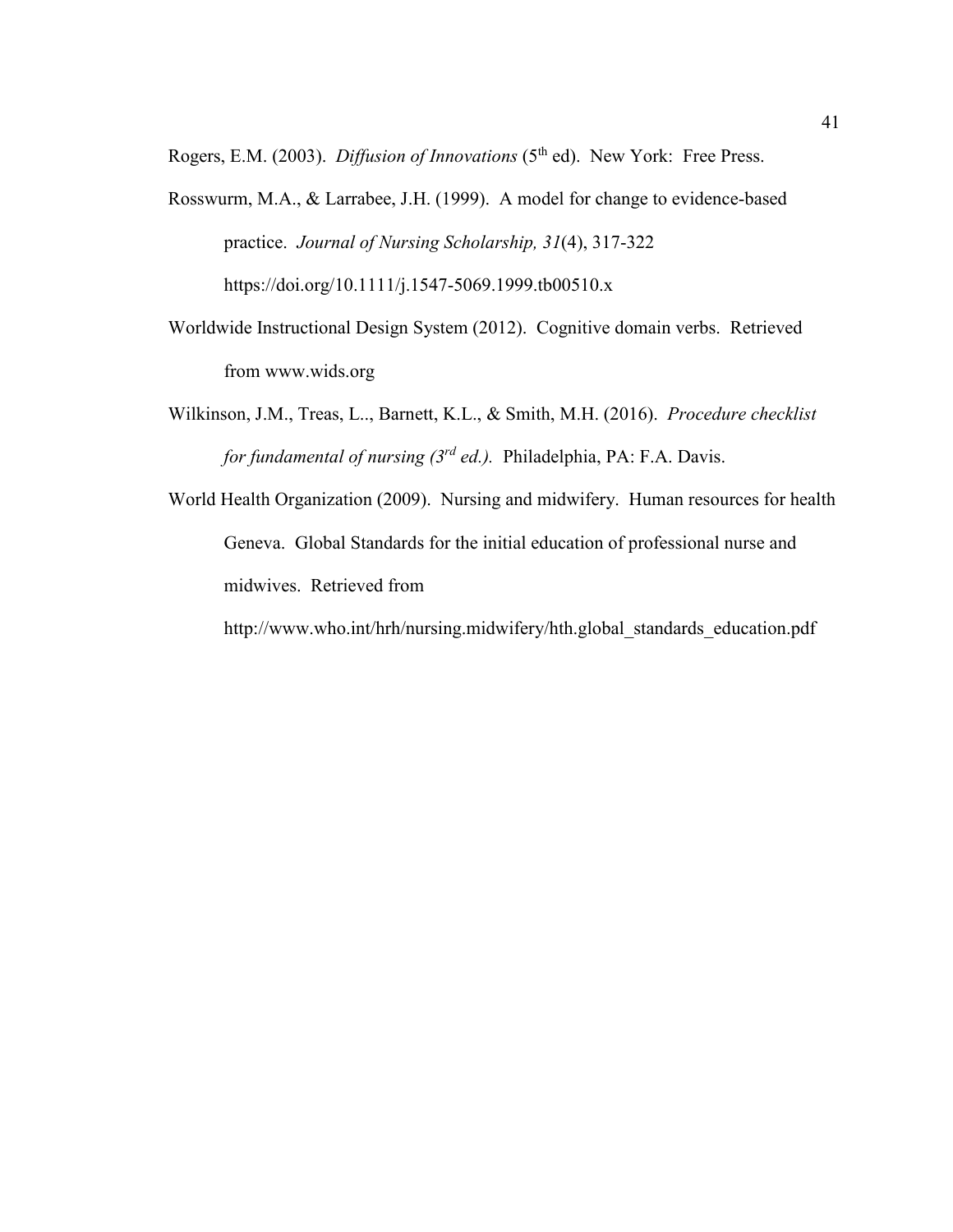

### Reference

Rosswurm, M.A., & Larrabee, J.H. (1999). A model for change to evidence- based practice. *Journal of Nursing Scholarship, 31*(4), 317-322.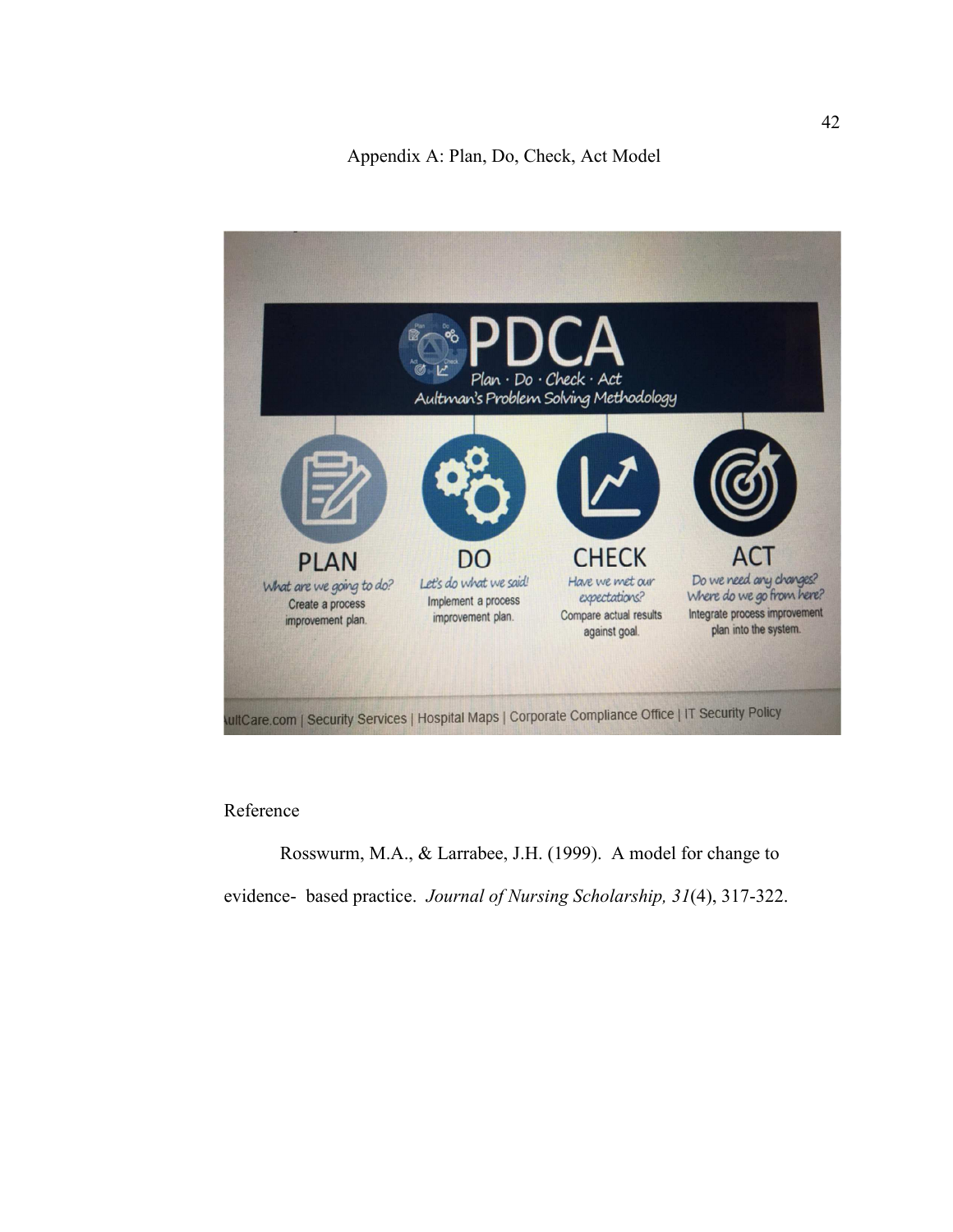| <b>Question</b>     | <b>Response</b>   | <b>Response</b> | <b>Response</b> | <b>Response</b> | <b>Response</b> |
|---------------------|-------------------|-----------------|-----------------|-----------------|-----------------|
| Age                 | $20 - 30$         | $31 - 40$       | $41 - 50$       | $51 - 60$       | 61-70           |
| <b>Nursing</b>      | <b>ASN</b> Degree | <b>BSN</b>      | <b>MSN</b>      |                 |                 |
| <b>Education</b>    |                   | Degree          | Degree          |                 |                 |
| <b>Clinical</b>     | $1-5$ years       | $6-10$ years    | $11-15$ years   | $>$ 20 years    |                 |
| Work                |                   |                 |                 |                 |                 |
| <b>Experience</b>   |                   |                 |                 |                 |                 |
| <b>Clinical</b>     | 1-5 years         | $6-10$ years    | $11-15$ years   | $>$ 20 years    |                 |
| <b>Teaching</b>     |                   |                 |                 |                 |                 |
| <b>Experience</b>   |                   |                 |                 |                 |                 |
| <b>Type of</b>      | Medical/Surgical  | Intensive       | Psychiatric     | Obstetrics      | Pediatrics      |
| <b>Clinical</b>     |                   | Care            |                 |                 |                 |
| Unit                |                   |                 |                 |                 |                 |
| working as          |                   |                 |                 |                 |                 |
| <b>CNF</b>          |                   |                 |                 |                 |                 |
| <b>Satisfaction</b> | Very low          | Low             | Moderate        | High            | Very high       |
| with current        |                   |                 |                 |                 |                 |
| position            |                   |                 |                 |                 |                 |
| <b>CNF</b>          | Very low          | Low             | Moderate        | High            | Very high       |
| Competency          |                   |                 |                 |                 |                 |
| Level               |                   |                 |                 |                 |                 |

Appendix B: Demographic Profile of CNF Participants

Note: ASN= Associate of Science in Nursing, BSN= Bachelor of Science in Nursing, MSN= Master of Science in Nursing, CNF= Clinical Nursing Faculty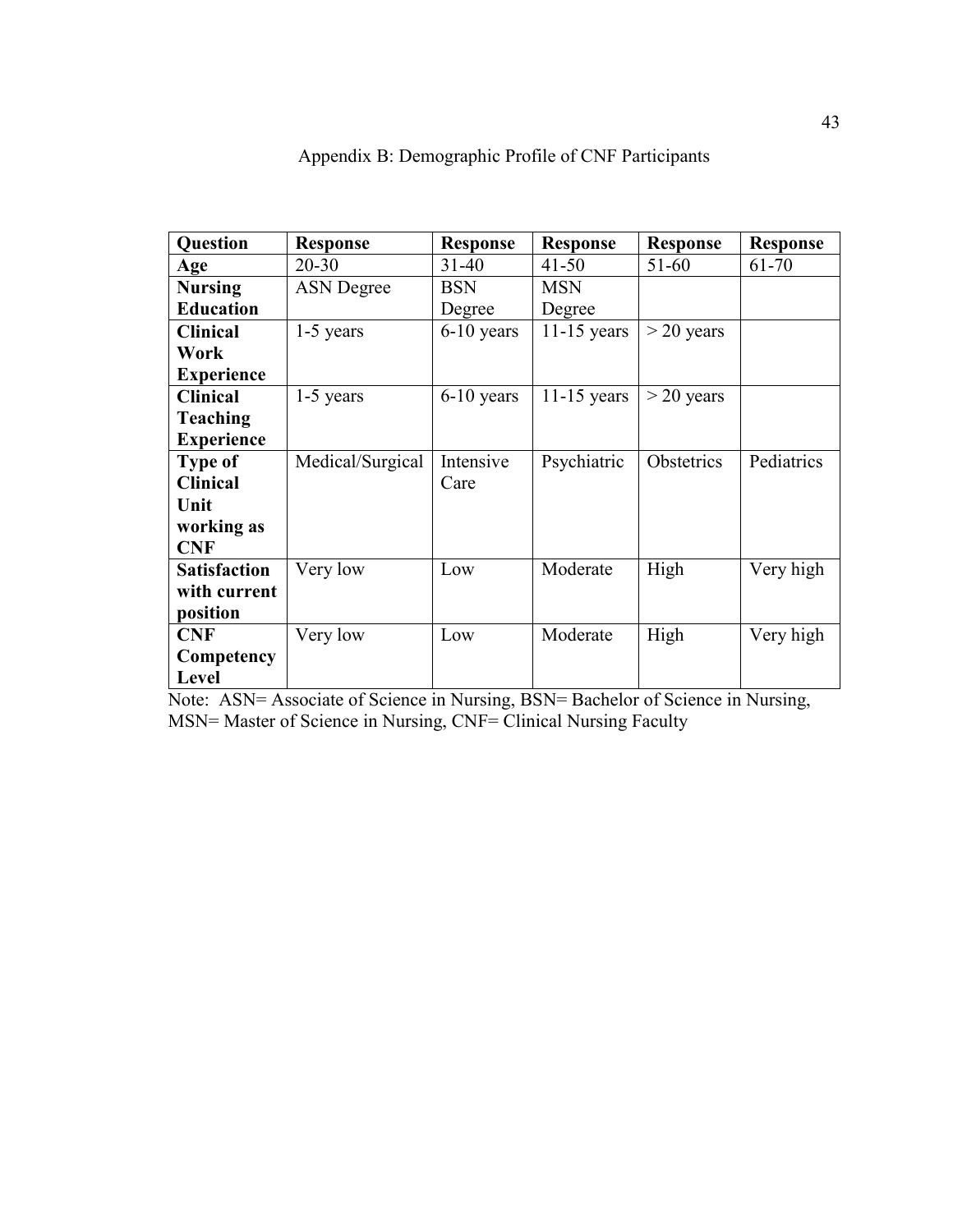## Appendix C: Procedure Checklist Hand Hygiene

Check (V) Yes or No

| $\sim$ $\sim$ $\sim$ $\sim$ $\sim$ $\sim$<br><b>PROCEDURE STEPS</b>                                                                                                                                                                                                                                               | Yes | <b>COMM</b><br><b>ENTS</b> |
|-------------------------------------------------------------------------------------------------------------------------------------------------------------------------------------------------------------------------------------------------------------------------------------------------------------------|-----|----------------------------|
| Before, during, and after the procedure, follows<br>Principles-Based Checklist to Use<br>with<br>All<br>Procedures, including: Identifies the patient according<br>to agency policy using two identifiers; attends<br>appropriately to standard precautions, hand hygiene,<br>safety, privacy, and bod mechanics. |     |                            |
| Using Soap and Water:                                                                                                                                                                                                                                                                                             |     |                            |
| 1. Pushes up the sleeves; removes jewelry and watch.                                                                                                                                                                                                                                                              |     |                            |
| 2. Adjusts water temperature to warm.                                                                                                                                                                                                                                                                             |     |                            |
| 3. Wets hands and wrists under running water, keeping<br>hands lower than wrists and forearms.                                                                                                                                                                                                                    |     |                            |
| 4. Avoids splashing water onto clothing,                                                                                                                                                                                                                                                                          |     |                            |
| 5. Avoids touching inside of the sink.                                                                                                                                                                                                                                                                            |     |                            |
| 6. Applies 3—5 mL liquid or foam soap.                                                                                                                                                                                                                                                                            |     |                            |
| 7. Rubs soap over all surfaces of hands.                                                                                                                                                                                                                                                                          |     |                            |
| 8. Rubs hands vigorously together for at least<br>15 seconds.                                                                                                                                                                                                                                                     |     |                            |
| 9. Lathers all surfaces of the hands and fingers.                                                                                                                                                                                                                                                                 |     |                            |
| 10. Cleans under fingernails, if nails are dirty.                                                                                                                                                                                                                                                                 |     |                            |
| 11. Rinses thoroughly, keeping hands lower than<br>forearms.                                                                                                                                                                                                                                                      |     |                            |
| 12. Dries hands thoroughly: moves from fingers up<br>forearms; blots with a paper towel.                                                                                                                                                                                                                          |     |                            |
| 13. Turns off faucet with paper towel. Does not handle<br>the towel with the other hand.                                                                                                                                                                                                                          |     |                            |
| 14. Applies recommended hand moisturizer.                                                                                                                                                                                                                                                                         |     |                            |
| Using Alcohol-Based Handrubs:                                                                                                                                                                                                                                                                                     |     |                            |
| L5. If hands are soiled, washes them with soap and<br>water.                                                                                                                                                                                                                                                      |     |                            |
| 2. Removes jewelry, bares arms, and so on, as with the<br>soap -and-water procedure.                                                                                                                                                                                                                              |     |                            |
| 3. Applies a sufficient quantity of antiseptic solution to<br>cover the hands and wrists.                                                                                                                                                                                                                         |     |                            |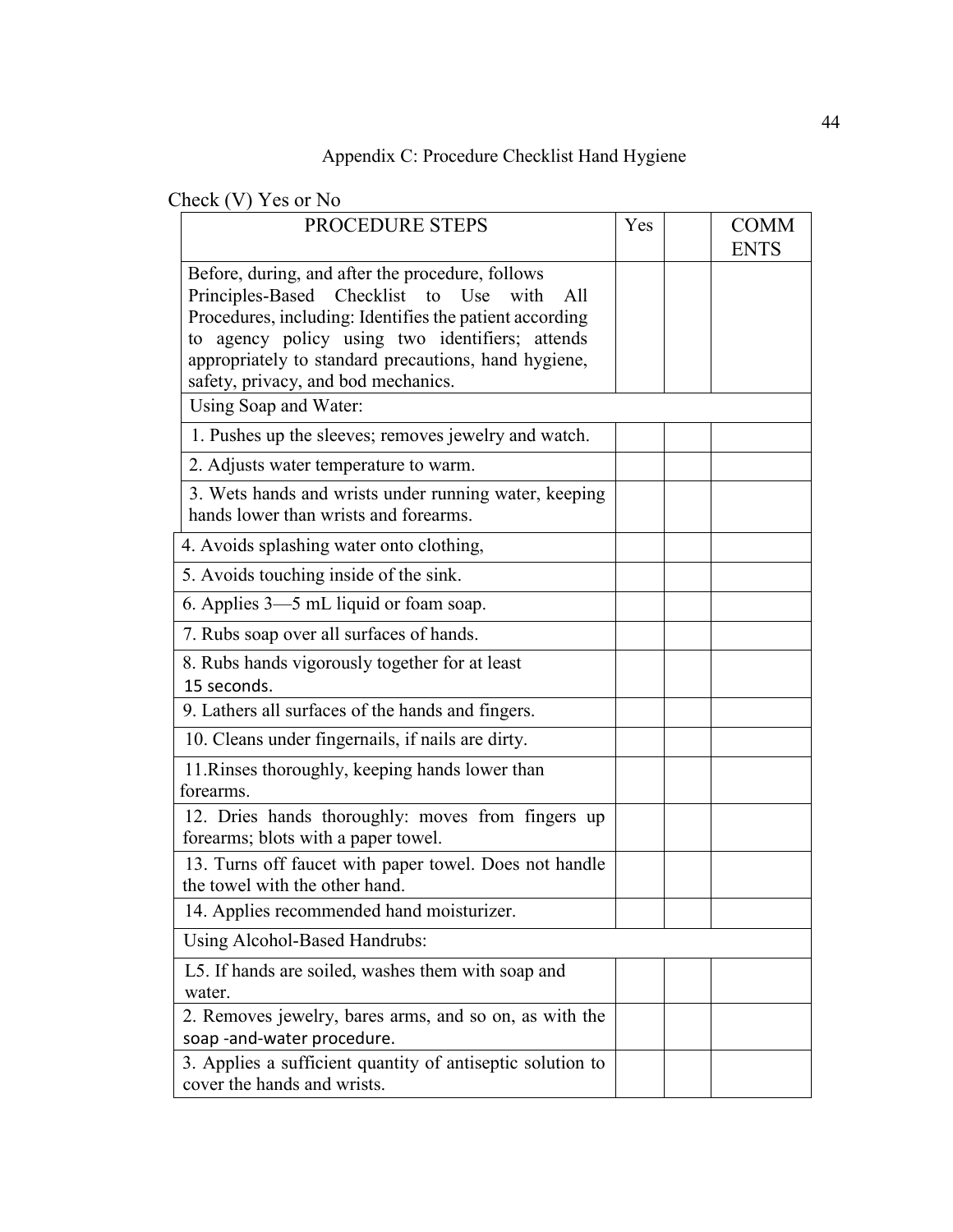| 4. Vigorously rubs solution on all surfaces of fingers<br>and hands.                                            |  |  |
|-----------------------------------------------------------------------------------------------------------------|--|--|
| 5. Continues rubbing until hands are completely dry, or<br>as recommended by the manufacturer or agency policy. |  |  |

Copyright 0 2016, F. A. Davis Company, Wilkinson & Treas/procedure Checklists for Fundamentals of Nursing, 3e 83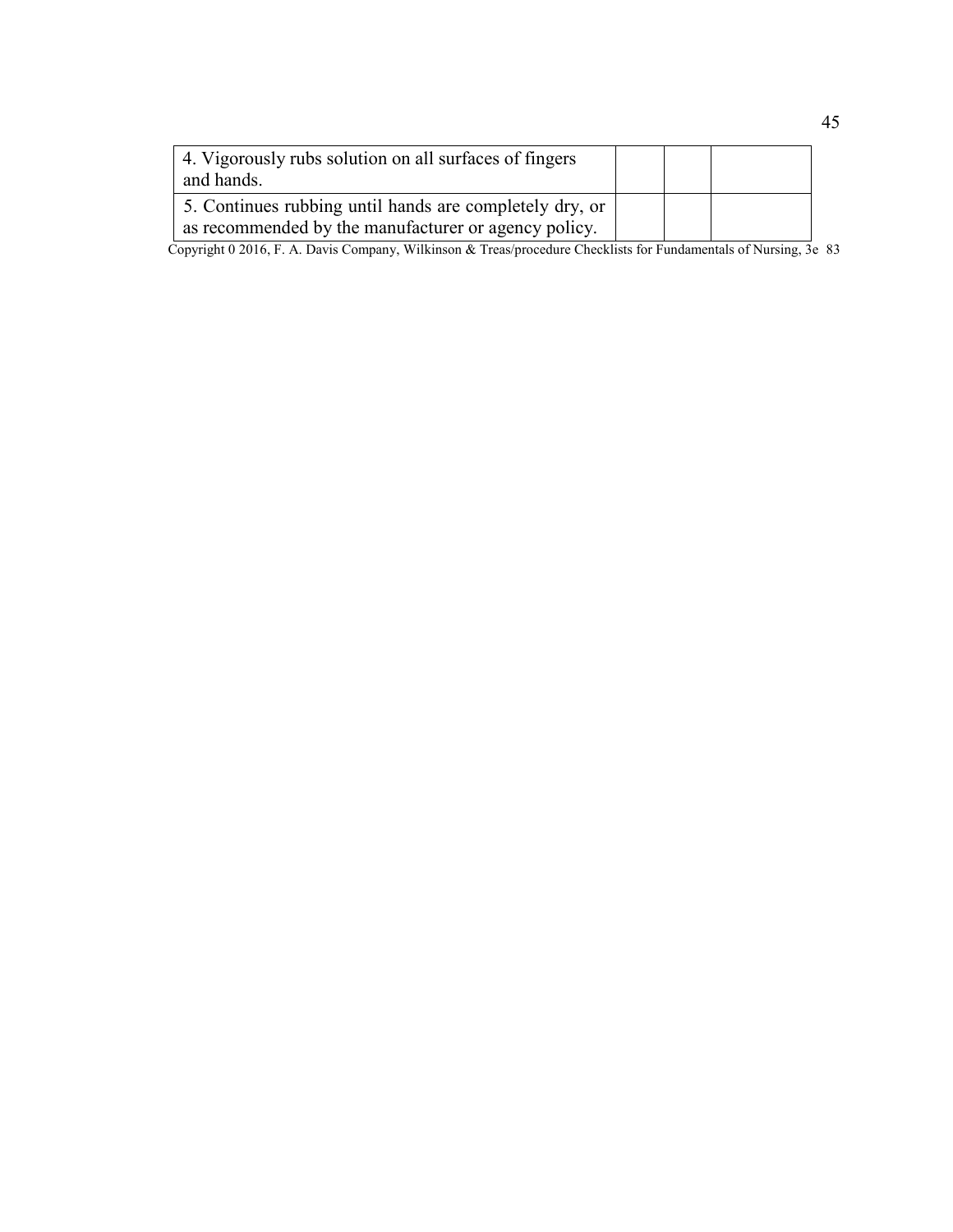Appendix D: Procedure Checklist Donning Personal Protective Equipment (PPE)

|  | Check $(\vee)$ Yes or No |  |
|--|--------------------------|--|
|--|--------------------------|--|

| <b>PROCEDURE STEPS</b>                                                                               | Yes | <b>COMMENTS</b> |
|------------------------------------------------------------------------------------------------------|-----|-----------------|
| Before, during, and after the procedure, follows<br>Principles-Based Checklist to Use with<br>All    |     |                 |
| Procedures, including: Identifies the<br>patient                                                     |     |                 |
| according to agency policy using two identifiers;                                                    |     |                 |
| attends appropriately to standard precautions, hand<br>hygiene, safety, privacy, and bod mechanics.  |     |                 |
| 1. Assesses the need for personal protective equipment.                                              |     |                 |
| Gloves: the nurse may be exposed to potentially                                                      |     |                 |
| infectious secretions or materials.                                                                  |     |                 |
| Gowns: When the nurse's uniform may become                                                           |     |                 |
| exposed to potentially infectious secretions.<br>Face mask: When splashing may occur and             |     |                 |
| potentially contaminate the nurse's mouth or                                                         |     |                 |
| nose. Face shield or eye goggles: When                                                               |     |                 |
| splashing may occur and potentially                                                                  |     |                 |
| contaminate the nurse's eyes. N-95 respirator:<br>When caring for patients infected with airborne    |     |                 |
| microorganism.                                                                                       |     |                 |
| Hair cover: When there is potential for splashes or                                                  |     |                 |
| sprays of body fluids.                                                                               |     |                 |
| Shoe covers: When there is potential for<br>contamination shoes with bod fluids.                     |     |                 |
| 2. Gathers appropriate PPE.                                                                          |     |                 |
|                                                                                                      |     |                 |
| 3. Dons gown first.<br>a. Picks up the gown by the shoulders; allows to                              |     |                 |
| fall open without touching any contaminated                                                          |     |                 |
| surface.                                                                                             |     |                 |
| b. Slips arms into the sleeves; fastens ties at the                                                  |     |                 |
| neck.                                                                                                |     |                 |
| c. If the gown does not completely cover clothing,<br>wears two gowns. Places the first gown on with |     |                 |
| the opening in the front and then places the second                                                  |     |                 |
| gown over the first with the opening in the back.                                                    |     |                 |
| 4. Dons a face mask or N-95 respirator. Identifies the                                               |     |                 |
| top edge of the mask by locating the thin metal strip that                                           |     |                 |
| goes over the bridge of the nose.<br>a. Picks up the mask with the top ties or ear loops.            |     |                 |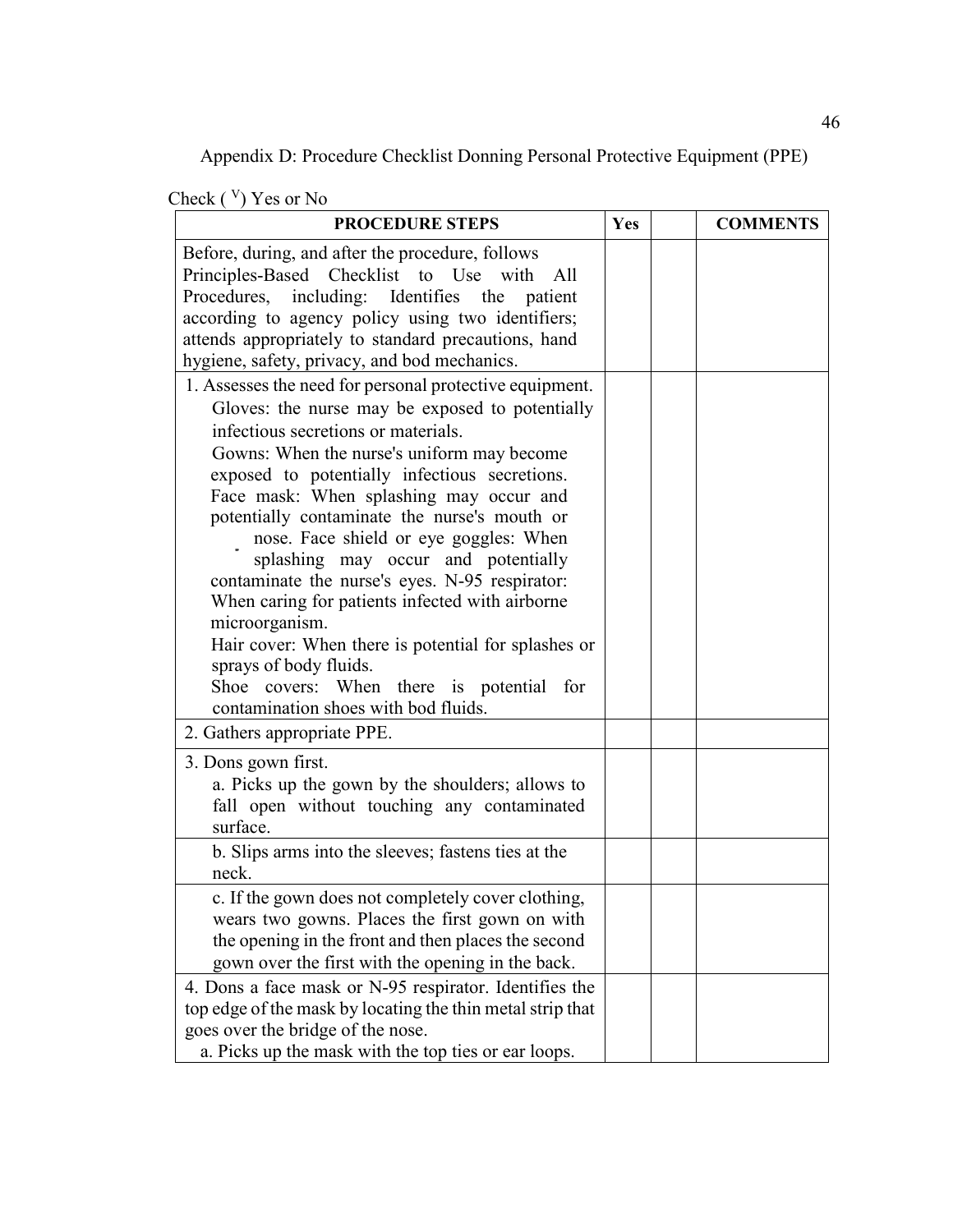| b. Places the metal strip over the bridge of the nose<br>and press it so it conforms to the bridge of the nose. |  |  |
|-----------------------------------------------------------------------------------------------------------------|--|--|
| c. Ties upper ties or slips loops around the ears.                                                              |  |  |

Copyright 0 2016, F. A. Davis Company, Wilkinson & Treas/Procedure Checklists for Fundamentals of Nursing, 3e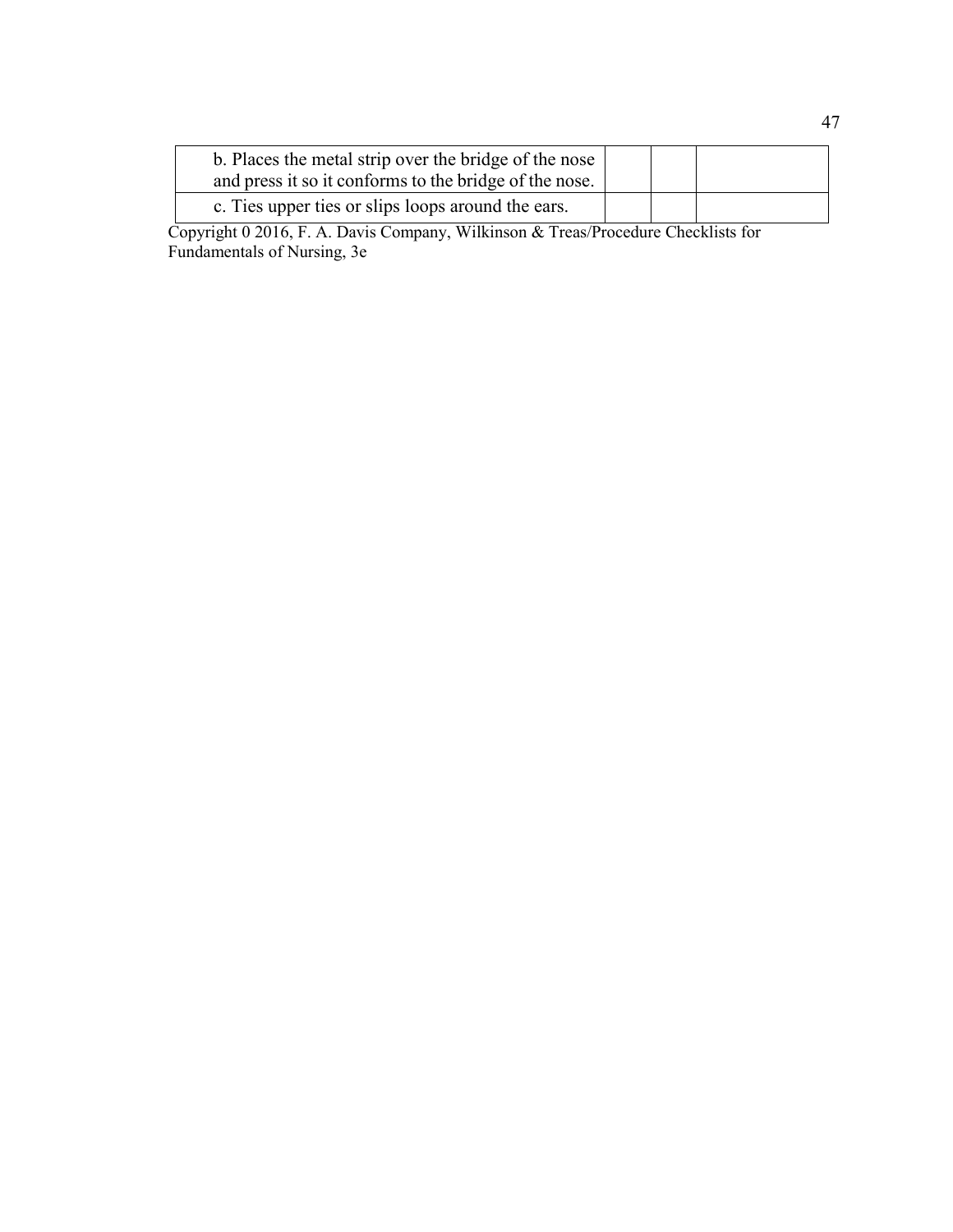Appendix E: Procedure Checklist Checking Fingerstick (Capillary) Blood Glucose

| <b>PROCEDURE</b>                                               | <b>YES</b> | N <sub>O</sub> | <b>COMMENTS</b> |
|----------------------------------------------------------------|------------|----------------|-----------------|
| <b>STEPS</b>                                                   |            |                |                 |
| Before, during, and after the procedure, follows               |            |                |                 |
| Principles-Based Checklist to Use with All Procedures,         |            |                |                 |
| including: Identifies the patient according to agency          |            |                |                 |
| policy: attends appropriately to standard precautions,         |            |                |                 |
| hand hygiene, safety, privacy, and body mechanics.             |            |                |                 |
| 1. Verifies medical prescription for frequency and             |            |                |                 |
| timing of test                                                 |            |                |                 |
| 2. Instructs patient to wash her hands with soap and           |            |                |                 |
| warm water, if she is able. Let dry completely                 |            |                |                 |
| Turns on the glucose meter. Calibrates<br>3.                   |            |                |                 |
| according to the manufacturer's instructions.                  |            |                |                 |
| 4. Checks the expiration date on the container of              |            |                |                 |
| reagent strips and that it is the correct type for             |            |                |                 |
| the monitor.                                                   |            |                |                 |
| 5. Dons procedure gloves.                                      |            |                |                 |
| 6. Removes the reagent strip from container, tightly           |            |                |                 |
| seals the container.                                           |            |                |                 |
| 7. Places reagent strip into the glucose meter.                |            |                |                 |
| Selects a puncture site on the lateral aspect of a<br>8.       |            |                |                 |
| finger (heel or great toe for an infant) and cleans            |            |                |                 |
| the site with soap and water (or according to                  |            |                |                 |
| facility policy), if the patient was not able to do            |            |                |                 |
| so. Let dry completely.                                        |            |                |                 |
| Uses a different site each time glucose is<br>9.               |            |                |                 |
| checked.                                                       |            |                |                 |
| 10. Positions the finger in a dependent position and           |            |                |                 |
| massages toward the fingertip.                                 |            |                |                 |
| 11. For infants, older adults, and people with poor            |            |                |                 |
| circulation, places a warm cloth on the site for               |            |                |                 |
| about 10 minutes before obtaining the blood                    |            |                |                 |
| sample.                                                        |            |                |                 |
| 12. Performs fingerstick:                                      |            |                |                 |
| Engages the sterile injector and removes the<br>a.             |            |                |                 |
| cover.<br>b. Places a disposable lancet firmly in the end      |            |                |                 |
| of the injector.                                               |            |                |                 |
|                                                                |            |                |                 |
| Places the back of the hand on the table, or<br>$\mathbf{c}$ . |            |                |                 |
| otherwise secures the finger so it does not                    |            |                |                 |
| move when pricked.                                             |            |                |                 |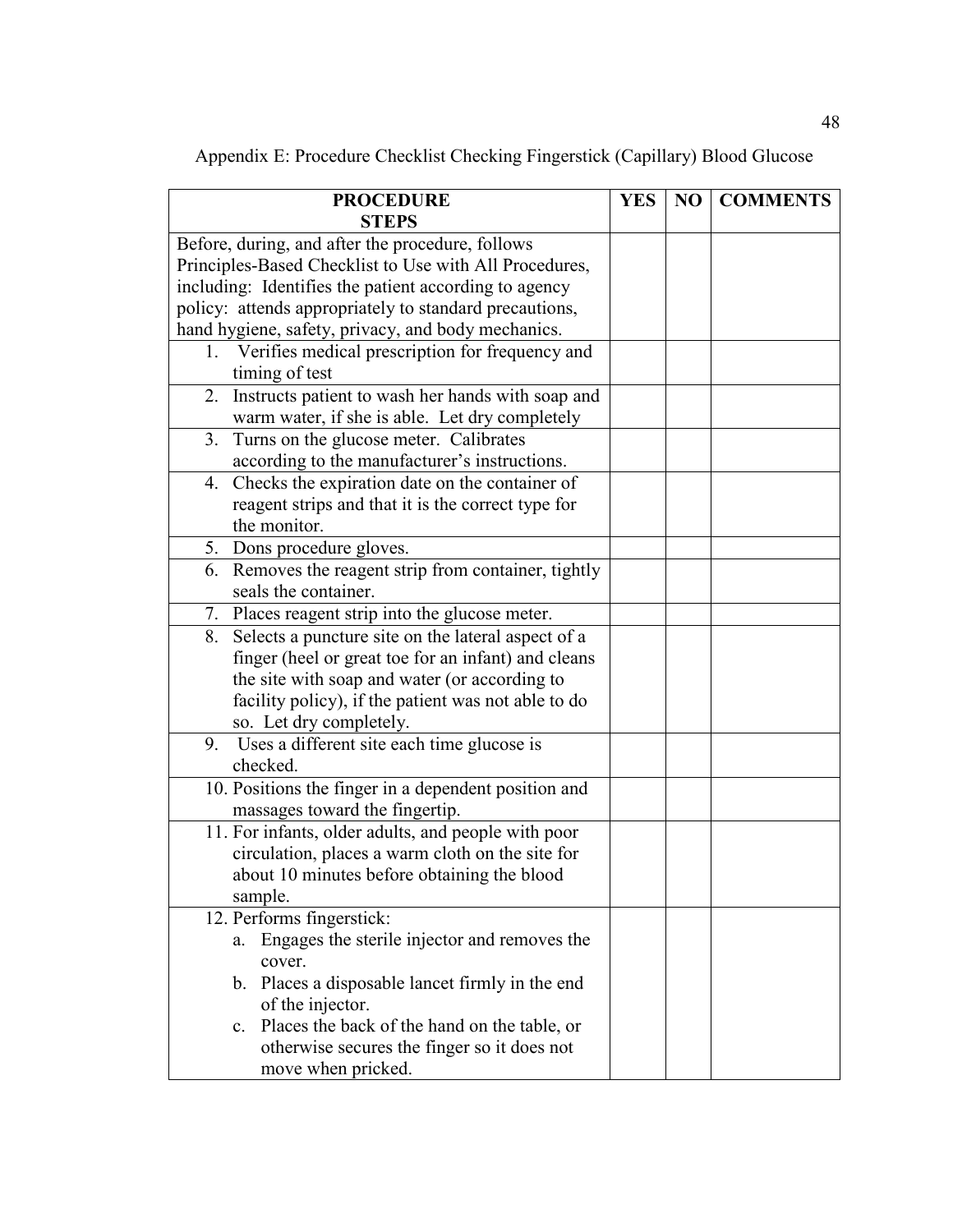| d. Positions the injector firmly against the skin,       |  |
|----------------------------------------------------------|--|
| perpendicular to the puncture site. Pushes               |  |
| the release switch, allowing the needle to               |  |
| pierce the skin.                                         |  |
| e. If there is no injector, uses a darting motion        |  |
| to prick the site with the lancet.                       |  |
| 13. Lightly squeezes patient's finger above the          |  |
| puncture site until a droplet of blood has               |  |
| collected.                                               |  |
| 14. Places a reagent strip test patch close to the drop  |  |
| of blood. Allows contact between the drop of             |  |
| blood and the test patch until blood covers the          |  |
| entire patch. Does not "smear" the blood over            |  |
| the reagent strip.                                       |  |
| 15. Inserts the reagent strip into the glucose meter, if |  |
| not already inserted (Follow manufacturer's              |  |
| instructions).                                           |  |
| 16. Allows the blood sample to remain in contact         |  |
| with the reagent strip for the amount of time            |  |
| specified by the manufacturer.                           |  |
| 17. Using a gauze pad, gently applies pressure to the    |  |
| puncture site.                                           |  |
| 18. After the meter signals, reads the blood glucose     |  |
| level indicated on the digital display.                  |  |
| 19. Turns off the meter and disposes of the reagent      |  |
| strip, cotton ball, gauze pad, paper towel, alcohol      |  |
| pad, and lancet in the proper containers.                |  |
| 20. Removes the procedure gloves and disposes of         |  |
| them in the proper container.                            |  |

Copyright 2016, F.A. Davis Company, Wilkinson & Treas Procedure Checklist for Fundamental of Nursing, 3e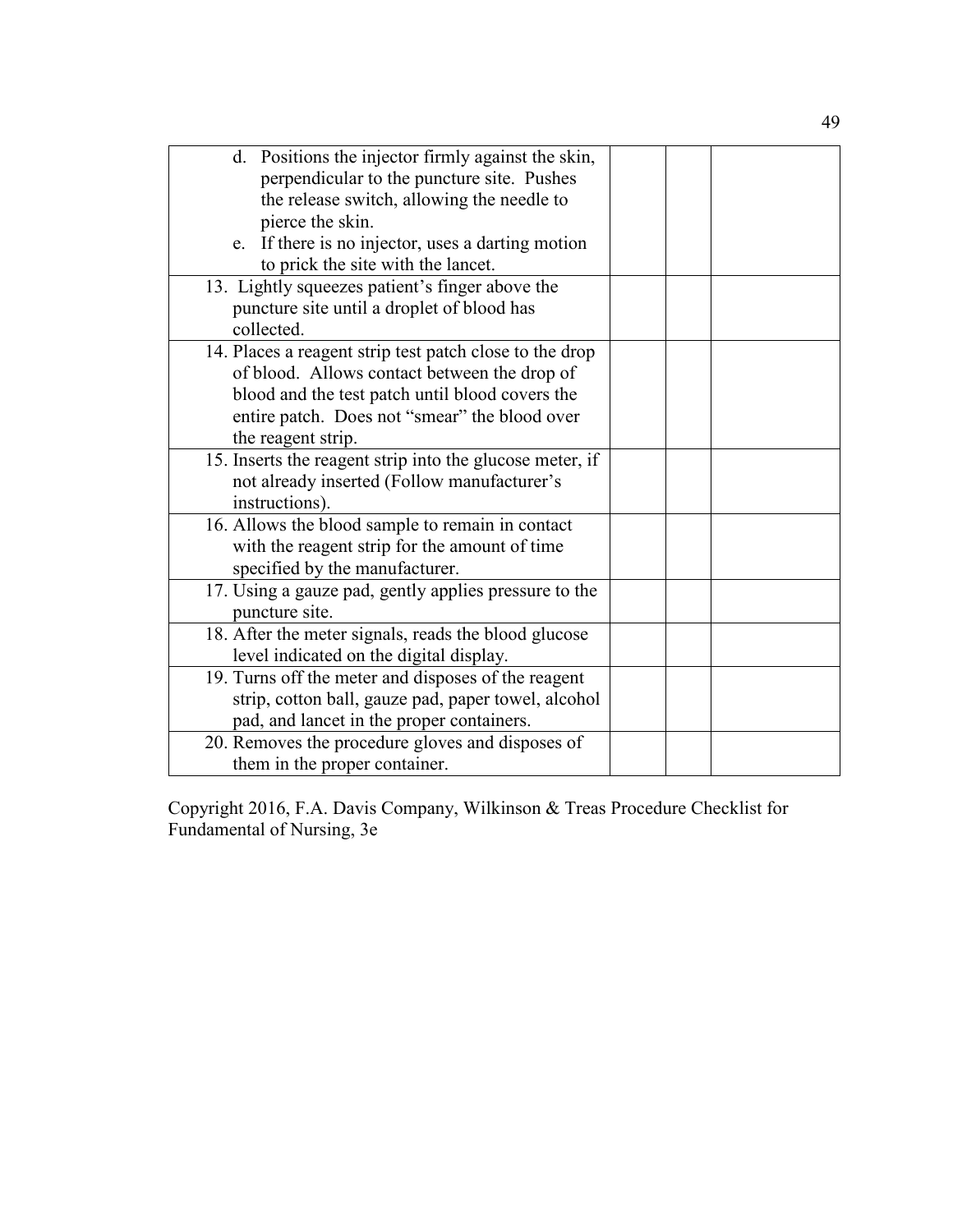### Appendix F: NCP Practice Activity, Case Scenario

Read the following case study information. It has been used to develop a plan of care for Michelle.

When Michelle was admitted to the hospital the evening of 6/11, a physiological (Maslow's) or survival (Kalish's) need of pain avoidance was identified (i.e., acute pain). A higher-level need of safety or stimulation was noted (i.e., impaired physical mobility), as was a safety need of protection (i.e., risk for infection).

The following morning  $(6/12)$  during the 8 a.m. assessment, Michelle indicated that she was successful in obtaining relief of pain with the morphine sulfate patient control analgesic (PCA) and occasional bolus injections. Michelle also found that deep breathing exercises and focusing her attention on the scenic picture at the foot of her bed helped minimize the severity of recurrent muscle spasms in her right leg. In addition, frequent weight shifts using the overhead trapeze and range of motion exercises reduced general aches and joint stiffness, and meditation enhanced general relaxation.

The nurse noticed that most of Michelle's breakfast was untouched. Michelle reported she was not hungry but did want fruit juice and other fluids. After the morning bed bath, the dressing were changed, and he right leg wound was evaluated. Skin edges were pink, and serous drainage was odorless. Pin sites were also cleaned, and no signs of inflammation were noted. At lunch, Michelle's intake was poor. She indicated that she was having difficulty opening her mouth and chewing, and she had an aching sensation located in her right temple and ear.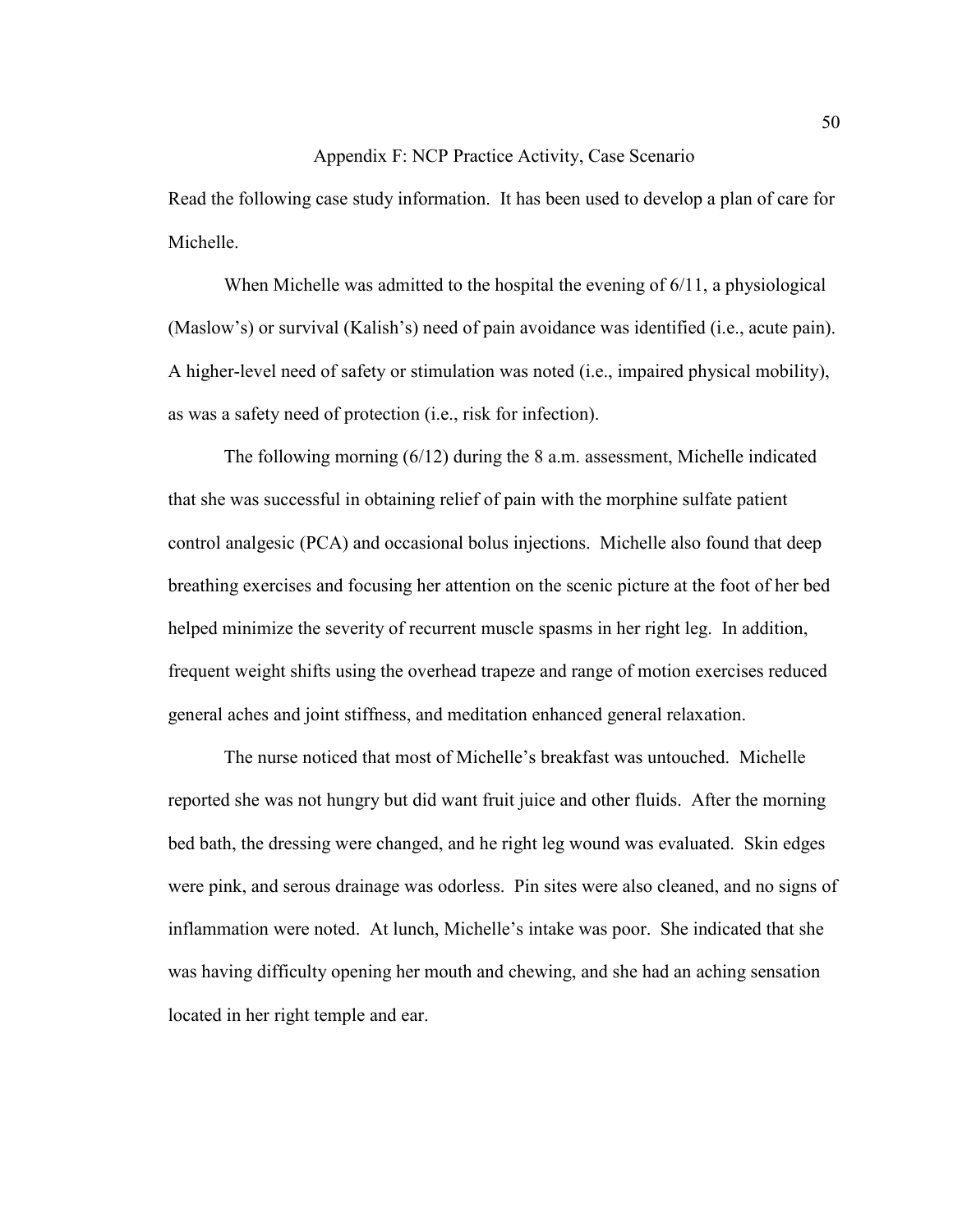During the afternoon assessment at 4:30p.m., Michelle's nurse verified that Michelle understood and using infection control techniques of proper handwashing and avoidance of contact with wound and pin sites.

When Michelle was set up on the side of the bed before her dinner, she reported dizziness and sharp pain in her right leg, and she became pale and diaphoretic. She was returned to the supine position, and a focused assessment was performed, revealing a blood pressure of 92/60. Within 20 minutes, Michelle's color had improved, the dizziness was gone, blood pressure had improved to 110/72, and the pain was relieved with an additional bolus of medication.

In reviewing the excerpts from Michelle's plan of care, complete the nursing care plan and denoting whether the outcomes have been met (m), partially met (pm), or not met (nm) appropriately for the time frames indicated.

Reference

Doenges, M.E., Moorhouse, M.F. (2013*). Application of nursing process and nursing diagnosis: An interactive text for diagnostic reasoning.* F.A. Davis: Philadelphia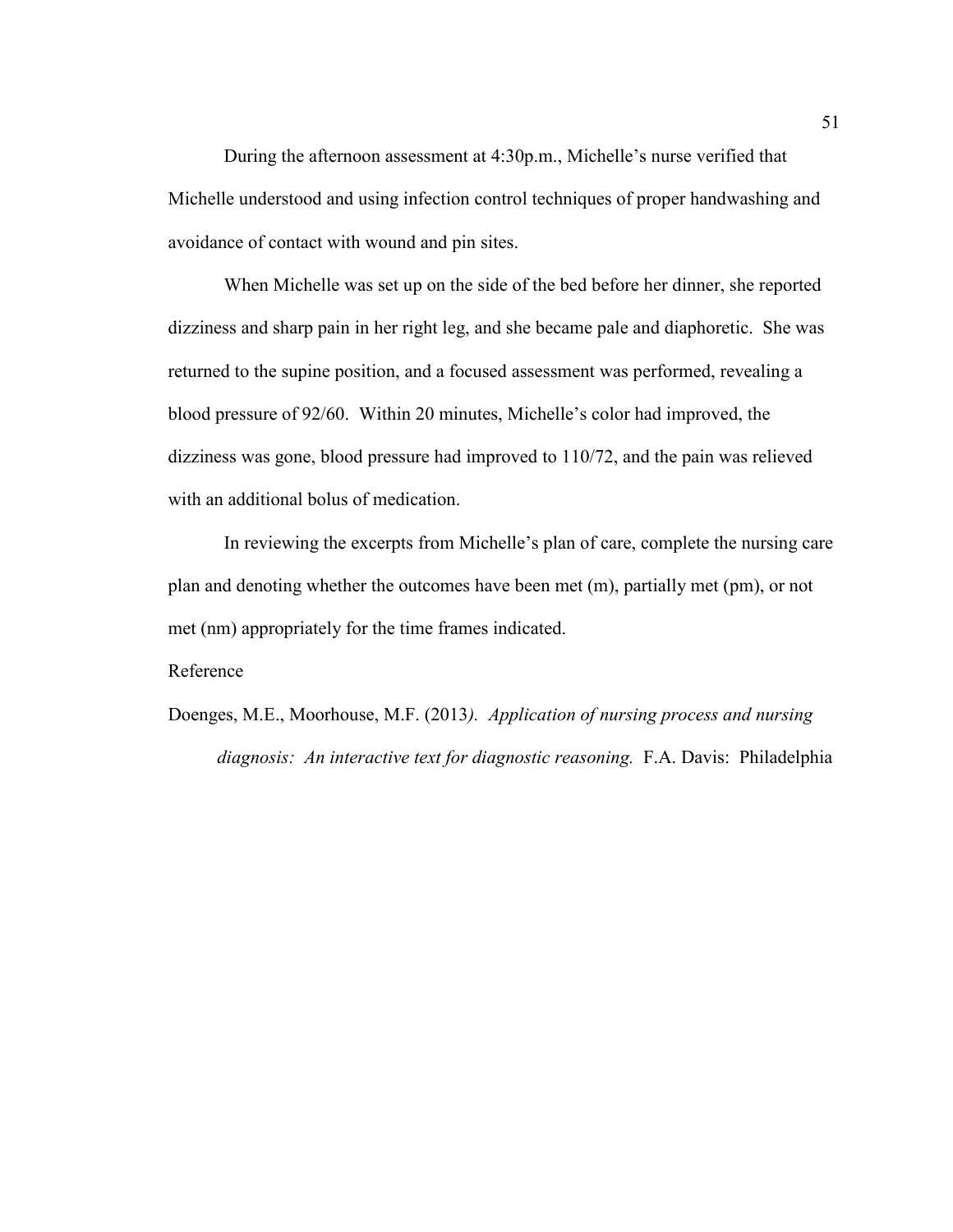## Appendix G: Plan of Care: Michelle

| Date | Client                                                                                                                                                                                                                                                        | Goal                                                   | Intervention                                             |                                                                                                                                                                                                                                                                                                                                                                                                                                                                                                                                                                              | Outcomes                                                                                                                                                                                                                                                                      |
|------|---------------------------------------------------------------------------------------------------------------------------------------------------------------------------------------------------------------------------------------------------------------|--------------------------------------------------------|----------------------------------------------------------|------------------------------------------------------------------------------------------------------------------------------------------------------------------------------------------------------------------------------------------------------------------------------------------------------------------------------------------------------------------------------------------------------------------------------------------------------------------------------------------------------------------------------------------------------------------------------|-------------------------------------------------------------------------------------------------------------------------------------------------------------------------------------------------------------------------------------------------------------------------------|
|      | Diagnostic                                                                                                                                                                                                                                                    |                                                        |                                                          |                                                                                                                                                                                                                                                                                                                                                                                                                                                                                                                                                                              |                                                                                                                                                                                                                                                                               |
|      | <b>Statement</b>                                                                                                                                                                                                                                              |                                                        |                                                          |                                                                                                                                                                                                                                                                                                                                                                                                                                                                                                                                                                              |                                                                                                                                                                                                                                                                               |
|      | Acute pain<br>related to<br>physical agents<br>(movement of<br>bone<br>fragments, soft<br>tissue<br>injury/edema,<br>and use of<br>external<br>fixator), as<br>evidence by<br>reports pain,<br>guarding<br>behavior,<br>narrowed<br>focus, and<br>tachycardia | Pain-free<br>$\alpha$<br>controlled<br>by<br>discharge | 1.<br>2.<br>3 <sub>1</sub><br>5.<br>6.<br>7.<br>8.<br>9. | Maintain limb rest R. leg x<br>24 hours to 5 pm 6/12<br>Elevate lower leg with<br>folded blanket.<br>Apply ice to area as<br>tolerated x 48 hours to 5<br>pm 6/13.<br>4. Place cradle over foot of<br>bed.<br>Document reports and<br>characteristics of pain.<br>Morphine sulfate PCA IV<br>with bolus, advance to<br>Vicodin 5 mg PO q 4 hours<br>prn.<br>Demonstrate/encourage<br>use of progressive<br>relaxation techniques,<br>deep breathing exercises,<br>visualization.<br>Provide alternate comfort<br>measures, position<br>change, back rub.<br>Encourage use of | Verbalizes<br>relief of pain<br>within 5 min<br>$(IV)$ or 45<br>$min(PO)$ of<br>administration<br>of medication.<br>Identifies<br>methods that<br>provide relief<br>by 9 am, $6/12$ .<br><b>Uses</b><br>relaxation<br>skills to<br>reduce level<br>of pain by 9<br>am, $6/12$ |
|      |                                                                                                                                                                                                                                                               |                                                        |                                                          | diversional activities-TV,<br>music, texting, friends.                                                                                                                                                                                                                                                                                                                                                                                                                                                                                                                       |                                                                                                                                                                                                                                                                               |

Client: Michelle, Age: 14, Gender: F, Admission 6/11/12 1730, Dx: Compound Fx r. Tibia/fibula, closed head injury, mild concussion

Reference

Doenges, M.E., Moorhouse, M.F. (2013). Application of nursing process and nursing diagnosis: An interactive text for diagnostic reasoning. F.A. Davis: Philadelphia.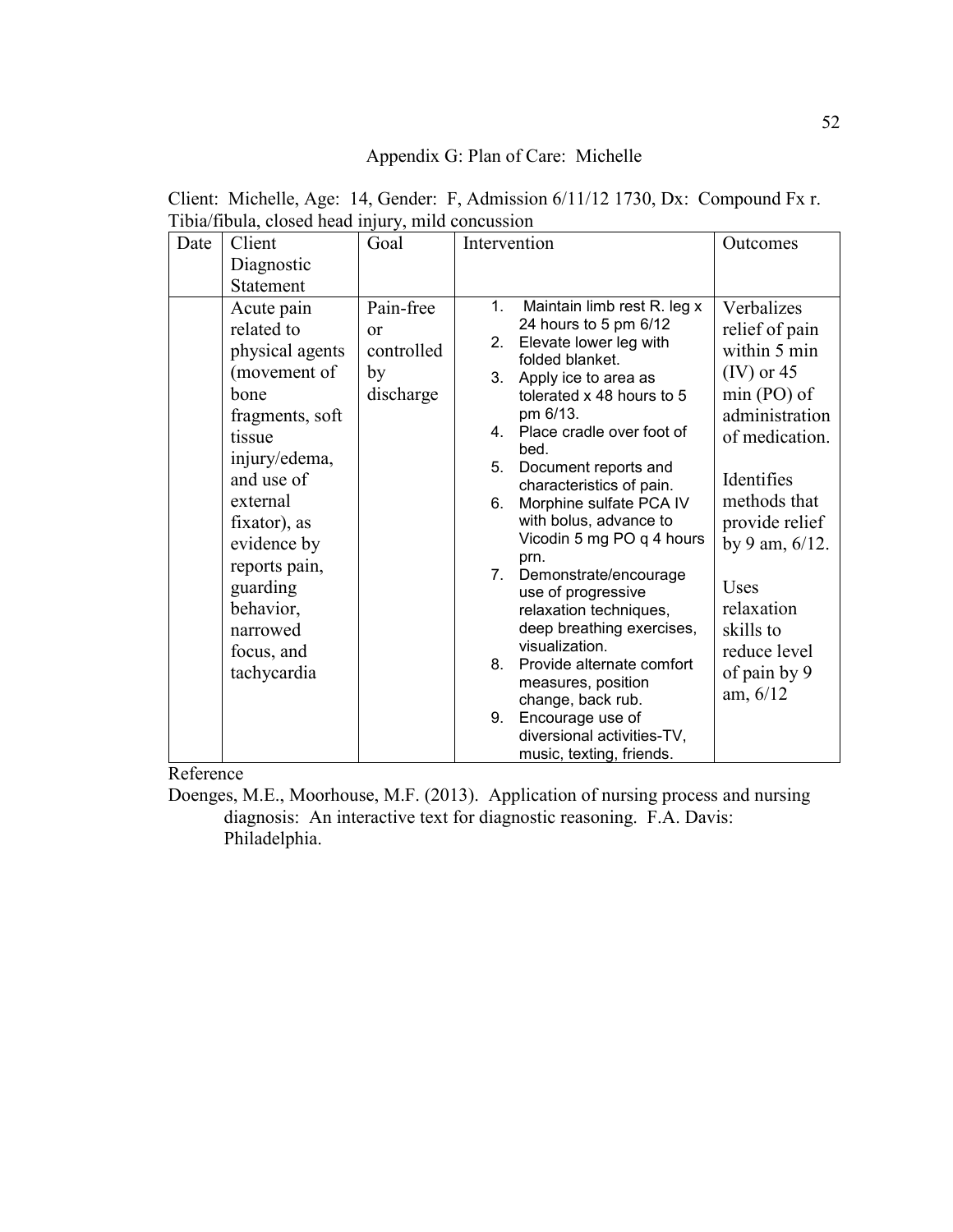| Date | Client     | <b>SMART</b> | Nursing       | Evaluation | References |
|------|------------|--------------|---------------|------------|------------|
|      | Diagnostic | Goals        | Interventions |            |            |
|      | Statement  |              | with          |            |            |
|      |            |              | rationales    |            |            |
|      |            |              | 1.            |            |            |
|      |            |              |               |            |            |
|      |            |              |               |            |            |
|      |            |              |               |            |            |
|      |            |              |               |            |            |
|      |            |              | 2.            |            |            |
|      |            |              |               |            |            |
|      |            |              |               |            |            |
|      |            |              |               |            |            |
|      |            |              |               |            |            |
|      |            |              | 3.            |            |            |
|      |            |              |               |            |            |
|      |            |              |               |            |            |
|      |            |              |               |            |            |
|      |            |              | 4.            |            |            |
|      |            |              |               |            |            |
|      |            |              |               |            |            |
|      |            |              |               |            |            |
|      |            |              |               |            |            |
|      |            |              | 5.            |            |            |
|      |            |              |               |            |            |
|      |            |              |               |            |            |
|      |            |              |               |            |            |
|      |            |              |               |            |            |
|      |            |              |               |            |            |
|      |            |              |               |            |            |

## Appendix H: Documenting the Plan of Care

Reference

Doenges, M.E., Moorhouse, M.F. (2013*). Application of nursing process and nursing diagnosis: An interactive text for diagnostic reasoning.* F.A. Davis: Philadelphia.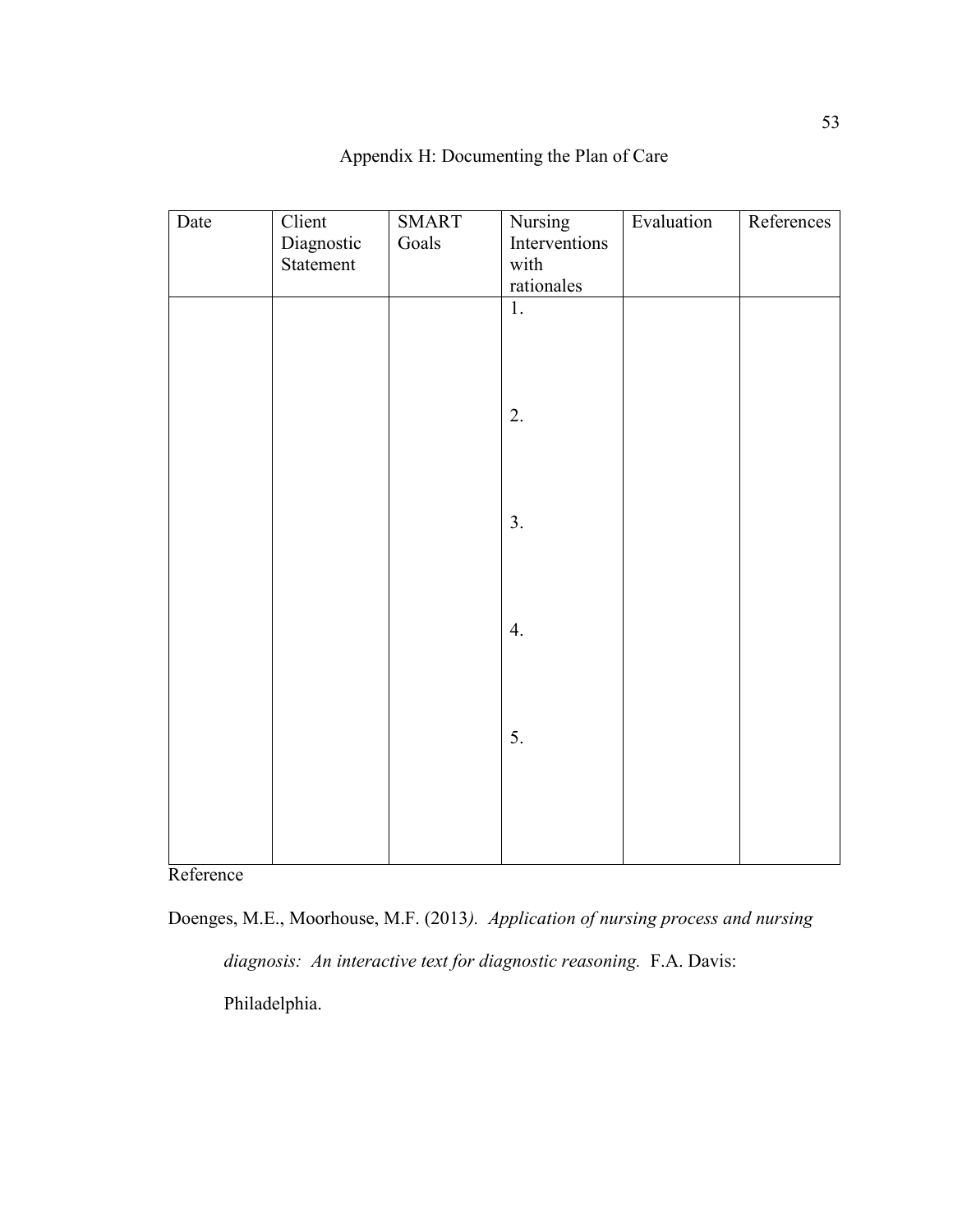| Date | Client       | <b>SMART</b> | Nursing                         | Evaluation | References |
|------|--------------|--------------|---------------------------------|------------|------------|
|      | Diagnostic   | Goals        | Interventions                   |            |            |
|      | Statement    |              | with                            |            |            |
|      |              |              | rationales                      |            |            |
|      | Points: 3    | Points:      | Points:                         | Points: 1  | Points: 1  |
|      | (Three-part  |              |                                 |            | Must be    |
|      | statement, 1 | <b>SMART</b> | Each                            |            | <b>APA</b> |
|      | point for    | Short-term   | intervention                    |            |            |
|      | each)        | goal: 1      | will be 1                       |            |            |
|      |              |              | point                           |            |            |
|      |              | <b>SMART</b> | Each                            |            |            |
|      |              | Long-term    | rationale with<br>citation will |            |            |
|      |              | goal: 1      | be 1 point                      |            |            |
|      |              |              |                                 |            |            |
|      |              |              |                                 |            |            |
|      |              |              | 1.                              |            |            |
|      |              |              |                                 |            |            |
|      |              |              |                                 |            |            |
|      |              |              | 2.                              |            |            |
|      |              |              |                                 |            |            |
|      |              |              |                                 |            |            |
|      |              |              | 3 <sub>1</sub>                  |            |            |
|      |              |              |                                 |            |            |
|      |              |              |                                 |            |            |
|      |              |              | 4.                              |            |            |
|      |              |              |                                 |            |            |
|      |              |              |                                 |            |            |
|      |              |              | 5                               |            |            |
|      |              |              |                                 |            | TOTAL:     |
|      |              |              |                                 |            | 17 points  |
|      |              |              |                                 |            |            |

Appendix I: Scoring the Plan of Care

Reference

Doenges, M.E., Moorhouse, M.F. (2013*). Application of nursing process and nursing* 

*diagnosis: An interactive text for diagnostic reasoning.* F.A. Davis: Philadelphia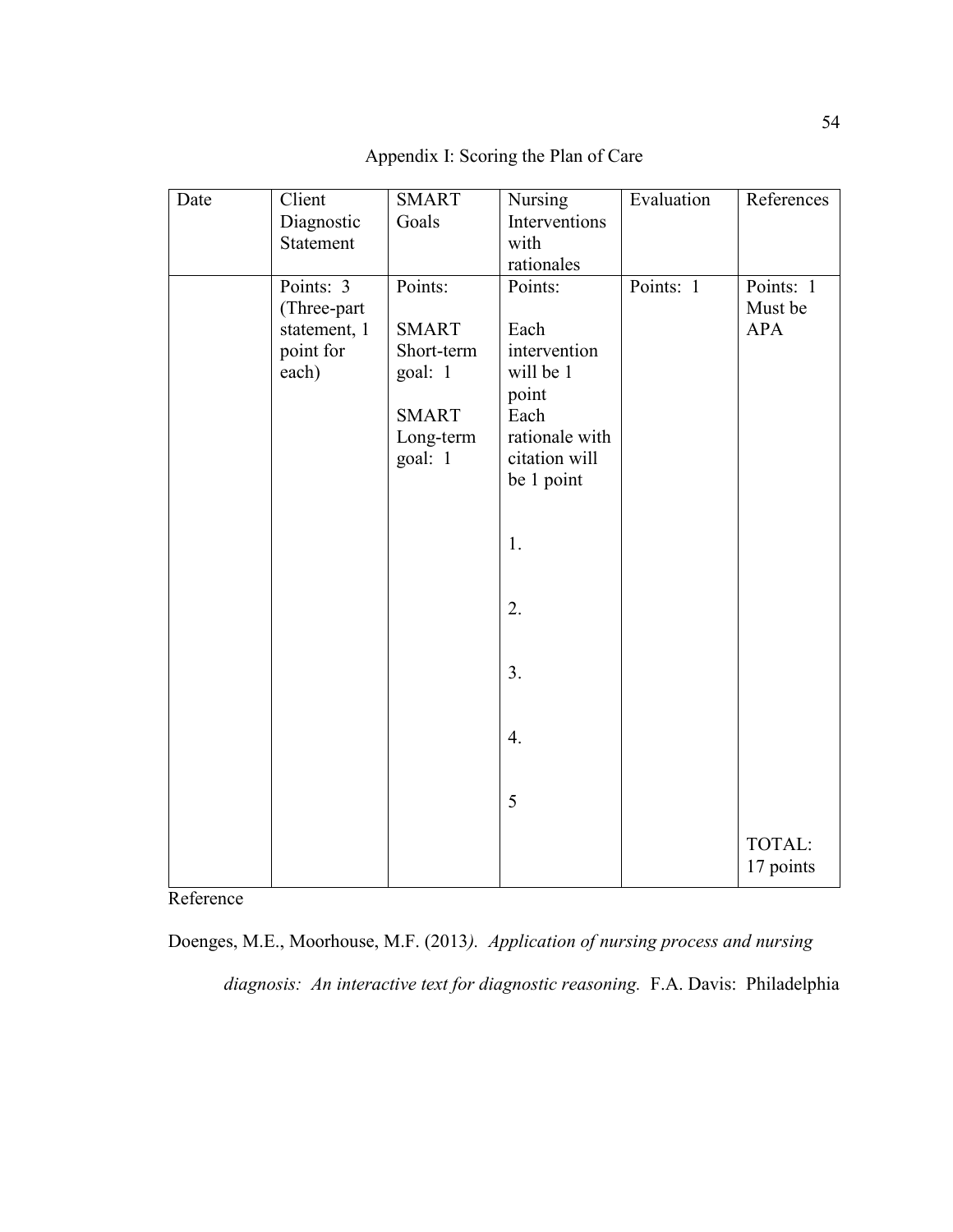Appendix J: Case Study for ASN Nursing Performance Improvement Form

The student was approached by her assigned unit nurse. The nurse requested that the student draw up and administer two units of regular insulin with respect to protocol delineated using the physician-ordered sliding scale. The unit nurse checked the medication administration records for the patient and noted that a blood sugar reading was obtained at 0600. Despite the need for insulin coverage as ordered using the sliding scale, there was no record that the insulin was administered to the patient by the night shift nurse. The floor was busy and appeared chaotic. In addition, the unit nurses were under added pressure because of a new policy to administer medications in compliance to physician-ordered scheduled times. The student searched for the clinical instructor without success in an attempt to communicate about the opportunity to administer an injection of the medication. After reporting to the unit nurse that the clinical instructor was not available, the unit nurse reinforced the importance of administering the insulin as soon as possible because it was already past the medication's administration scheduled time. The unit nurse stated that she would watch the student because the clinical instructor was not available. The student reviewed the glucose level with the sliding scale on the order, verified the correct type and quantity of insulin, drew up the medication, and had the assigned unit nurse confirm the insulin type and dose. The medication was administered under the supervision of the unit nurse at 0730. While electronically charting the administration of insulin, the student noticed that the night shift nurse had retroactively charted the medication administration of two units of regular insulin for 0700. The student notified the clinical instructor and the unit nurse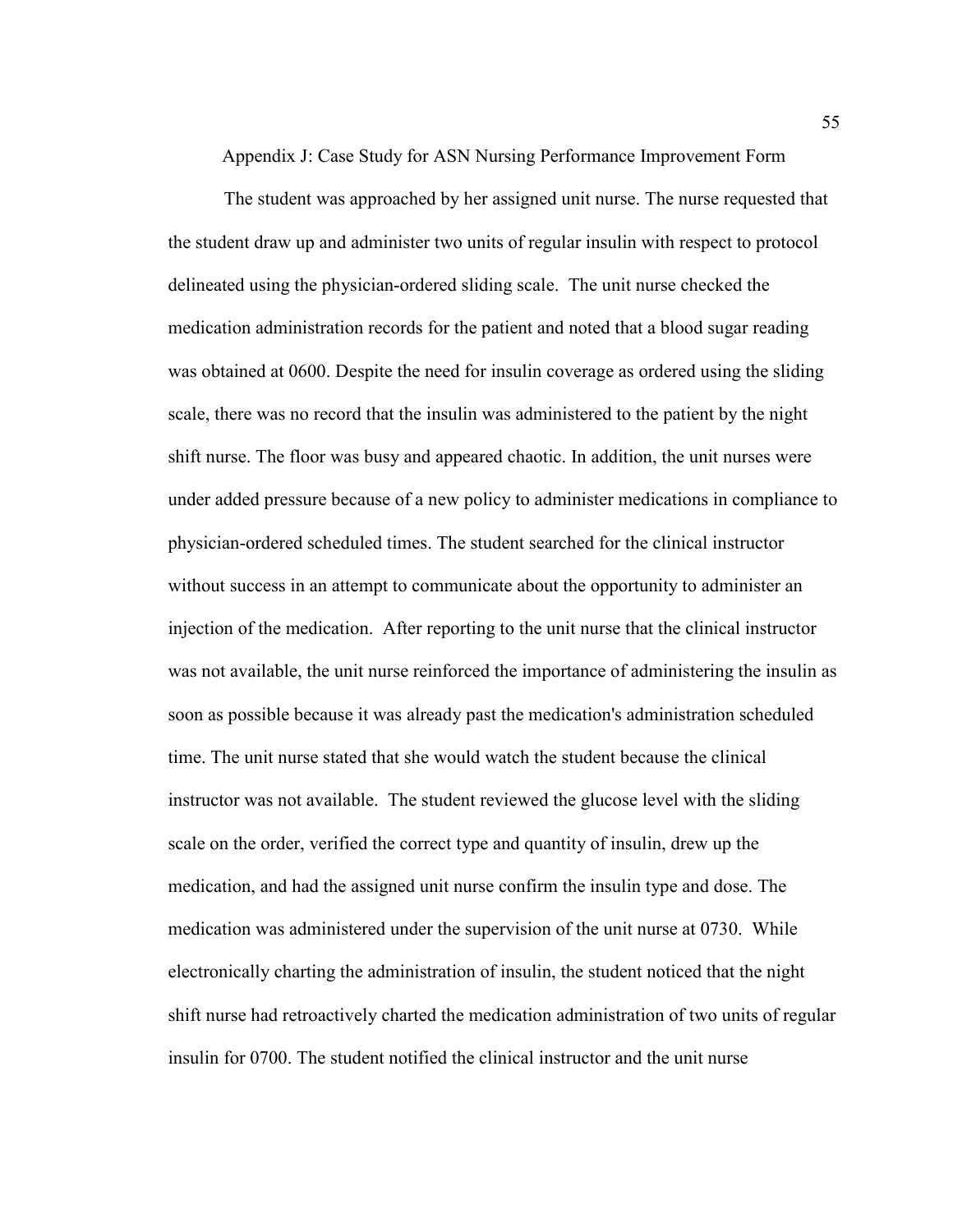immediately. The patient was informed of the situation, was given orange juice and breakfast, and was monitored for signs and symptoms of hypoglycemia. The patient's blood sugar was checked 30 and 60 minutes after the insulin was administered. The blood glucose levels were found to be within normal limits.

### Reference

Dolansky, M.A., Druschel, K., Helba, M., Courtney, K. (2013). Nursing student medication errors: A case study using root cause analysis. *Journal of Professional Nursing, 29*(2) 102-108.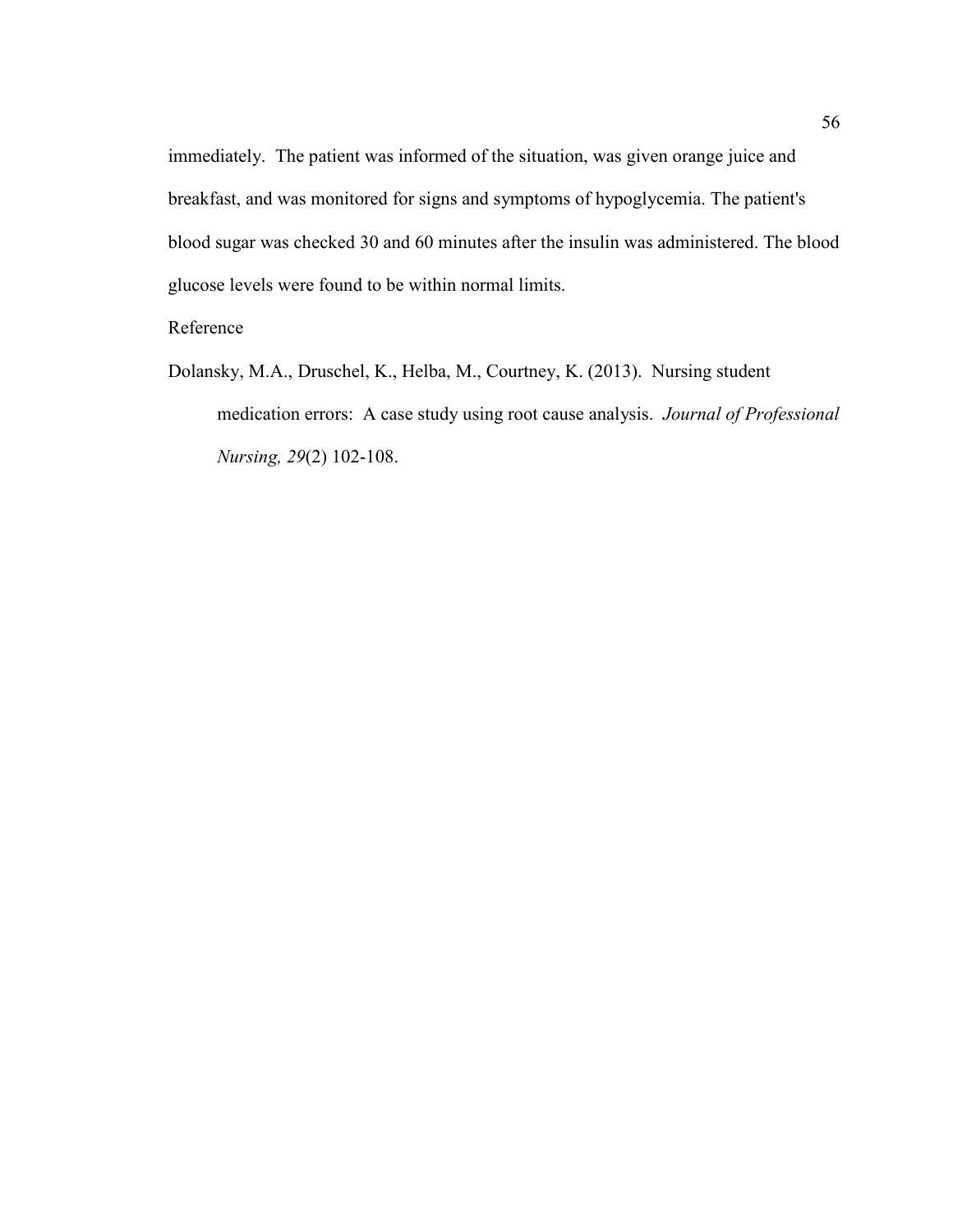Appendix K: ASN Nursing Performance Improvement Form, Guidelines

## Academic Institution

\*ASN Program Student Learning Outcomes (SLOs) including list of examples (not an all-inclusive list)

- 1. Provide nursing care within the legal and ethical scope and standards of practice. Paperwork submission as per guidelines
- **O** Follows policy and procedures
- **Q** Dress code violations
- **O** Attendance o Provides safe care
- **O** Complies with HIPPA
- **O** Documents all data
- $\Box$  Other
- 2. Promote an interdisciplinary approach to effectively use resources. o Communicates with other healthcare team members
- Demonstrates accountability in team role
- Asks for help when appropriate
- Clarifies when doesn't understand
- 3. Utilize the nursing process to influence client outcomes across the lifespan.

Demonstrates knowledge of basic scientific principles

Completes a plan of care for the client (nursing diagnosis, realistic goals with timeframe, and evaluates client's response to interventions)

Utilizes evidenced-based practice when completing nursing interventions

4. Adapt holistic teaching and learning principles to promote health. Implements appropriate teaching learning principles specific for client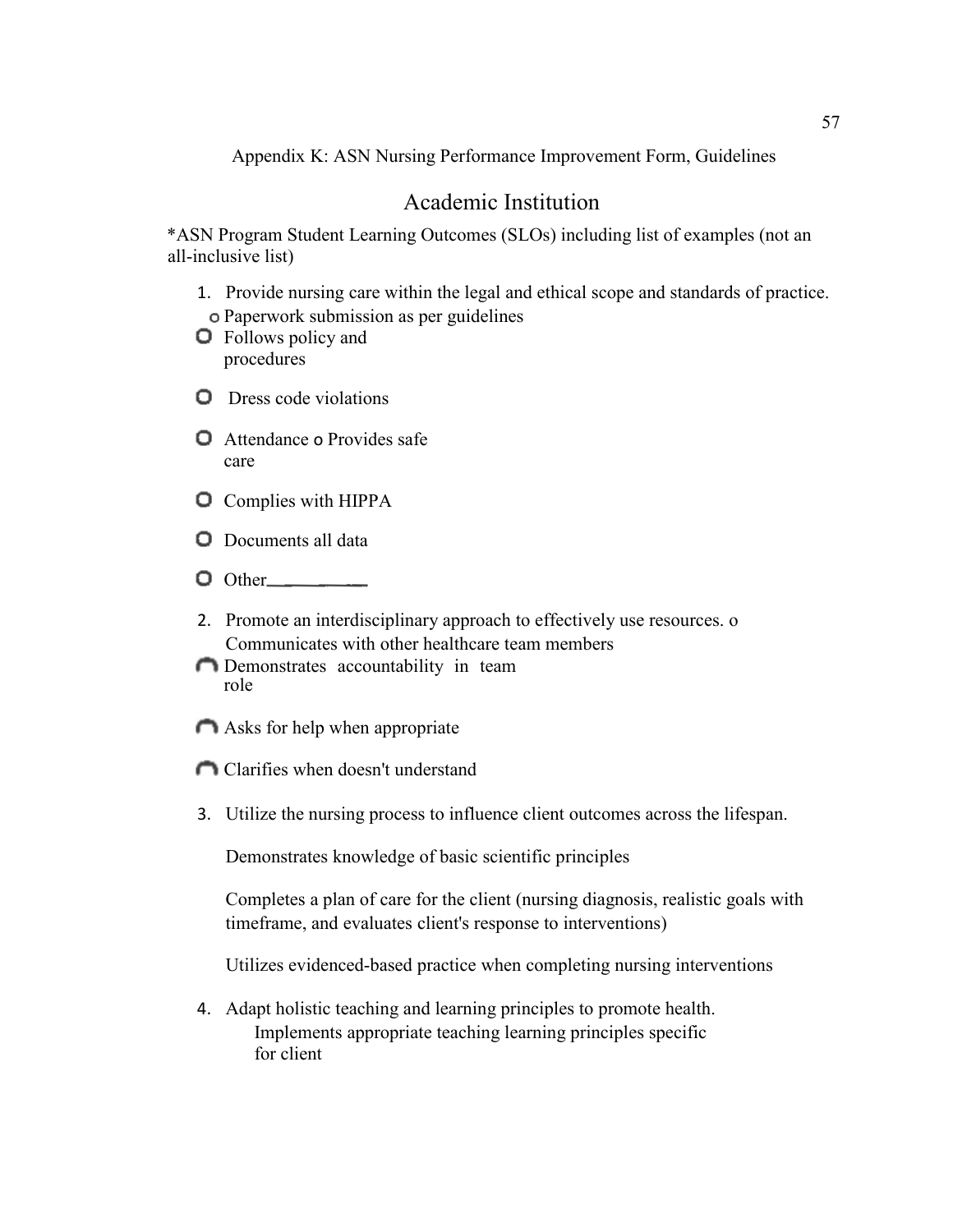Teaches at the client's and significant other's level

- S. Incorporate a variety of communication modes for effective exchange of information.
- Utilizes SBAR format to communicate with appropriate health care providers

Documents pertinent client data o Reports changes in client condition

Utilizes chart resources (labs, diagnostics and etc.)

Communicates on client's level

- 5. Demonstrate caring, safe and competent nursing interventions in diverse healthcare settings.
- 6. Possesses appropriate assessment skills

Utilizes 2 patient identifiers during interventions

Administers medications (6 rights, 3 checks) safely

Calculates math correctly

Completes safety checks

Universal precautions followed (sterile technique, hand hygiene, gloving, isolation)

\*Failure to meet an outcome may result in a course failure.

Form 101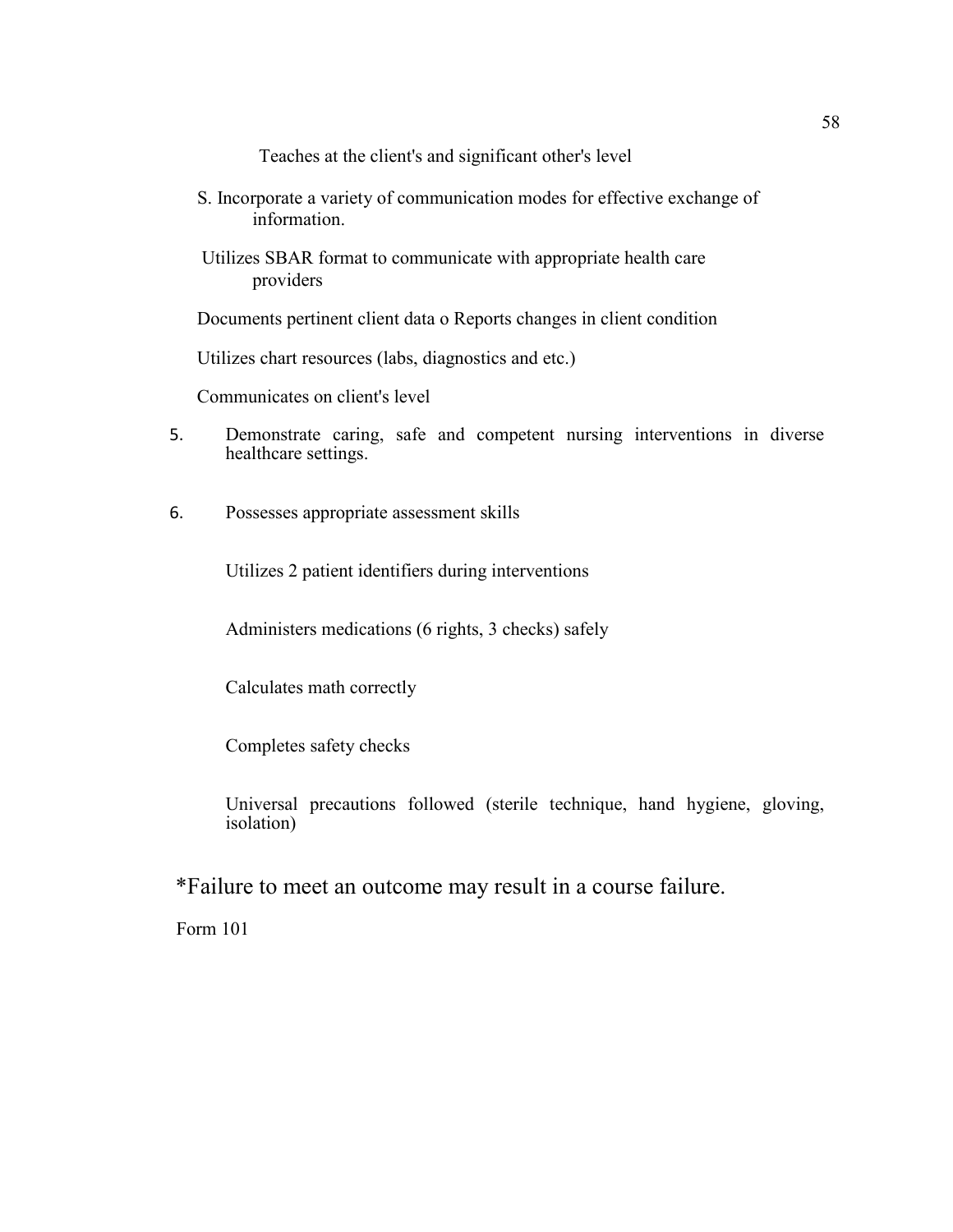## **Academic Institution**

## ASN Nursing Performance Improvement Form

This form is to be used to identify, manage and improve upon student behaviors

that impede success in a course whether in the clinical/tab or classroom

<u>GunrO dede</u>  $\mathbb{A}_{\mathbb{Z}_p}$ Student<sup>a</sup>

1.

error Oudent administered Medication  $mgilin$ **YO CL** patient without updated medication administration record (might). The night shift nurse administered orrop and the otherates nurse administered insulin  $M +$  $0430$  $105$ ulin  $\Lambda$ 

2. Program student learning outcome (s) (SLO) not being met:(See reverse side)

 $\mathcal{L}_\text{max} = \frac{1}{2} \sum_{i=1}^{n} \frac{1}{2} \sum_{i=1}^{n} \frac{1}{2} \sum_{i=1}^{n} \frac{1}{2} \sum_{i=1}^{n} \frac{1}{2} \sum_{i=1}^{n} \frac{1}{2} \sum_{i=1}^{n} \frac{1}{2} \sum_{i=1}^{n} \frac{1}{2} \sum_{i=1}^{n} \frac{1}{2} \sum_{i=1}^{n} \frac{1}{2} \sum_{i=1}^{n} \frac{1}{2} \sum_{i=1}^{n} \frac{1}{2} \sum_{i=1}^{n} \frac{1$ 

 $\mathcal{L}_\text{max} = \frac{1}{2} \sum_{i=1}^{n} \frac{1}{2} \sum_{i=1}^{n} \frac{1}{2} \sum_{i=1}^{n} \frac{1}{2} \sum_{i=1}^{n} \frac{1}{2} \sum_{i=1}^{n} \frac{1}{2} \sum_{i=1}^{n} \frac{1}{2} \sum_{i=1}^{n} \frac{1}{2} \sum_{i=1}^{n} \frac{1}{2} \sum_{i=1}^{n} \frac{1}{2} \sum_{i=1}^{n} \frac{1}{2} \sum_{i=1}^{n} \frac{1}{2} \sum_{i=1}^{n} \frac{1$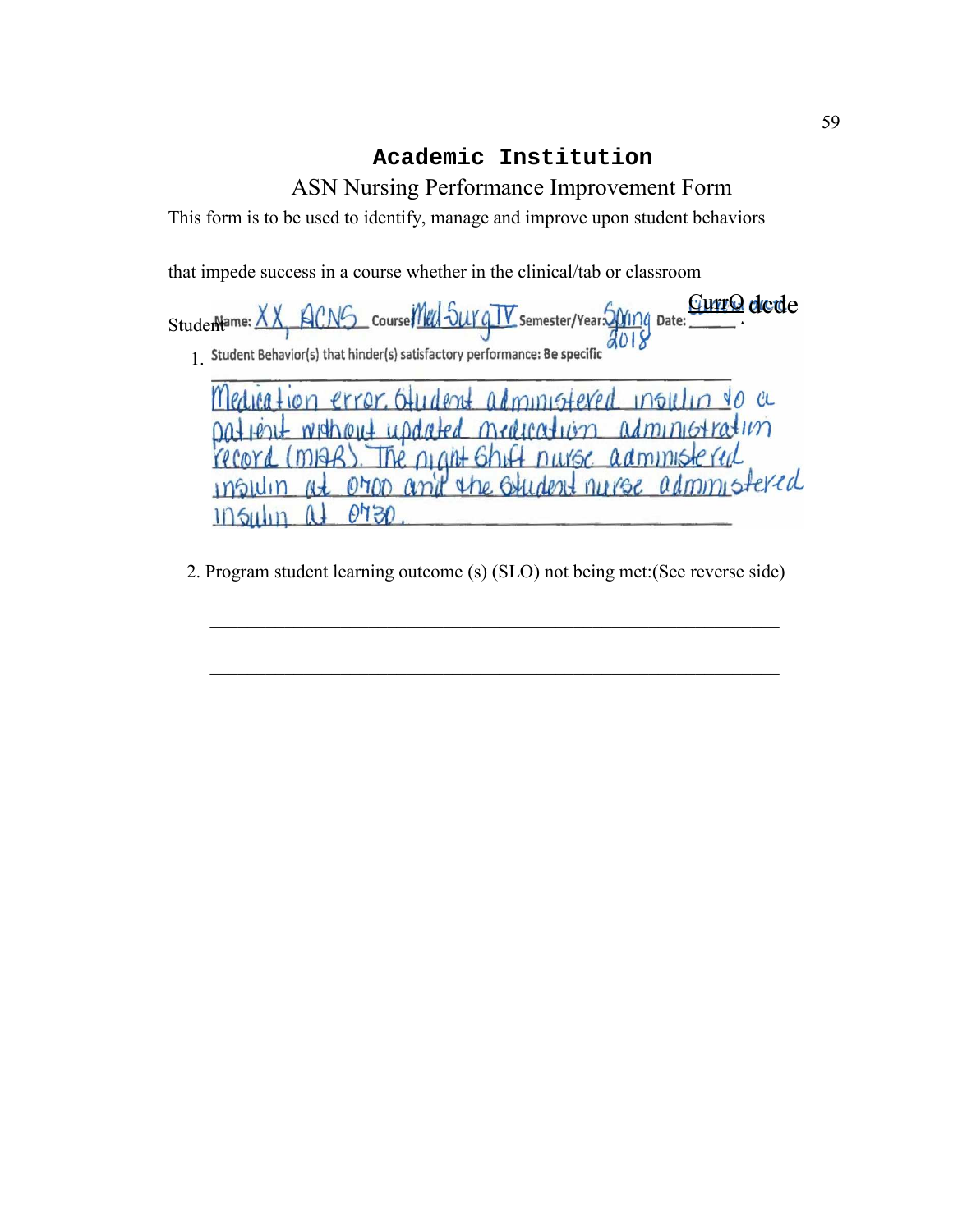| #6 Demonstrate caring, sale, and competent nuroing<br>interventions in diverse health care settings.                                                                                        |
|---------------------------------------------------------------------------------------------------------------------------------------------------------------------------------------------|
|                                                                                                                                                                                             |
| Goal: The student will perform medication administration                                                                                                                                    |
| Chree Checks prior do administering all medications.                                                                                                                                        |
| 1.) The other deal null review medication on patients might,                                                                                                                                |
| locate correct medication and dos age, and veries medications                                                                                                                               |
| in preparation for review a chancel instructor prior to check 2                                                                                                                             |
| 8. The student will review all medications on MAR a                                                                                                                                         |
| Clinical instructor with each medication administration                                                                                                                                     |
| 3.) The olympic mill perform medication administration at blue<br>Dedouge with correct patient identification, correct medication<br>With new medication administration. according to mare. |
|                                                                                                                                                                                             |
| Mich next medication administration.                                                                                                                                                        |
| Date date student signs<br>Student <sup>Fignature</sup> XX, KICNS                                                                                                                           |

Your signature/erifiesinderstandimfthismeeting

Date date reviewed **MSN** XX Faculty Signature

Formulated: 8/05 Revised: 11/05, 6/07, 4/16

Form 101

I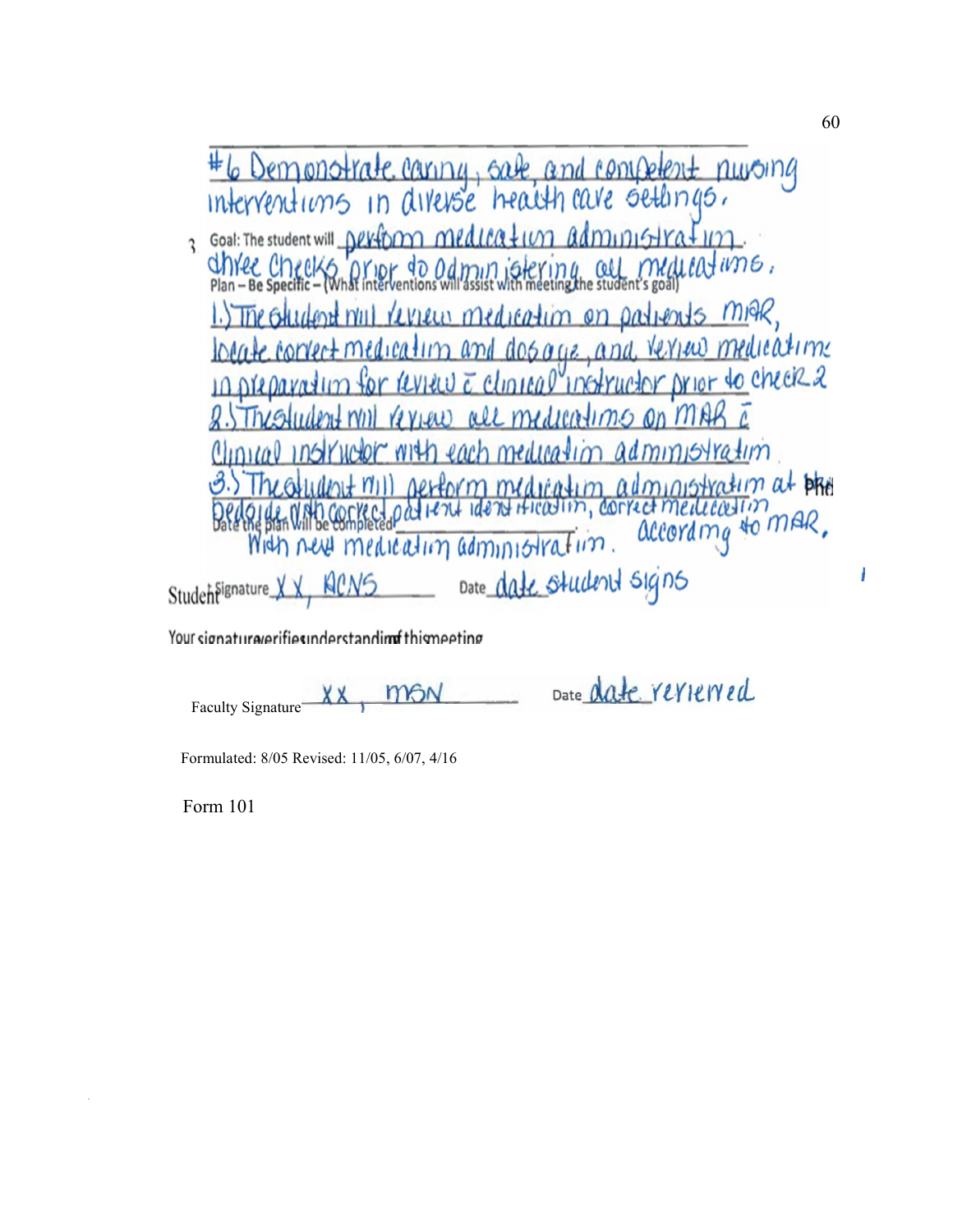Appendix L: ASN Nursing Performance Improvement Form Scoring

## ASN Nursing Performance Improvement Form

This form is to be used to identify, manage and improve upon student behaviors that impede student success in a course whether in the clinical/tab or classroom. 1 point: Student Name: Course: Course: Semester/Year:

Date:

1. Student Behavior(s) that hinder(s) satisfactory performance: Be specific One point

- 2. Program student learning outcome(s) (SLOs) not being met: (See listing on reverse side) One Point
- 3. Goal: The student will: One point
- 4. Plan Be Specific (What interventions will assist with meeting the student's goal) One Point—

61

# la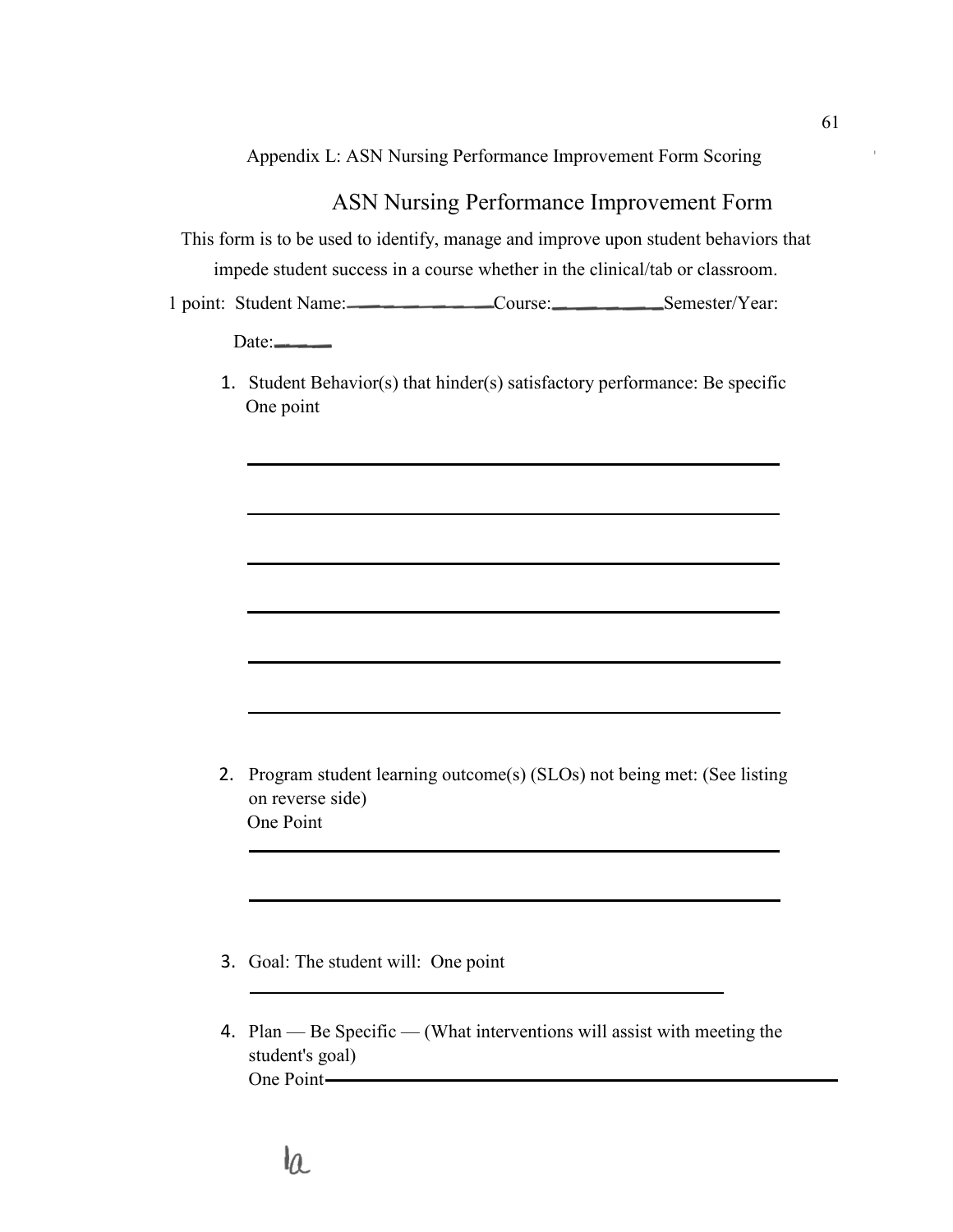| Date the plan will be completed One Point       |
|-------------------------------------------------|
| Student Signature: One point                    |
|                                                 |
| Date $\_\_\_\_\_\_\_\_\_\_\_\_\_\_\_\_\_\_\_\_$ |
| Your signature verifies understanding of this   |
| meeting.                                        |
| <b>Faculty Signature Date</b>                   |

Formulated: 8/05 Revised: 11/05, 6/07, 4/16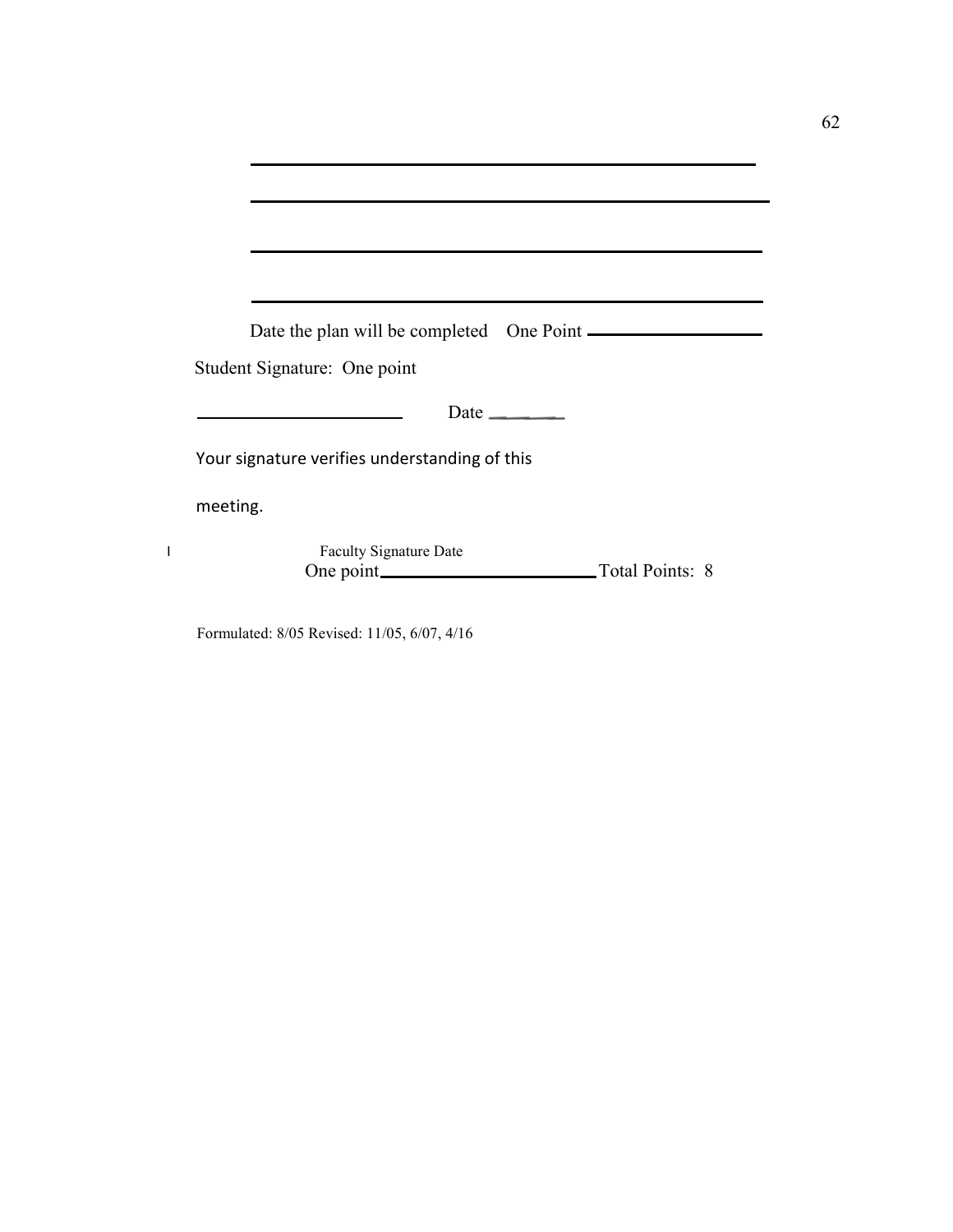Appendix M: Bloom's Taxonomy Cognitive Domain Verbs

|                    | Abstract<br>Animate<br>Arrange<br>Assemble<br><b>Budget</b><br>Categorize<br>Code                                     | Compose<br>Construct<br>Cope<br>Correspond<br>Create<br>Cultivate<br>Debug                          | Develop<br><b>Devise</b><br>Dictate<br><b>Discuss</b><br>Enhance<br>Explain<br>Facilitate                                                    | Generalize<br>Generate<br>Handle<br>Hypothesize<br>Import<br>Improve<br>Incorporate               | Join<br>Lecture<br>Model<br>Modify<br>Network<br>Organize<br>Outline                       | Portray<br>Prepare<br>Prescribe<br>Produce<br>Program<br>Rearrange<br>Reconstruct          | Reorganize<br>Report<br>Revise<br>Rewrite<br>Schematize<br>Specify<br>Summarize              |
|--------------------|-----------------------------------------------------------------------------------------------------------------------|-----------------------------------------------------------------------------------------------------|----------------------------------------------------------------------------------------------------------------------------------------------|---------------------------------------------------------------------------------------------------|--------------------------------------------------------------------------------------------|--------------------------------------------------------------------------------------------|----------------------------------------------------------------------------------------------|
|                    | Combine                                                                                                               | Depict                                                                                              | Format                                                                                                                                       | Integrate                                                                                         | Overhaul                                                                                   | Refer                                                                                      | Support                                                                                      |
| Compile<br>Compare |                                                                                                                       | Design                                                                                              | Formulate                                                                                                                                    | Interface                                                                                         | Plan                                                                                       | Relate                                                                                     | Write                                                                                        |
| Evaluating         | Appraise<br>Argue<br>Assess<br>Choose<br>Compare                                                                      | Conclude<br>Contrast<br>Counsel<br>Criticize<br>Critique                                            | Defend<br>Deter-<br>mine<br>Dis-<br>criminate<br>Estimate<br>Evaluate                                                                        | Explain<br>Grade<br>Hire<br>Interpret<br>Judge                                                    | Justify<br>Measure<br>Predict<br>Prescribe<br>Rank                                         | Rate<br>Recommend<br>Release<br>Select<br>Summarize                                        | Support<br>Test<br>Validate<br>Value<br>Verify                                               |
| Analyzing          | Analyze<br>Appraise<br>Audit<br>Blueprint<br>Bread-<br>board<br>Break down<br>Charact-<br>erize<br>Choose<br>Classify | Compare<br>Confirm<br>Contrast<br>Compare<br>Correlate<br>Criticize<br>Deduce<br>Detect<br>Diagnose | Diagram<br>Differen-<br>tiate<br>Distin-<br>guish<br>Dis-<br>criminate<br><b>Dissect</b><br>Document<br>Ensure<br>Examine<br>Experi-<br>ment | Explain<br>Explore<br>Figure out<br>File<br>Group<br>Identify<br>Illustrate<br>Infer<br>Interrupt | Inventory<br>Investigate<br>Lay out<br>Manage<br>Maximize<br>Minimize<br>Optimize<br>Order | Organize<br>Outline<br>Point out<br>Prioritize<br>Proofread<br>Query<br>Question<br>Relate | Select<br>Separate<br>Size up<br>Subdivide<br>Summarize<br><b>Test</b><br>Train<br>Transform |

## Cognitive Domain Verbs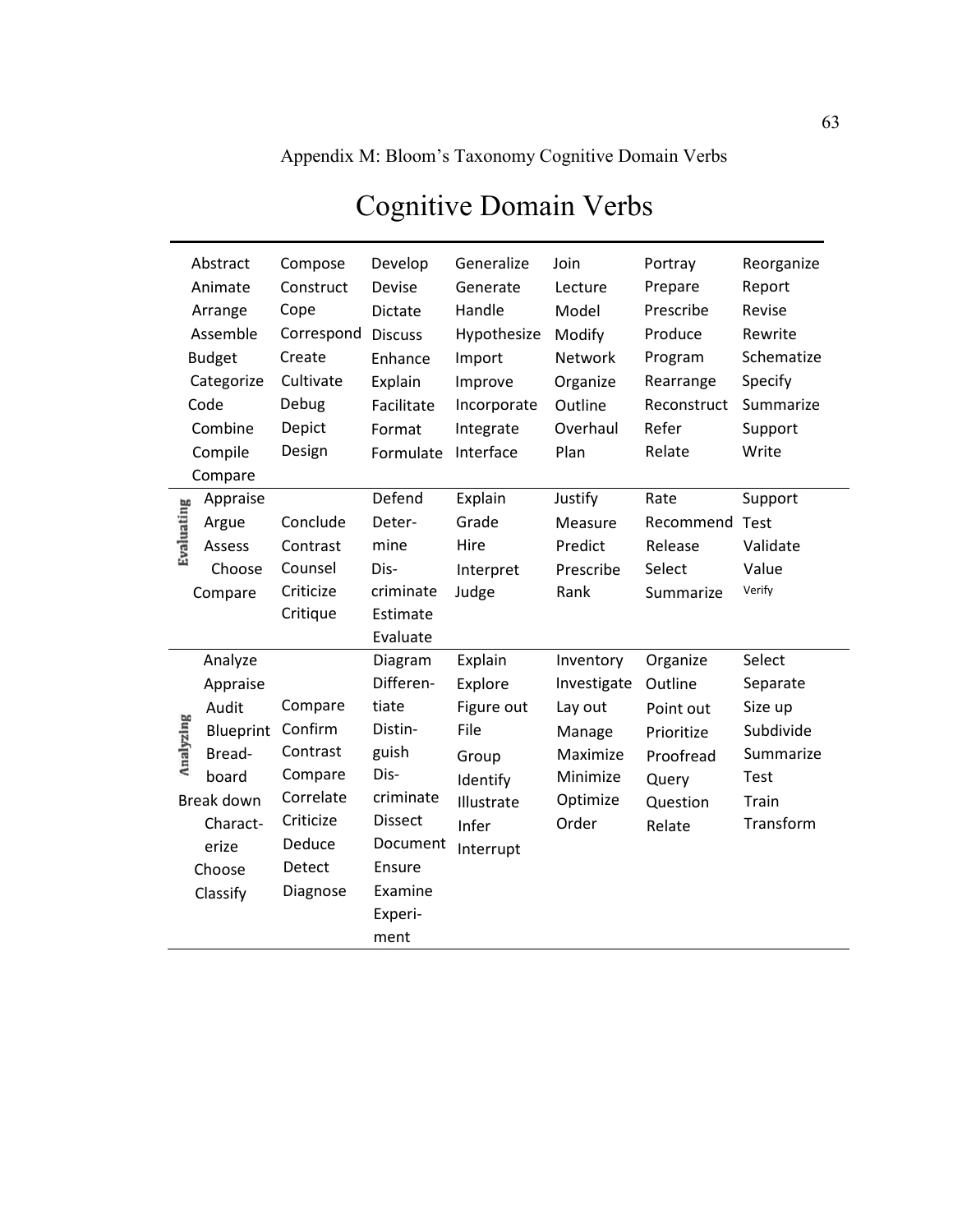| Applying<br>Apply    | Acquire<br>Adapt<br>Allocate<br>Alphabetize<br>Ascertain<br>Assign<br>Attain<br>Avoid<br>Back up                          | Calculate<br>Capture<br>Change<br>Choose<br>Classify<br>Complete<br>Compute<br>Construct<br>Customize<br>Demon-<br>strate | Depreciate<br>Derive<br>Determine<br>Diminish<br>Discover<br>Dramatize<br>Draw<br>Employ<br>Examine<br>Exercise  | Explore<br>Expose<br><b>Express</b><br>Factor<br>Figure<br>Graph<br>Handle<br>Illustrate<br>Interpret<br>Investigate | Manipulate Produce<br>Modify<br>Operate<br>Personalize Provide<br>Plot<br>Practice<br>Predict<br>Prepare<br>Price<br>Process | Project<br>Protect<br>Relate<br>Round off<br>Sequence<br>Schedule<br>Show | Simulate<br>Sketch<br>Solve<br>Subscribe<br>Tabulate<br>Transcribe<br>Translate<br>use<br>Write |
|----------------------|---------------------------------------------------------------------------------------------------------------------------|---------------------------------------------------------------------------------------------------------------------------|------------------------------------------------------------------------------------------------------------------|----------------------------------------------------------------------------------------------------------------------|------------------------------------------------------------------------------------------------------------------------------|---------------------------------------------------------------------------|-------------------------------------------------------------------------------------------------|
| Add<br>Understanding | Approximate<br>Picture<br>Contrast<br>Distinguish<br>Associate<br>Summarize<br>Characterize Defend<br>Clarify<br>Classify | Compare<br>graphically<br>Extend<br>Demonstrate<br>Describe                                                               | Detail<br>Compute<br>Select<br>Interact<br>Extrapolate<br>Convert<br>Elaborate<br>Estimate<br>Restate<br>Example | Explain<br>Differentiate<br><b>Discuss</b><br>Predict<br>Interpolate<br>Factor<br>Generalize<br>Visualize<br>Give    | Identify<br>Subtract<br>Recognize<br>Interpret<br>Locate<br>Observe                                                          | Paraphrase Rewrite<br><b>Express</b><br>Articulate<br>Report<br>Review    | Infer<br>Translate                                                                              |
| Pā<br>Rememberi      | Cite<br>Count<br>Define<br>Index<br>Describe<br>Indicate<br>Draw                                                          | Duplicate<br>Enumerate<br>Identify                                                                                        | Label Name<br>List<br>Match<br>Meet Quote<br>Repeat<br>Memorize                                                  | Outline<br>Point<br>Record<br>Read                                                                                   | Recall<br>Recite<br>Recognize<br>Show                                                                                        | Reproduce Study<br>Review<br>Select<br>Write<br><b>State</b>              | Tabulate<br>Trace                                                                               |

€)2012 WTCS Foundation, Inc. Worldwide Instructional Design System (2012). Cognitive domain verbs. Retrieved from www.wids.org

.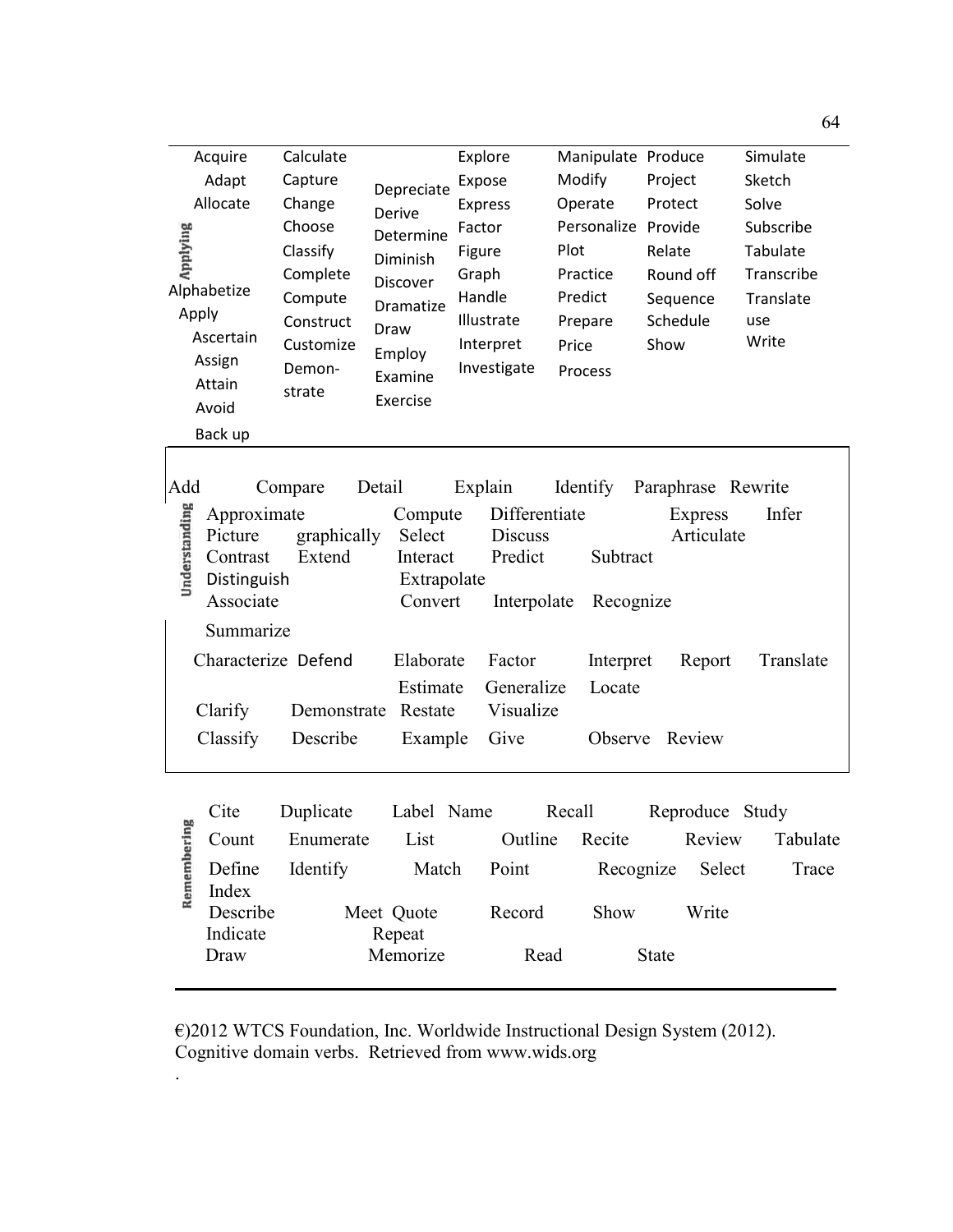| <b>Program SLO</b>                                                                                       | <b>NRS 100</b>                                                                                  | <b>NRS 101</b>                                                                                                | <b>NRS 102</b>                                                                              | <b>NRS 104</b>                                                                                                        |
|----------------------------------------------------------------------------------------------------------|-------------------------------------------------------------------------------------------------|---------------------------------------------------------------------------------------------------------------|---------------------------------------------------------------------------------------------|-----------------------------------------------------------------------------------------------------------------------|
| Provide nursing<br>care within the<br>legal and ethical<br>scope and<br>standards of<br>nursing practice | Identify<br>individual<br>responsibility<br>to provide<br>legal and<br>ethical<br>nursing care. | Identify legal<br>and ethical<br>behaviors<br>related to<br>nursing<br>practice.                              | Recognize legal<br>and ethical<br>behaviors<br>related to<br>nursing practice               | Identify legal<br>and ethical<br>responsibilities<br>related to<br>pharmacological<br>interventions                   |
| Promote an<br>interdisciplinary<br>approach to<br>effectively use<br>resources                           | Describe<br>importance of<br>community<br>supportive<br>relationships                           | Identify roles<br>of various<br>members of<br>the health care<br>team                                         | Recognize the<br>importance of<br>the<br>interdisciplinary<br>team with<br>nursing practice | Identify roles of<br>various<br>members of the<br>health care team<br>related to<br>pharmacological<br>interventions. |
| Utilize the<br>nursing process<br>to influence<br>client outcomes<br>across the<br>lifespan              | Identify a<br>process for<br>problem<br>solving                                                 | Identify<br>components of<br>the nursing<br>process as the<br>problem<br>approach for<br>nursing<br>practice. | Recognize the<br>components of<br>the nursing<br>process in care<br>plan<br>development     | <b>Discuss</b><br>components of<br>the nursing<br>process related<br>to<br>pharmacological<br>principles.             |

Appendix N: Program and Student Learning Outcomes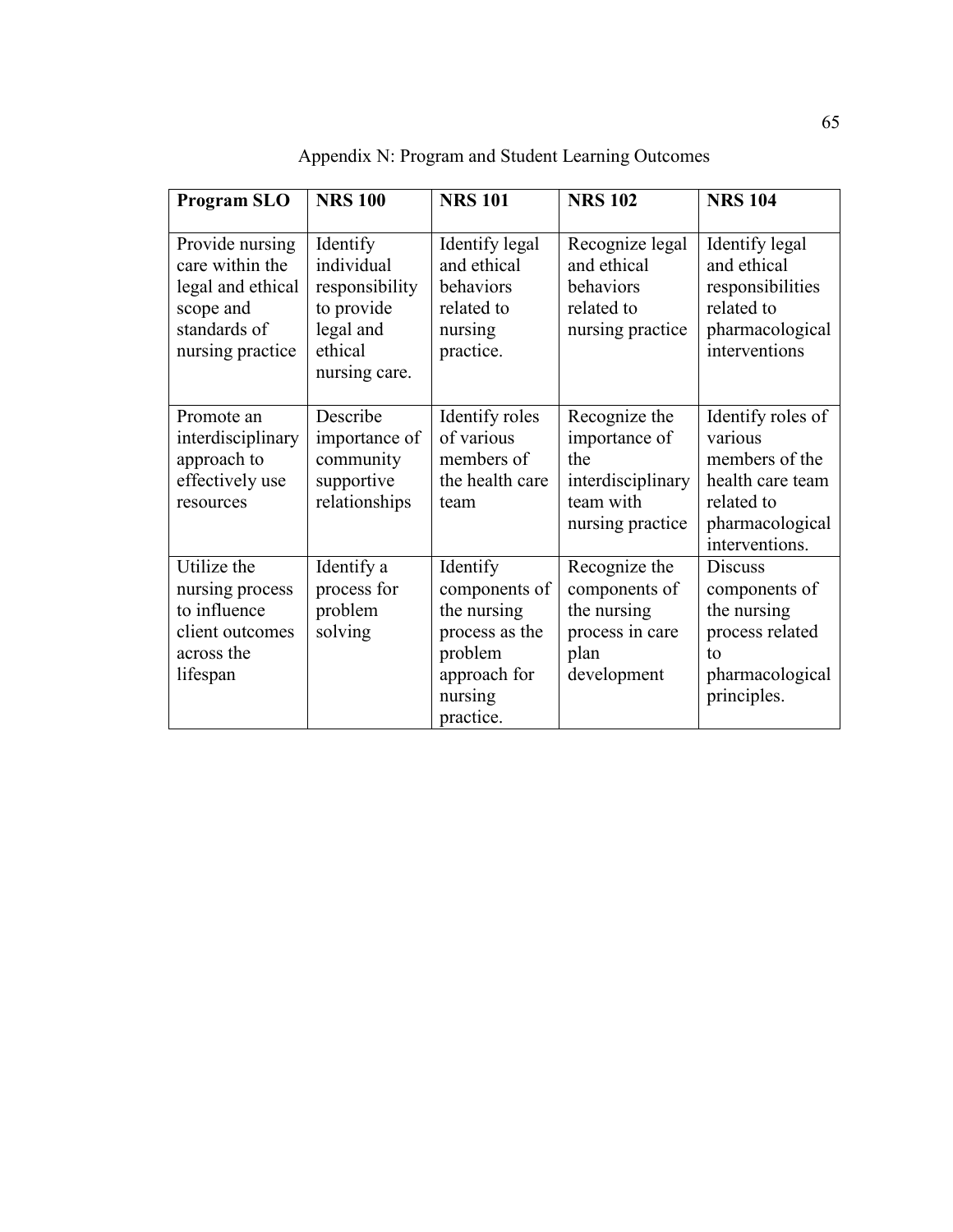| <b>Program SLO</b>                                                                                             | <b>NRS 103</b>                                                                            | <b>NRS 105</b>                                                                                                         | <b>NRS 201</b>                                                                | <b>NRS 203</b>                                                                        |
|----------------------------------------------------------------------------------------------------------------|-------------------------------------------------------------------------------------------|------------------------------------------------------------------------------------------------------------------------|-------------------------------------------------------------------------------|---------------------------------------------------------------------------------------|
| Provide<br>nursing care<br>within the legal<br>and ethical<br>scope and<br>standards of<br>nursing<br>practice | Recognize<br>legal and<br>ethical<br>behaviors<br>related to<br>nursing<br>practice       | Demonstrate<br>legal and<br>ethical<br>behaviors<br>related to<br>nursing<br>practice                                  | Apply legal<br>and ethical<br>behaviors<br>related to<br>nursing<br>practice. | Analyze legal<br>and ethical<br>behaviors<br>related to<br>nursing<br>practice.       |
| Promote an<br>interdisciplinar<br>y approach to<br>effectively use<br>resources                                | Recognize the<br>collaboration<br>of the<br>interdisciplinar<br>y team in client<br>care. | Differentiate<br>between the<br>role of the<br>registered<br>nurse and<br>members of the<br>interdisciplinar<br>y team | Participate<br>with members<br>of the<br>interdisciplinar<br>y team           | Demonstrate<br>collaboration<br>with members<br>of the<br>interdisciplinar<br>y team. |
| Utilize the<br>nursing process<br>to influence<br>client<br>outcomes<br>across the<br>lifespan                 | Recognize the<br>components of<br>the nursing<br>process care<br>plan<br>development.     | Employ the<br>nursing process<br>in the delivery<br>of client care<br>nursing                                          | Apply the<br>nursing process<br>in the delivery<br>of holistic<br>client care | Analyze the<br>nursing process<br>in the delivery<br>of holistic care.                |